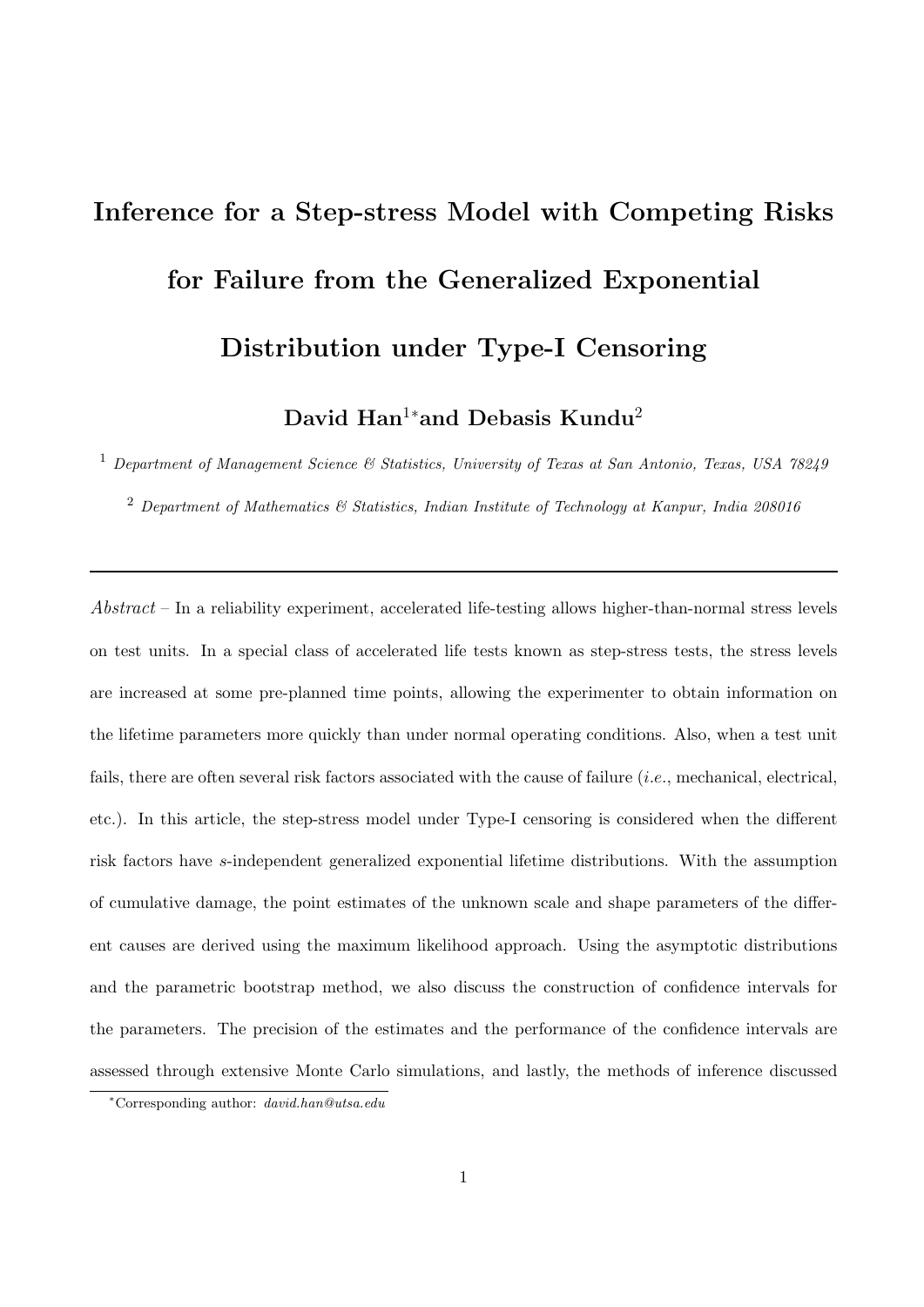here is illustrated with examples.

Index Terms – accelerated life-testing, competing risks, confidence interval, cumulative damage model, generalized exponential distribution, maximum likelihood estimation, step-stress model, Type-I censoring

## ACRONYM<sup>1</sup>

| ALT       | accelerated life test                      |
|-----------|--------------------------------------------|
| BCa       | bias-corrected and accelerated             |
| CDF       | cumulative distribution function           |
| CI —      | confidence interval                        |
| GE        | generalized exponential distribution       |
| MLE       | maximum likelihood estimate (or estimator) |
| MSE       | mean squared error                         |
| PDF       | probability density function               |
| $\rm RAB$ | relative absolute bias                     |
| $s-$      | implies: statistical(ly)                   |

## NOTATION

- $k$  number of stress levels used in the test
- $x_i$  *i*-th stress level for  $i = 0, 1, \ldots, k$
- $\tau_i$  *i*-th pre-fixed stress change time point
- $\Delta_i$  step duration at the stress level  $x_i$  (viz.,  $\Delta_i = \tau_i \tau_{i-1}$ )
- r number of competing risk factors

<sup>&</sup>lt;sup>1</sup>The singular and plural forms of an acronym are always spelled the same.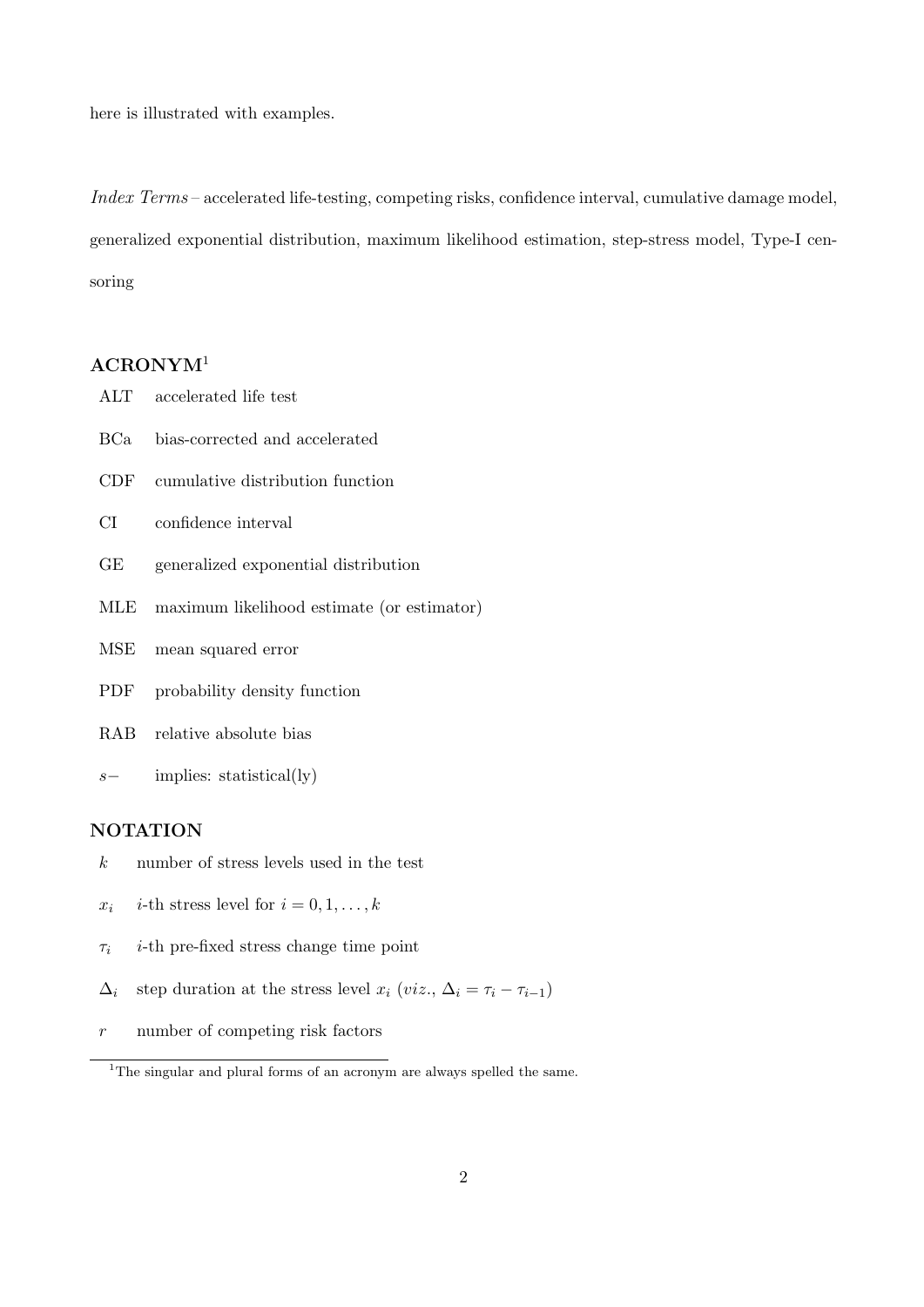| $\alpha_j$                        | shape parameter of the GE distribution for the risk factor $j, j = 1, 2, , r$                                           |
|-----------------------------------|-------------------------------------------------------------------------------------------------------------------------|
| $\lambda_{ij}$                    | scale parameter of the GE distribution for the risk factor j at the stress level $x_i$                                  |
| $T_i$                             | failure time by the risk factor $j$                                                                                     |
| $G_j(t)$                          | CDF of $T_i$                                                                                                            |
| $g_j(t)$                          | PDF of $T_i$                                                                                                            |
| $h_j(t)$                          | hazard rate function of the risk factor $j$                                                                             |
| $h_j^{\pi}(t)$                    | hazard proportion of the risk factor j at time $t > 0$                                                                  |
| $\pi_{ij}$                        | relative risk imposed on a test unit at the stress level $x_i$ due to the risk factor j                                 |
| $\, T \,$                         | overall failure time of a test unit $(viz., T = \min\{T_1, T_2, , T_r\})$                                               |
| S(t)                              | survival function of $T$                                                                                                |
| F(t)                              | CDF of $T$                                                                                                              |
| f(t)                              | PDF of $T$                                                                                                              |
| $\mathcal{C}$                     | indicator variable for the cause of failure, $1\leq C\leq r$                                                            |
| $f_{\scriptscriptstyle T,C}(t,j)$ | joint distribution of $(T, C)$                                                                                          |
| $n_{ij}$                          | (observed) number of failures at the stress level $x_i$ due to the risk factor j                                        |
| $n_{i\oplus}$                     | (observed) total number of failures at the stress level $x_i$ ( <i>i.e.</i> , in time interval $[\tau_{i-1}, \tau_i)$ ) |
| $n_{\oplus j}$                    | (observed) total number of failures by the risk factor $j$                                                              |
| $n_{\oplus\oplus}$                | (observed) accumulated number of failures until the censoring time $\tau_k$                                             |
| $\, n$                            | initial sample size                                                                                                     |
| В                                 | bootstrap sample size                                                                                                   |
| $\delta(\cdot)$                   | indicator function that takes on the value of 1 if the argument is true and 0 otherwise                                 |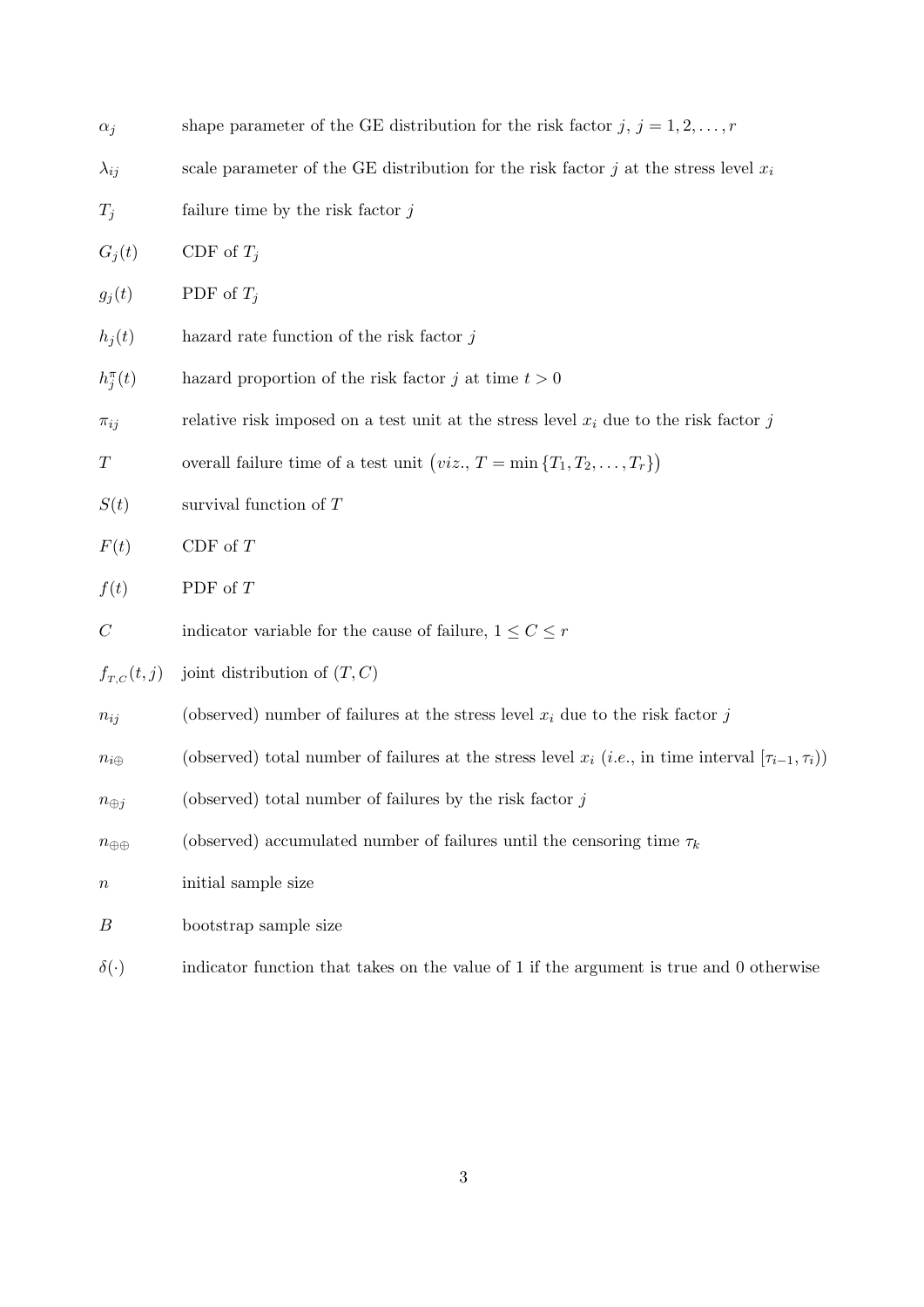## 1 INTRODUCTION

With the continuous improvement in manufacturing design and technology, modern products are becoming highly reliable with substantially long life-spans. This in turn, however, makes life-testing under normal operating conditions an extremely difficult or even undesirable process for collecting sufficient information about the failure time distribution of the products, as they requires time-consuming and expensive tests. Hence, the standard life-testing methods are often inappropriate, especially when developing prototypes of new products. One effective solution to this problem is ALT wherein the test units are subjected to more severe stress levels than normal in order to cause rapid failures. ALT allows the experimenter not only to collect enough failure data in a shorter period of time but also to draw inference about the relationship of lifetime with the external stress variables.

#### 1.1 Step-stress ALT

There are three stress loading schemes applied in ALT: constant-stress, step-stress, and progressivestress. A constant-stress ALT is the most common type where each test unit is subjected to only one chosen stress level until its failure or the termination of the test, whichever occurs first. On the other hand, a progressive-stress ALT lets the stress level to increase linearly and continuously on any surviving test units. A step-stress loading scheme is somewhere between the constant-stress and the progressive-stress schemes since it allows the stress level to increase gradually at some pre-planned time points during the test for flexibility and adjustability. The step-stress ALT has attracted great attention in the reliability literature and there are now three fundamental models for the effect of increased stress levels on the lifetime distribution of a test unit. These are the tampered random variable model, the tampered hazard model, and the cumulative exposure model. The cumulative exposure or cumulative damage model has been further discussed and generalized by Bagdonavicius [1] and Nelson [2]. It relates the lifetime distribution at one stress level to the lifetime distribution at the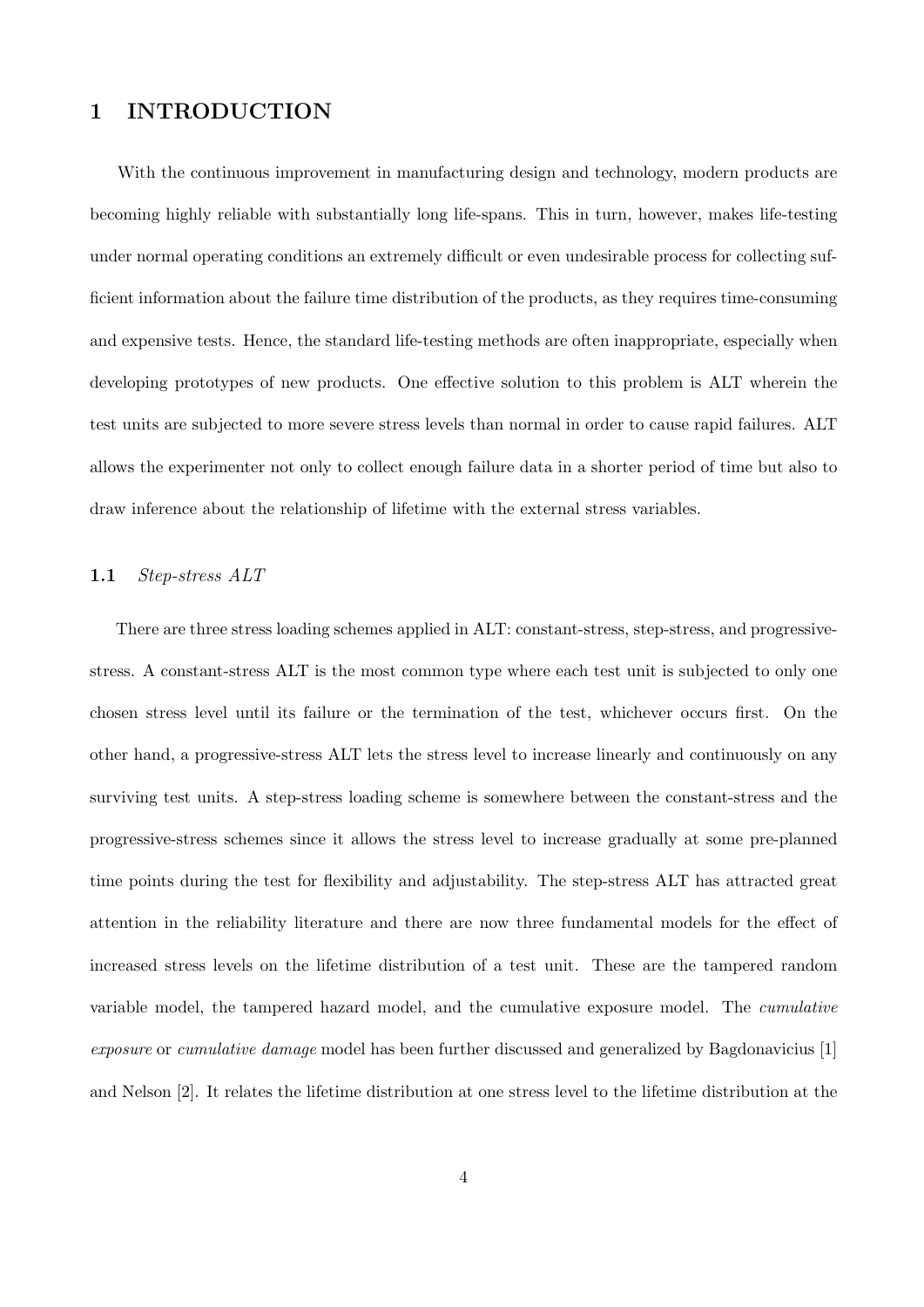next stress level by assuming that the residual life of a unit depends only on the cumulative exposure that unit had experienced with no memory of how this exposure was accumulated. Using this model, Miller & Nelson [3] studied the optimum plans for a simple step-stress ALT under complete sampling. Bai, Kim & Lee [4] then extended the result to the Type-I censoring case while Bai & Chun [5], and Liu & Qiu [6] extended it with s-independent competing risks. A Bayes model was developed by van Dorp et al. [7] for a step-stress ALT under exponential distribution while Yuan, Liu & Kuo [8] used the Bayesian approach for planning an optimal step-stress ALT. Recently, exact conditional inference for a step-stress model with exponential competing risks was developed by Balakrishnan & Han [9], and Han & Balakrishnan [10]. Gouno, Sen & Balakrishnan [11], and Balakrishnan & Han [12] discussed the problem of determining the optimal stress duration under progressive Type-I censoring; see also Han et al. [13] for some related comments. More recently, Han & Ng [14] quantified the advantage of using the step-stress ALT relative to the constant-stress ALT under several optimality criteria in the situations of complete sampling and Type-I censoring.

#### 1.2 Competing Risks Model

In reliability analysis, often a test unit is exposed to several fatal risk factors and its failure is associated with one of such. In practice, it is usually not possible to study each risk factor under an isolating condition. Thus, it is rather necessary to assess each risk factor in the presence of other risk factors; a process known as the competing risks analysis. For analyzing a competing risks model, each complete observation must be in a bivariate format composed of the failure time and the corresponding cause of failure. The causes of failure can be assumed independent or dependent. In most situations, the analysis of competing risks data assumes s-independent causes of failure. Although a dependent risk structure might be more realistic, there is a concern about the identifiability of the underlying model. As discussed by Crowder [15], and Kalbfleisch & Prentice [16], without the information on covariates, it is not possible to test the assumption of s-independent risks. Prentice et al. [17] also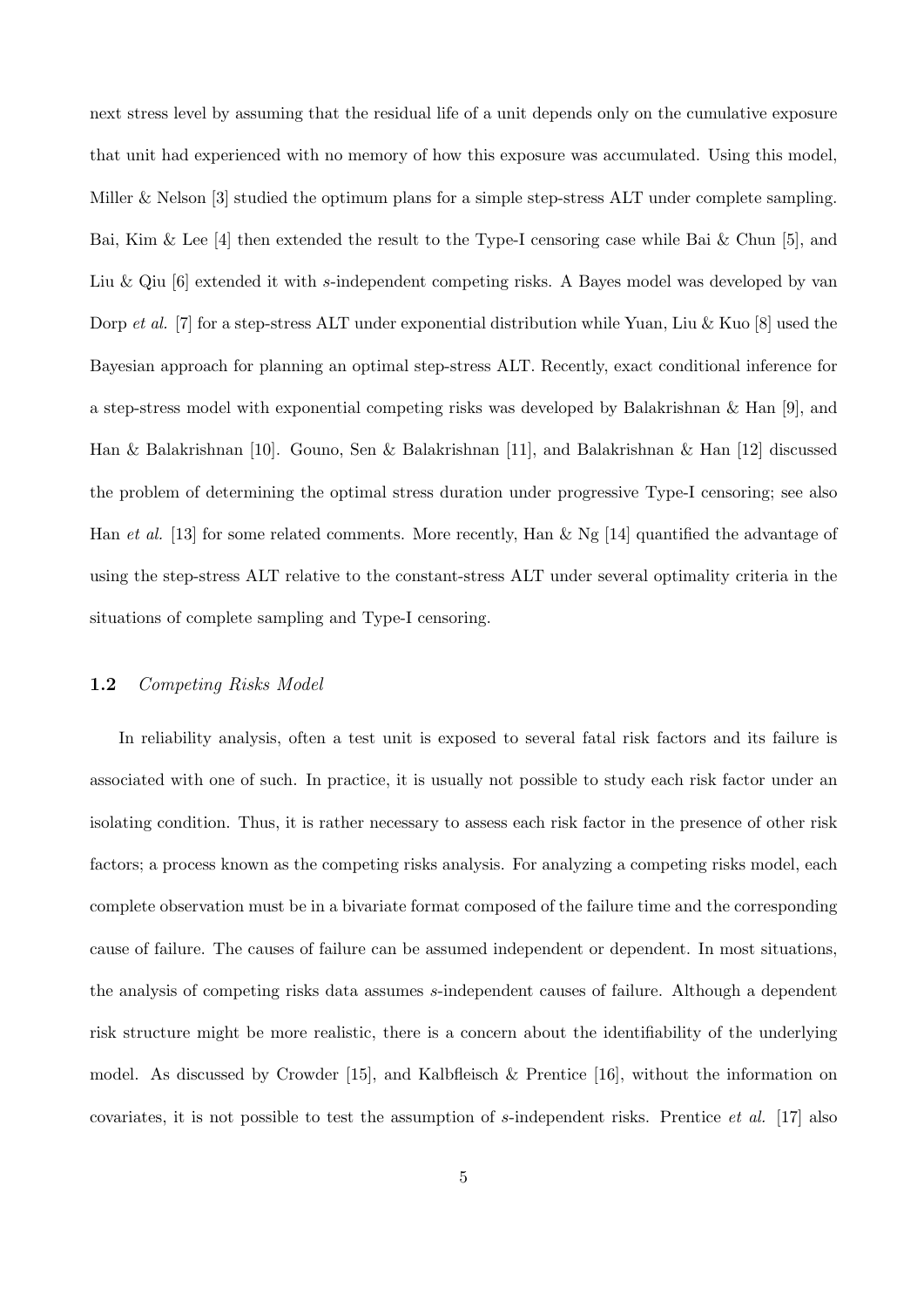summarized the two approaches of modeling the competing risks data: the cause-specific hazard functions and the latent failure times for each risk factor. Berkson & Elveback [18], Cox [19], Crowder [20], and Park [21] have all investigated the competing risks models with each risk factor having some specific parametric lifetime distributions. In this paper, we consider the case when the lifetime distribution of each risk factor is two-parameter GE.

#### 1.3 Generalized Exponential Distribution

The GE distribution is a member of the three-parameter exponentiated Weibull distribution and was introduced by Mudholkar & Srivastava [22] as an alternative to the popular Weibull, gamma, and log-normal distributions. Gupta & Kundu [23] observed that this particular distribution can be used quite effectively to analyze many lifetime data, providing a better fit (in terms of the lower Kolmogorov-Smirnov distance or higher log-likelihood), particularly in place of the two-parameter Weibull or gamma distribution. Since then, it has received a considerable attention in the literature. From the literature survey, the preferred method of parameter estimation in many recent studies was found to be the MLE with the support of Gupta & Kundu [23]. From extensive simulation studies to compare the performances of different estimators, they observed that for large sample sizes, all the estimators behaved in a similar manner but for small sample sizes, the performances of the MLE were better than the rest; see Chen & Lio [24] for related comments. For a concise review of some recent developments for the GE distribution, readers may refer to Gupta & Kundu [25].

In this paper, we consider the problem of point and interval estimations for a general stepstress model under Type-I censoring when the lifetime distributions of the different risk factors are s-independent GE. The rest of the paper is organized as follows. Using the cumulative damage model for the effect of changing stress in step-stress ALT, Section 2 describes the model under study and derives the MLE of the scale and shape parameters of different risk factors. Based on the asymptotic distributions of the MLE, we construct the confidence intervals for the unknown parameters as well as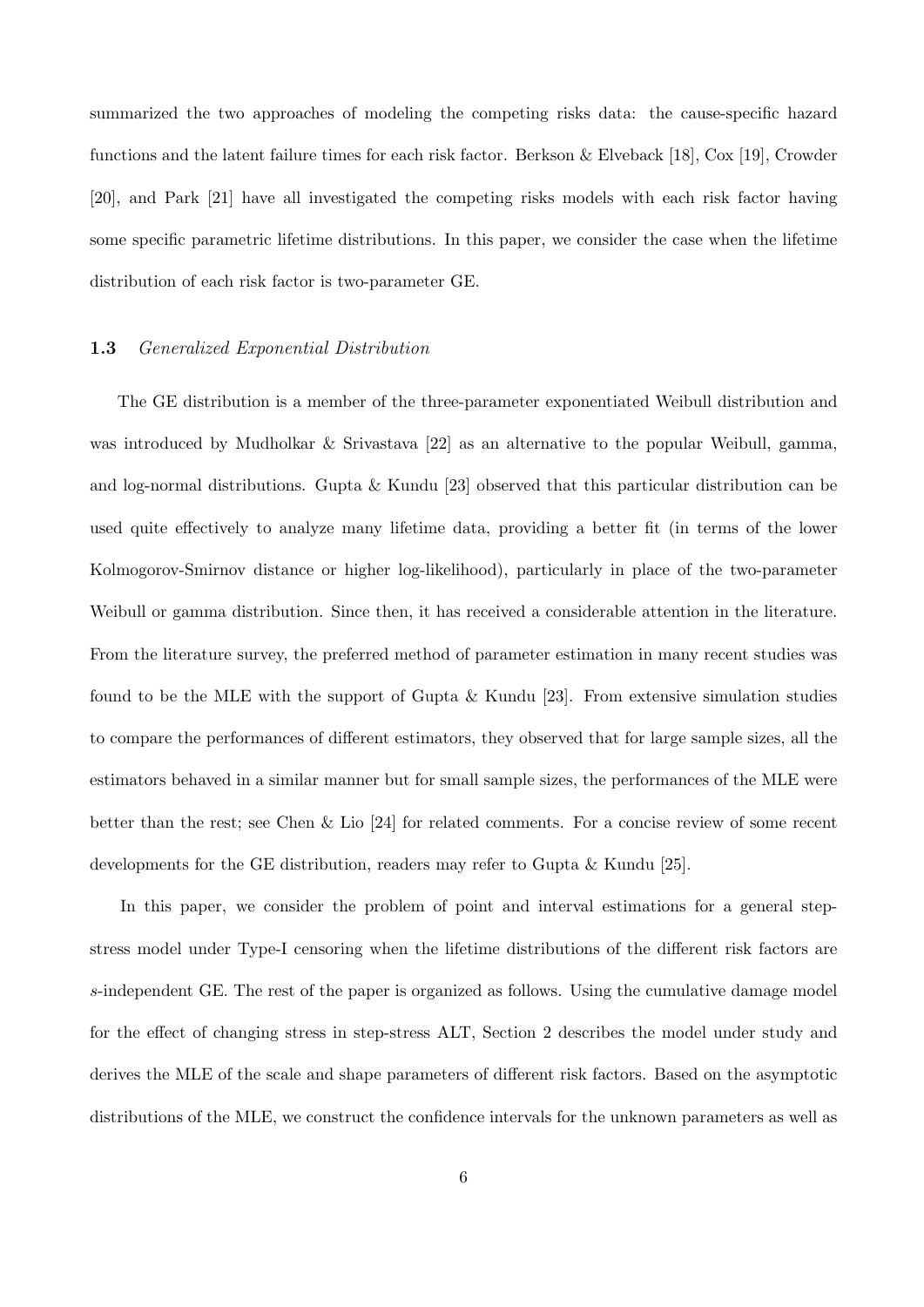the confidence intervals by a parametric bootstrap method in Section 3. In Section 4, the precision of the estimates and the performance of the confidence intervals are investigated in terms of bias, MSE, and probability coverage via extensive Monte Carlo simulations. Section 5 presents a real dataset as well as a numerical example to illustrate the methods of inference developed in this article, and Section 6 is devoted to some concluding remarks and future works in this direction.

## 2 MODEL DESCRIPTION AND MLE

Let us first define  $(x_0 \leq x_1 \leq x_2 \leq \ldots \leq x_k$  to be the  $k \geq 2$  ordered stress levels with  $x_0$ being the normal use stress level, and let  $0 \equiv \tau_0 < \tau_1 < \tau_2 < \ldots < \tau_k < \infty$  to be the pre-fixed stress change time points being used in the step-stress ALT. A random sample of  $n$  identical units is placed on the test under the initial stress level  $x_1$  (or  $x_0$  for a partially accelerated life test, PALT). Each failure time is then successively recorded along with the information about the risk factor that caused each failure. At the first pre-fixed time  $\tau_1$ , the stress level is increased to  $x_2$  and the life test continues until the next pre-fixed time  $\tau_2$  at which the stress level is increased to  $x_3$ . The life test continues in this fashion until the pre-specified censoring time  $\tau_k$ . When all n units fail before  $\tau_k$  or when  $\tau_k$  is unbounded (*viz.*,  $\tau_k \to \infty$ ), then a complete set of failure observations would result for this step-stress test (*viz.*, no censoring). Suppose each unit fails by one of  $r$  ( $\geq$  2) fatal risk factors and the time-to-failure by each competing risk has an s-independent GE distribution which obeys the cumulative damage model. With a constant shape parameter  $\alpha_j > 0$  for the risk factor j across the stress levels being used, let  $\lambda_{ij} > 0$  be the scale parameter for the risk factor j at the stress level  $x_i$ for  $1 \leq i \leq k$  and  $1 \leq j \leq r$ . Then, the CDF of the lifetime  $T_j$  due to the risk factor j is given by

$$
G_j(t) = G_j(t; \lambda_{\star j}, \alpha_j) = \left[1 - \exp\left(-\sum_{l=1}^{i-1} \lambda_{lj} \Delta_l - \lambda_{ij}(t - \tau_{i-1})\right)\right]^{\alpha_j}
$$
  
if 
$$
\begin{cases} \tau_{i-1} \le t < \tau_i \quad \text{for } i = 1, 2, \dots, k-1 \\ \tau_{k-1} \le t < \infty \quad \text{for } i = k \end{cases}
$$
(2.1)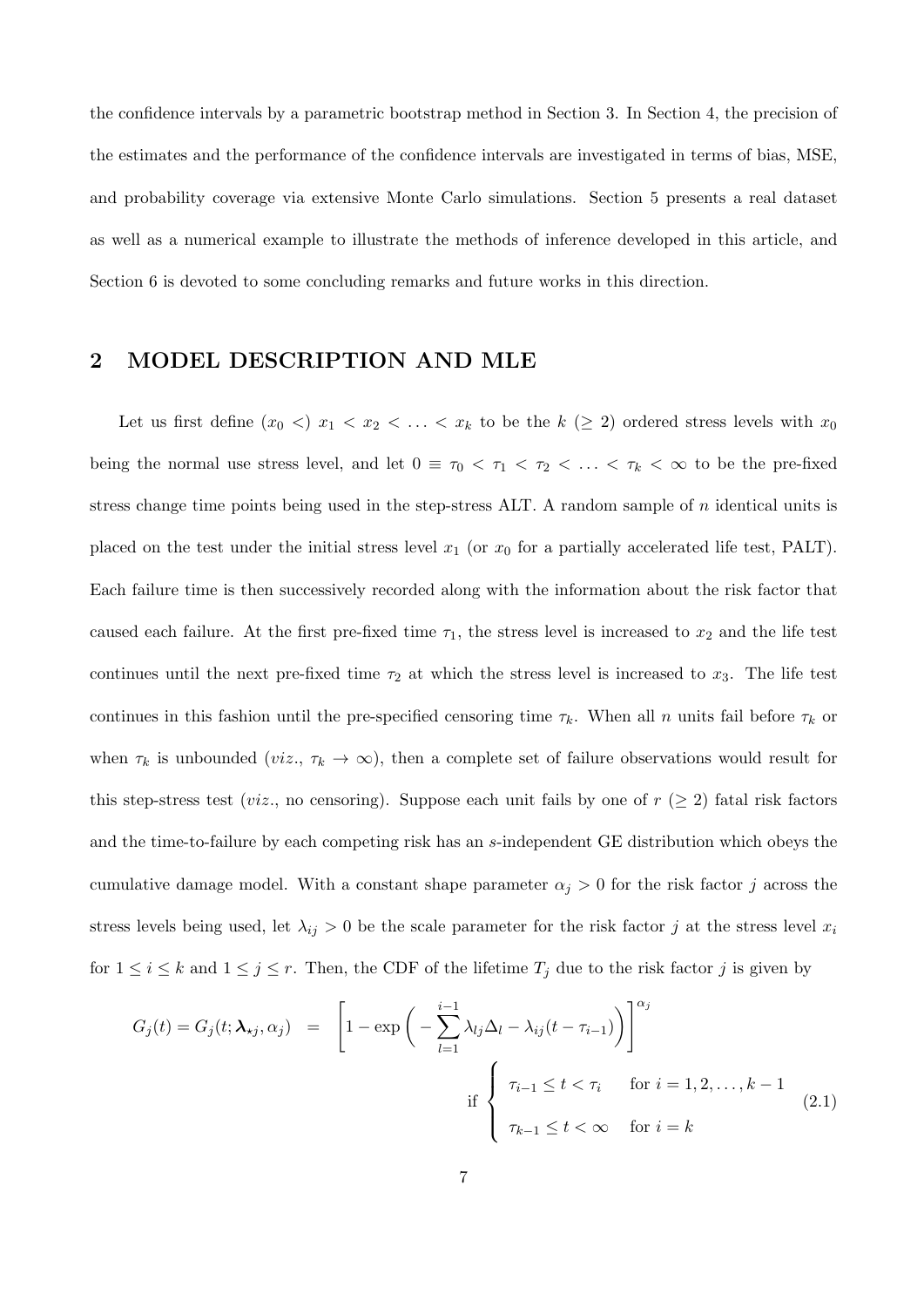for  $1 \leq j \leq r$  where  $\lambda_{\star j} = (\lambda_{1j}, \lambda_{2j}, \ldots, \lambda_{kj})$ , and  $\Delta_i = \tau_i - \tau_{i-1}$  is the step duration at the stress level  $x_i$ . The corresponding PDF of  $T_j$  is given by

$$
g_j(t) = g_j(t; \lambda_{\star j}, \alpha_j) = \alpha_j \lambda_{ij} \exp\left(-\sum_{l=1}^{i-1} \lambda_{lj} \Delta_l - \lambda_{ij}(t - \tau_{i-1})\right)
$$

$$
\times \left[1 - \exp\left(-\sum_{l=1}^{i-1} \lambda_{lj} \Delta_l - \lambda_{ij}(t - \tau_{i-1})\right)\right]^{\alpha_j - 1}
$$
  
if 
$$
\begin{cases} \tau_{i-1} \le t < \tau_i \quad \text{for } i = 1, 2, \dots, k-1 \\ \tau_{k-1} \le t < \infty \quad \text{for } i = k \end{cases}
$$
(2.2)

for  $1 \leq j \leq r$ . Since only the smallest of  $T_1, T_2, \ldots, T_r$  is observed, let  $T = \min\{T_1, T_2, \ldots, T_r\}$  denote the overall failure time of a test unit. Then, its CDF and PDF are readily obtained to be

$$
F(t) = F(t; \lambda, \alpha) = 1 - S(t) = 1 - \prod_{j=1}^{r} (1 - G_j(t))
$$
  
= 
$$
1 - \prod_{j=1}^{r} \left\{ 1 - \left[ 1 - \exp\left( - \sum_{l=1}^{i-1} \lambda_{lj} \Delta_l - \lambda_{ij} (t - \tau_{i-1}) \right) \right]^{\alpha_j} \right\}
$$
  
if 
$$
\begin{cases} \tau_{i-1} \le t < \tau_i \quad \text{for } i = 1, 2, \dots, k-1 \\ \tau_{k-1} \le t < \infty \quad \text{for } i = k \end{cases}
$$
(2.3)

$$
f(t) = f(t; \lambda, \alpha) = \left[\sum_{j=1}^{r} h_j(t)\right] \left[\prod_{j=1}^{r} (1 - G_j(t))\right] = \left[\sum_{j=1}^{r} h_j(t)\right] S(t)
$$
  

$$
= \left[\sum_{j=1}^{r} h_j(t)\right] \prod_{j=1}^{r} \left\{1 - \left[1 - \exp\left(-\sum_{l=1}^{i-1} \lambda_{lj} \Delta_l - \lambda_{ij}(t - \tau_{i-1})\right)\right]^{\alpha_j}\right\}
$$
  
if 
$$
\left\{\begin{array}{ll} \tau_{i-1} \leq t < \tau_i & \text{for } i = 1, 2, \dots, k-1\\ \tau_{k-1} \leq t < \infty & \text{for } i = k \end{array}\right. \tag{2.4}
$$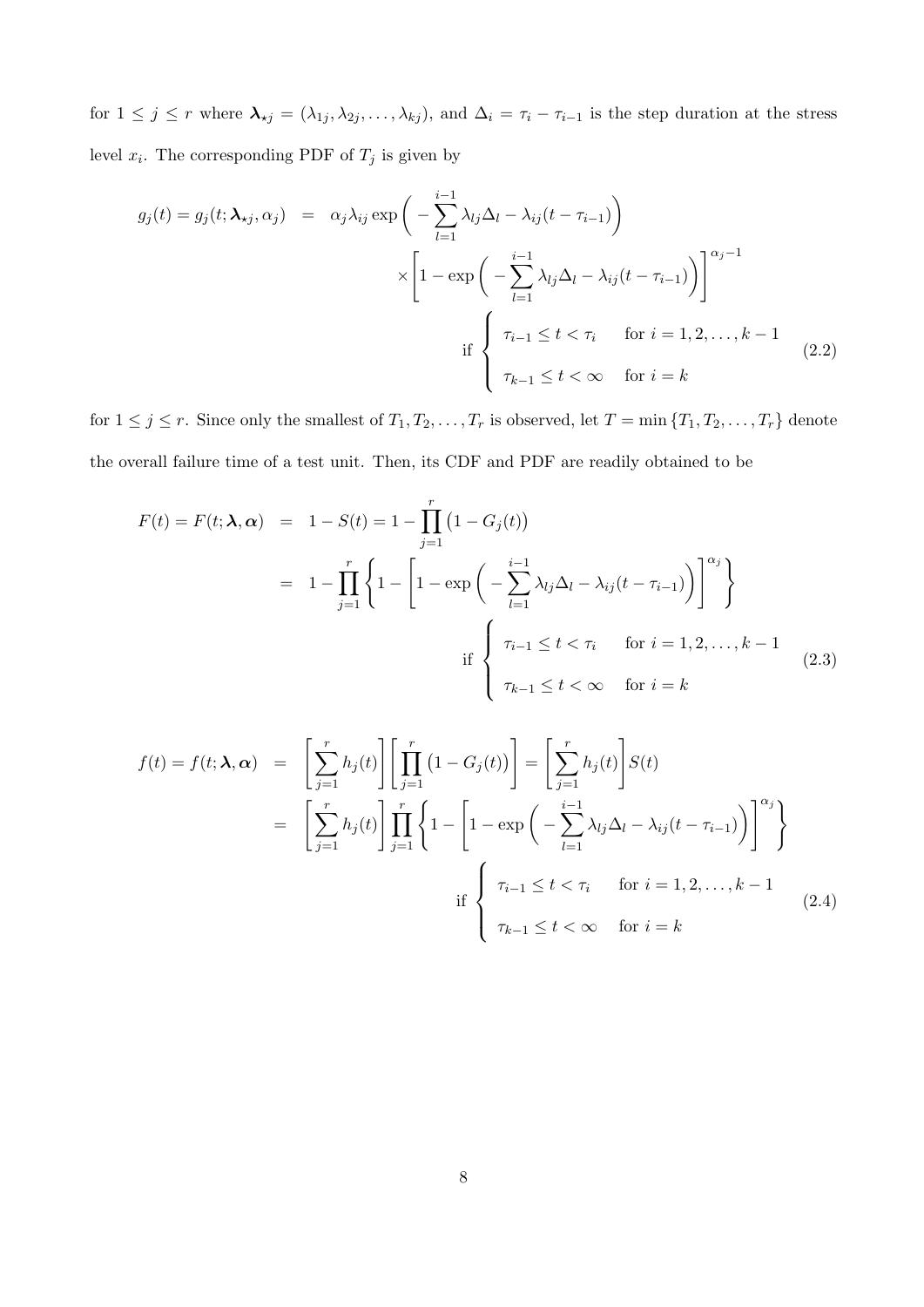respectively, where  $\lambda = (\lambda_{*1}, \lambda_{*2}, \ldots, \lambda_{*r})$  with  $\lambda_{*j} = (\lambda_{1j}, \lambda_{2j}, \ldots, \lambda_{kj}), \alpha = (\alpha_1, \alpha_2, \ldots, \alpha_r)$ , and  $h_j(t)$  is the hazard rate function of the risk factor j defined by

$$
h_j(t) = h_j(t; \lambda_{\star j}, \alpha_j) = \frac{g_j(t)}{1 - G_j(t)}
$$
  
= 
$$
\frac{\alpha_j \lambda_{ij} \exp\left(-\sum_{l=1}^{i-1} \lambda_{lj} \Delta_l - \lambda_{ij}(t - \tau_{i-1})\right) \left[1 - \exp\left(-\sum_{l=1}^{i-1} \lambda_{lj} \Delta_l - \lambda_{ij}(t - \tau_{i-1})\right)\right]^{\alpha_j}}{1 - \left[1 - \exp\left(-\sum_{l=1}^{i-1} \lambda_{lj} \Delta_l - \lambda_{ij}(t - \tau_{i-1})\right)\right]^{\alpha_j}}
$$
  
if 
$$
\begin{cases} \tau_{i-1} \le t < \tau_i \quad \text{for } i = 1, 2, ..., k-1 \\ \tau_{k-1} \le t < \infty \quad \text{for } i = k \end{cases}
$$
(2.5)

for  $1 \leq j \leq r$ . Furthermore, let C denote the indicator variable for the cause of failure. Then, the joint distribution of  $(T, C)$  is given by

$$
f_{T,C}(t,j) = g_j(t) \prod_{\substack{j'=1 \ j \neq j}}^r (1 - G_{j'}(t)) = h_j(t) S(t)
$$
  
\n
$$
= \alpha_j \lambda_{ij} \exp \left( - \sum_{l=1}^{i-1} \lambda_{lj} \Delta_l - \lambda_{ij} (t - \tau_{i-1}) \right) \left[ 1 - \exp \left( - \sum_{l=1}^{i-1} \lambda_{lj} \Delta_l - \lambda_{ij} (t - \tau_{i-1}) \right) \right]^{\alpha_j - 1}
$$
  
\n
$$
\times \prod_{\substack{j'=1 \ j \neq j}}^r \left\{ 1 - \left[ 1 - \exp \left( - \sum_{l=1}^{i-1} \lambda_{lj'} \Delta_l - \lambda_{ij'} (t - \tau_{i-1}) \right) \right]^{\alpha_{j'}} \right\}
$$
  
\nif 
$$
\left\{ \tau_{i-1} \le t < \tau_i \quad \text{for } i = 1, 2, ..., k-1 \atop \tau_{k-1} \le t < \infty \quad \text{for } i = k \right\}
$$
 (2.6)

for  $t > 0$  and  $1 \leq j \leq r$ . Based on these, the relative risk imposed on a test unit at the stress level  $x_i$ due to the risk factor  $j$  is given by

$$
\pi_{ij} = Pr\{C = j|\tau_{i-1} < T < \tau_i\} = [S(\tau_{i-1}) - S(\tau_i)]^{-1} \int_{\tau_{i-1}}^{\tau_i} h_j(t)S(t) \, dt
$$
\n
$$
= E\big[h_j^\pi(T)\big|\tau_{i-1} < T < \tau_i\big]
$$

for  $1 \leq i \leq k$  and  $1 \leq j \leq r$  where  $h_j^{\pi}(t)$  is the hazard proportion of the risk factor j at time  $t > 0$ defined by

$$
h_j^{\pi}(t) = h_j(t) / \sum_{j'=1}^{r} h_{j'}(t), \qquad t > 0.
$$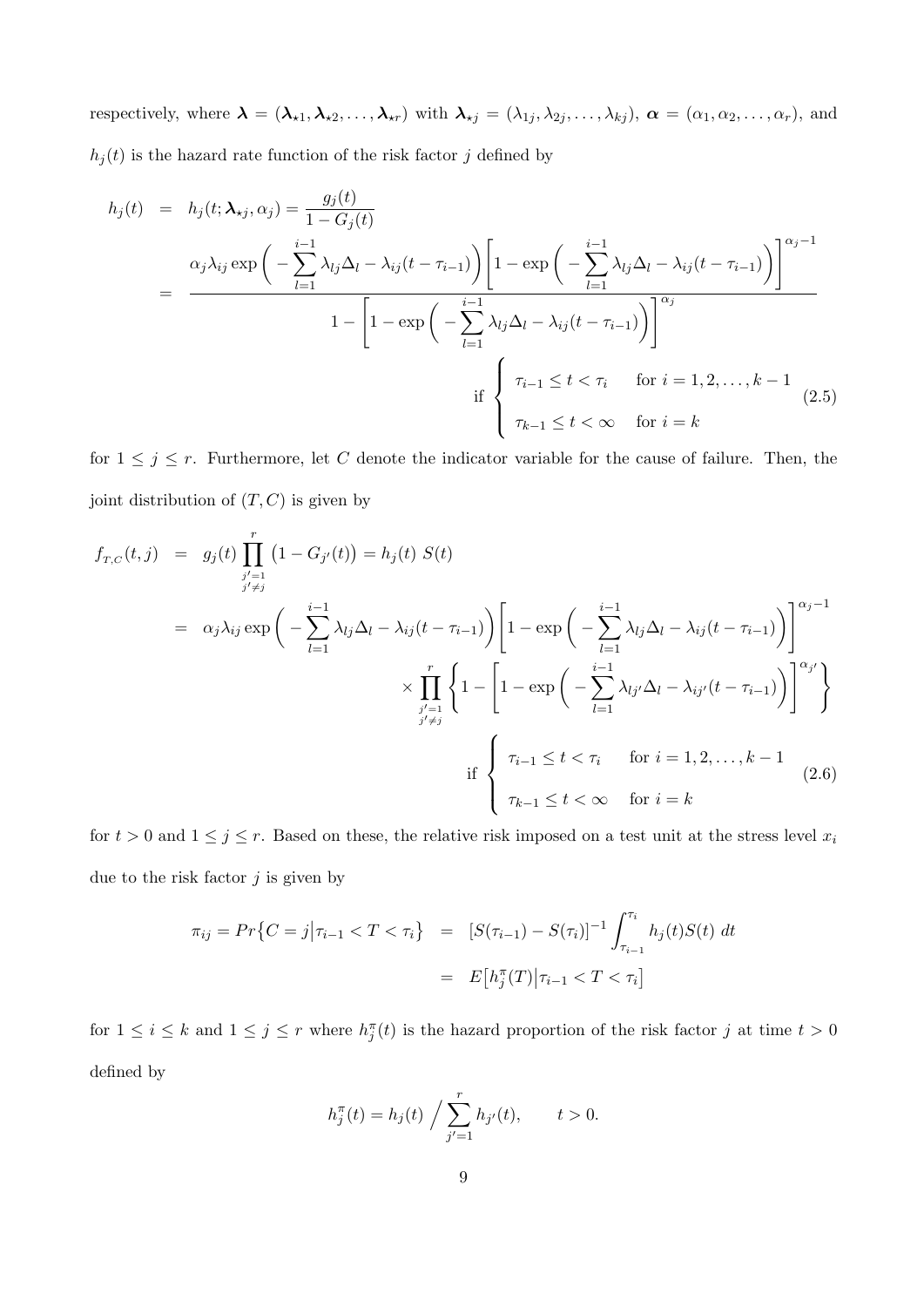Hence, the relative risks are simply the s-expected proportions of each hazard rate for the corresponding risk factor in the given time frame of stress level.

With the step-stress ALT scheme described as above, the following ordered failure times will be observed:

$$
\left\{\tau_{i-1} < t_{i;1} < t_{i;2} < \cdots < t_{i;n_{i\oplus}} < \tau_i\right\}
$$

for  $i = 1, 2, \ldots, k$  where  $n_{i\oplus}$  denotes the (observed) total number of units failed at the stress level  $x_i$ (*i.e.*, in time interval  $[\tau_{i-1}, \tau_i)$ ) and  $t_{i;l}$  denotes the *l*-th ordered failure time of  $n_{i\oplus}$  units at the stress level  $x_i, l = 1, 2, \ldots, n_{i \oplus}$ . Let  $n_{ij}$  denote the (observed) number of units failed at the stress level  $x_i$  due to the risk factor j and let  $n_{\oplus j}$  denote the (observed) total number of units failed by the risk factor j. Also, let  $n_{\oplus\oplus}$  ( $\leq n$ ) denote the (observed) accumulated number of failures until the censoring time  $\tau_k$ according to the testing scheme such that  $n_{i\oplus} = \sum_{i=1}^{r}$  $j=1$  $n_{ij}, n_{\oplus j} = \sum$ k  $i=1$  $n_{ij}$ , and  $n_{\oplus\oplus} = \sum$ k  $i=1$  $n_{i\oplus} = \sum^{r}$  $j=1$  $n_{\oplus j} =$  $\sum$ k  $\sum_{r}$ 

 $i=1$  $j=1$  $n_{ij}$ . Since each failure time is also accompanied by the corresponding cause of failure, for the observed failure times  $\boldsymbol{t} = (t_{1,1}, t_{1,2}, \ldots, t_{k; n_{k\oplus}})$ , let  $\boldsymbol{c} = (c_{1,1}, c_{1,2}, \ldots, c_{k; n_{k\oplus}})$  be the corresponding observed sequence of the cause of failure. Whenever appropriate, no notational distinction will be made in this article between the random variables and their corresponding realizations. Also, we adopt the usual conventions that  $\sum_{j=m}^{m-1} a_j \equiv 0$  and  $\prod_{j=m}^{m-1} a_j \equiv 1$ . Using  $(2.1)$ – $(2.6)$ , the likelihood function of  $\theta = (\lambda, \alpha)$  based on this Type-I censored data is then formulated as

$$
L(\boldsymbol{\theta}) = L(\boldsymbol{\theta} | (\boldsymbol{t}, \boldsymbol{c})) = \frac{n!}{(n - n_{\text{min}})!} \left\{ \prod_{i=1}^{k} \prod_{l=1}^{n_{i \oplus}} f_{T, C}(t_{i, l}, c_{i, l}) \right\} \left\{ 1 - F(\tau_k) \right\}^{n - n_{\text{min}}} \tag{2.7}
$$

and the corresponding log-likelihood function of  $\theta$  is obtained from (2.7) as

$$
l(\boldsymbol{\theta}) = l(\boldsymbol{\theta}|(\boldsymbol{t}, \boldsymbol{c})) = \log L(\boldsymbol{\theta})
$$
  
= 
$$
\left\{ \sum_{i=1}^{k} \sum_{l=1}^{n_{i} \oplus} \log g_{c_{i,l}}(t_{i,l}) \right\} + \left\{ \sum_{i=1}^{k} \sum_{l=1}^{n_{i} \oplus} \sum_{\substack{j=1 \ j \neq c_{i,l}}}^{r} \log (1 - G_j(t_{i,l})) \right\}
$$
  
+ 
$$
(n - n_{\oplus \oplus}) \left\{ \sum_{j=1}^{r} \log (1 - G_j(\tau_k)) \right\}.
$$
 (2.8)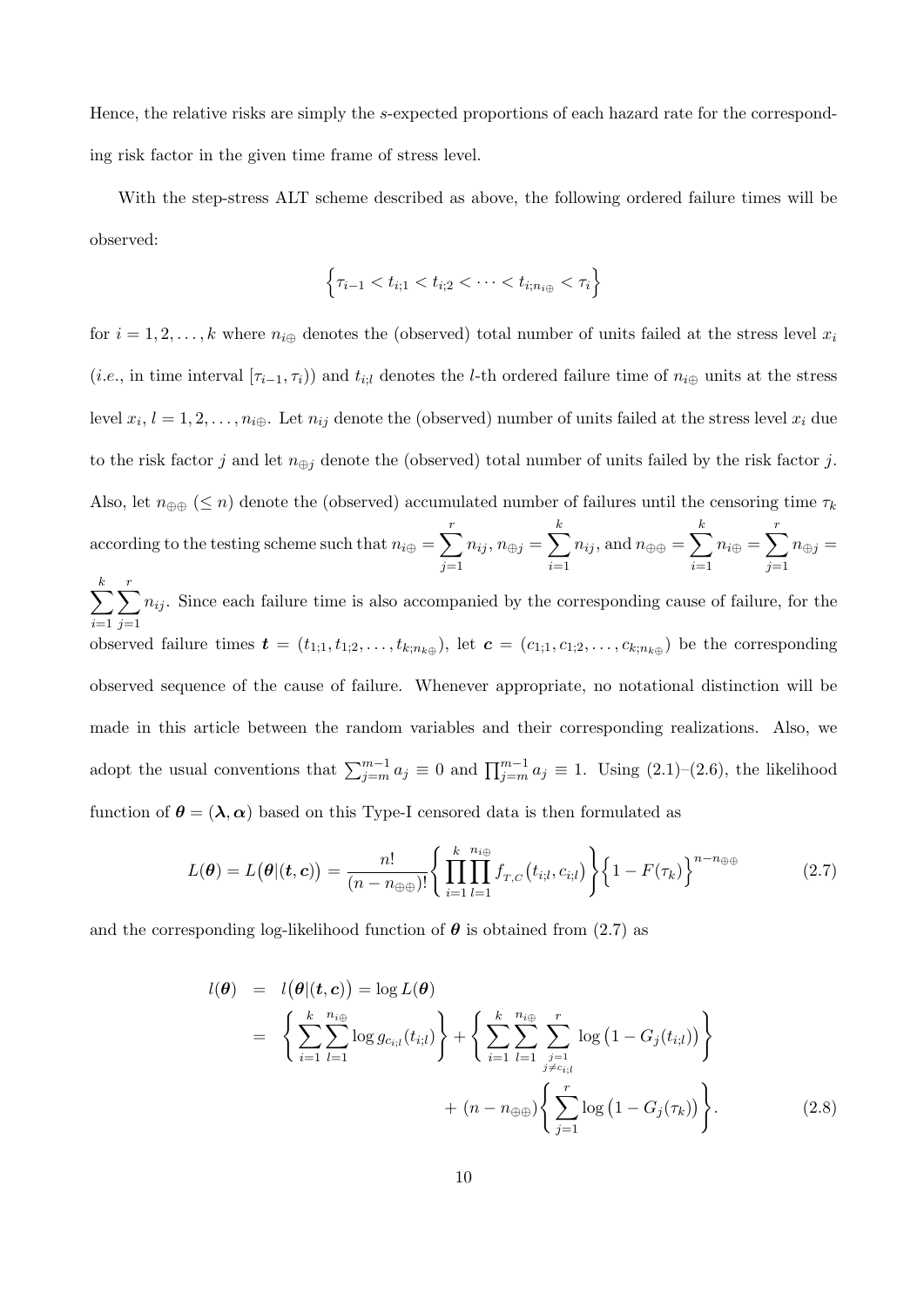After differentiating  $l(\theta)$  in (2.8) with respect to  $\lambda_{ij}$  and  $\alpha_j$ , we obtain the likelihood equations as

$$
0 = \frac{\partial}{\partial \lambda_{ij}} l(\theta) = \frac{n_{ij}}{\lambda_{ij}} - U_{ij} + \sum_{i'=1}^{k} \sum_{l=1}^{n_{i'} \oplus} (\alpha_j - 1) \frac{1 - [G_j(t_{i';l})]^{1/\alpha_j}}{[G_j(t_{i';l})]^{1/\alpha_j}} \left[ \Delta_i \delta(i' > i) \right]
$$
  
+  $(t_{i;l} - \tau_{i-1}) \delta(i' = i) \left[ \delta(c_{i';l} = j) - \sum_{i'=1}^{k} \sum_{l=1}^{n_{i' \oplus}} \frac{g_j(t_{i';l})}{\lambda_{i'j}[1 - G_j(t_{i';l})]} \left[ \Delta_i \delta(i' > i) \right.\right]$   
+  $(t_{i;l} - \tau_{i-1}) \delta(i' = i) \left[ \delta(c_{i';l} \neq j) - (n - n_{\oplus \oplus}) \frac{g_j(\tau_k)}{\lambda_{kj}[1 - G_j(\tau_k)]} \Delta_i, \quad (2.9)$   

$$
0 = \frac{\partial}{\partial \alpha_j} l(\theta) = \frac{n_{\oplus j}}{\alpha_j} + \sum_{i=1}^{k} \sum_{l=1}^{n_{i\oplus}} \frac{\log G_j(t_{i;l})}{\alpha_j} \delta(c_{i;l} = j) - \sum_{i=1}^{k} \sum_{l=1}^{n_{i\oplus}} \frac{G_j(t_{i;l})}{1 - G_j(t_{i;l})} \frac{\log G_j(t_{i;l})}{\alpha_j} \delta(c_{i;l} \neq j)
$$
  
-  $(n - n_{\oplus \oplus}) \frac{G_j(\tau_k)}{1 - G_j(\tau_k)} \frac{\log G_j(\tau_k)}{\log G_j(\tau_k)}$  (2.10)

 $\alpha_j$ 

 $1-G_j(\tau_k)$ 

for  $1 \leq i \leq k$  and  $1 \leq j \leq r$  where

$$
U_{ij} = \Delta_i \sum_{i'=i+1}^k n_{i'j} + \sum_{l=1}^{n_{i\oplus}} (t_{i;l} - \tau_{i-1}) \delta(c_{i;l} = j)
$$
\n(2.11)

and  $\delta(\cdot)$  is an indicator function that takes on the value of 1 if the argument is true and 0 otherwise. Note that  $U_{ij}$  in (2.11) is precisely the Total Time on Test statistic at the stress level  $x_i$  for the risk factor j. The MLE  $\hat{\theta} = (\hat{\lambda}, \hat{\alpha})$  are then obtained as simultaneous solutions to the above system of nonlinear equations. There is no closed form solution to the above equations and thus, some iterative search procedures such as the bisection method, Newton-Raphson method or Brent's method should be used to find the numerical solutions. As noted by Kalbfleisch [26], the Newton-Raphson algorithm is often a convenient method to obtain the MLE when there are two or more unknown parameters. The method works well if the likelihood is close to normal in shape. The asymptotic likelihood theory ensures the normal shape for large sample sizes, in which case this method is expected to be efficient; see [16]. Further analysis of the likelihood equations in (2.9) reveals that the MLE of  $\lambda_{ij}$  does not exist if  $n_{ij} = 0$ . That is, at least one failure caused by each risk factor must be observed at each stress level so that  $\lambda$  can be estimated simultaneously. Consequently, the acceptable sample size needs to be much larger than the product of the number of stress levels implemented and the number of fatal risk factors under consideration in the planning stage of the experiment.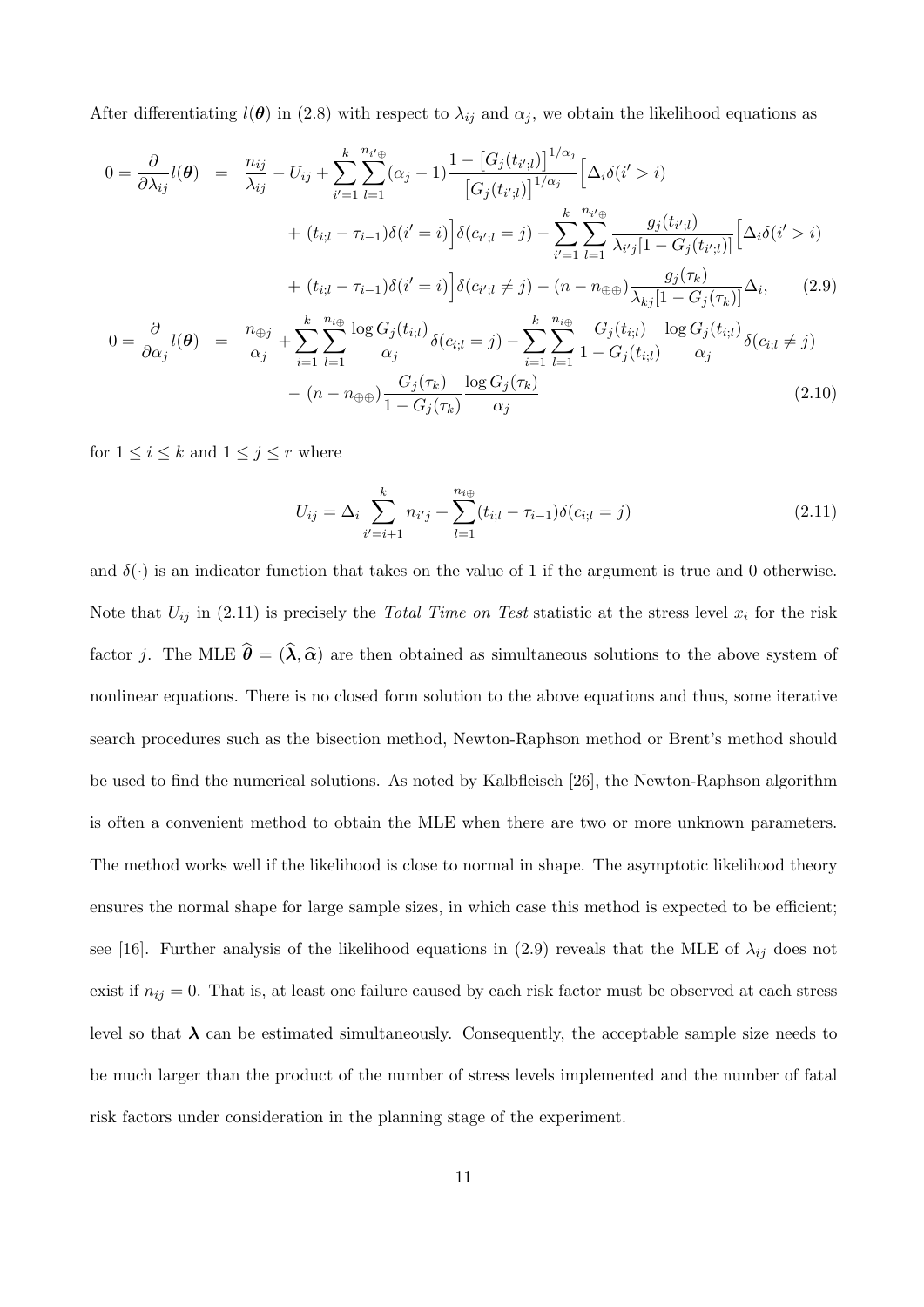**Remark 2.1.** In the model considered above, we have not assumed any relationships among the scale parameters  $\lambda_{\star j} = (\lambda_{1j}, \lambda_{2j}, \ldots, \lambda_{kj})$  of each risk factor. A popular log-linear relationship between the stress level and the scale parameter was not assumed either since it can be too restrictive when the physical stress-response relationship is not clear. The objective here is to estimate the parameters of each risk factor at each stress level (i.e., a full model) in order to investigate and formulate a plausible stress-response relationship which can be tested in the subsequent stage of analysis and incorporated into a reduced model. In certain situations, however, we may know that some particular relationships hold among the scale parameters; for instance,  $\lambda_{ij} = \rho_j \lambda_{(i-1)j}$  with known  $\rho_j$ . In that case, the MLE of  $\lambda_{ij}$  exists whenever at least one failure occurs by the risk factor j (viz.,  $n_{\oplus j} > 0$ ). One might also use the likelihood ratio test statistic in order to test the multiple hypotheses  $H_0: \lambda_{ij} = \rho_j \lambda_{(i-1)j}$  with specified  $\rho_j$ 's.

Remark 2.2. The model proposed in Section 2 accommodates multiple stress levels and multiple competing risks. In fact, the model under consideration is general since it includes its marginal models as special cases. For instance, when  $k = 2$ ,  $j = 2$ , and  $\alpha_1 = \alpha_2 = 1$ , the failure of a test unit will be caused by one of two competing risks from the exponential distributions in a simple step-stress ALT under Type-I censoring, which was considered by Han  $\mathcal B$  Balakrishnan [10]. Consequently, when  $k = 2$ ,  $j = 2$ , and  $\alpha_1 = \alpha_2 = 1$ , the distributional results obtained above reduce to those in [10]. On the other hand, when  $\lambda_{\star j} \to 0_k$  for  $j = 2, 3, \ldots, r$ , the failure of a test unit will be caused by a single risk factor with probability 1. Hence, the limiting case of the proposed model is the step-stress model under Type-I censoring without the competing risk structure. If we let  $\tau_1 \to \infty$ , then the model developed here converges to the usual single stress model (i.e., one stress level only) with multiple competing risks.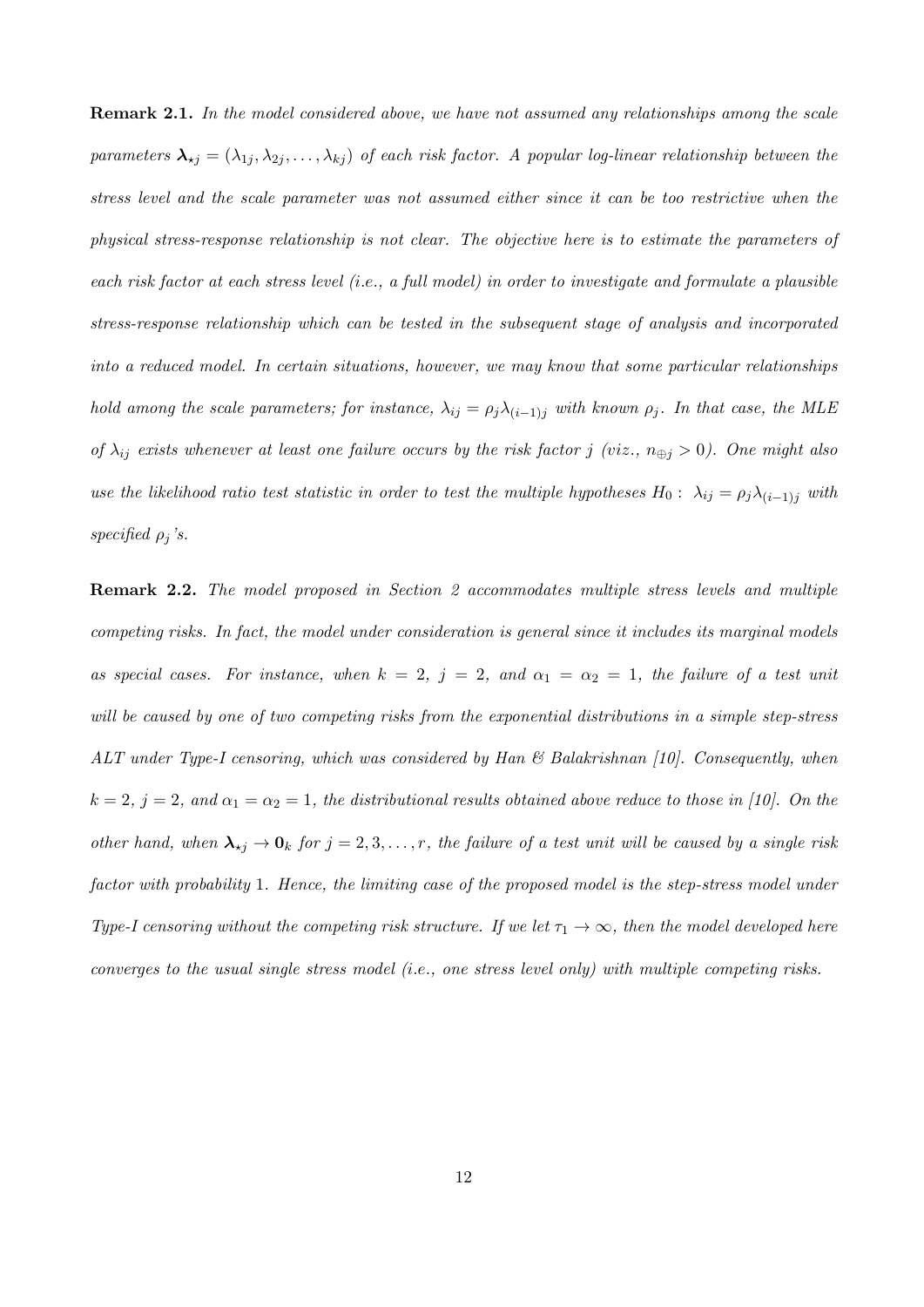## 3 INTERVAL ESTIMATIONS

In this section, we discuss the methods of constructing CI for the unknown parameters  $\theta$ . Since there is no closed form solution to the likelihood equations given in (2.9) and (2.10), it is not possible to derive the exact distributions of the MLE. Hence, we construct the approximate CI for the parameters based on the asymptotic distributions of the estimators, and also present the CI using the parametric bootstrap approach for the purpose of comparison in simulation studies in Section 4.

#### 3.1 Approximate Confidence Intervals

As shown in Section 2,  $\hat{\theta}$  is non-linear functions of random quantities, which make it virtually impossible to find their exact marginal/joint distributions for exact inference. Nevertheless, with a growing sample size, the MLE exhibit asymptotically optimal characteristics and hence, statistical inference for  $\theta$  can be based on the asymptotic distributional result of the MLE. That is, the vector  $\hat{\theta}$  is approximately distributed as a multivariate normal with mean vector  $\theta$  and variance-covariance matrix  $I_n^{-1}(\theta)$ , where  $I_n^{-1}(\theta)$  is the inverse of the Fisher information matrix  $I_n(\theta)$ . As seen, the MLE are asymptotically unbiased and s-efficient since their biases tend to zero and their variances achieve the Cramer-Rao lower bounds with the sample size approaching infinity. In this section, an approximate method to construct the CI for  $\theta$  is presented using the asymptotic normality of the MLE with large sample sizes. As noted in  $[9]$ –[10], the approximate method brings the computational ease and also provides good probability coverage (close to the nominal level) as the initial sample size gets larger. This finding is further discussed through a numerical study in Section 4.

Let us now denote the (s-expected) Fisher information matrix of  $\theta$  by

$$
\boldsymbol{I}_{E}(\boldsymbol{\theta}) = E \left[ -\frac{\partial^2 l(\boldsymbol{\theta})}{\partial \theta_1 \partial \theta_2} \right]_{\theta_1, \theta_2 \in \Omega} \tag{3.1}
$$

where  $\Omega = \{\lambda_{ij}, \alpha_j\}_{1 \le i \le k, 1 \le j \le r}$  is the complete set of the model parameters. The second partials of the log-likelihood in (2.8) are presented in Appendix. By substituting  $\theta$  for  $\theta$ , the elements of  $I_{E}(\theta)$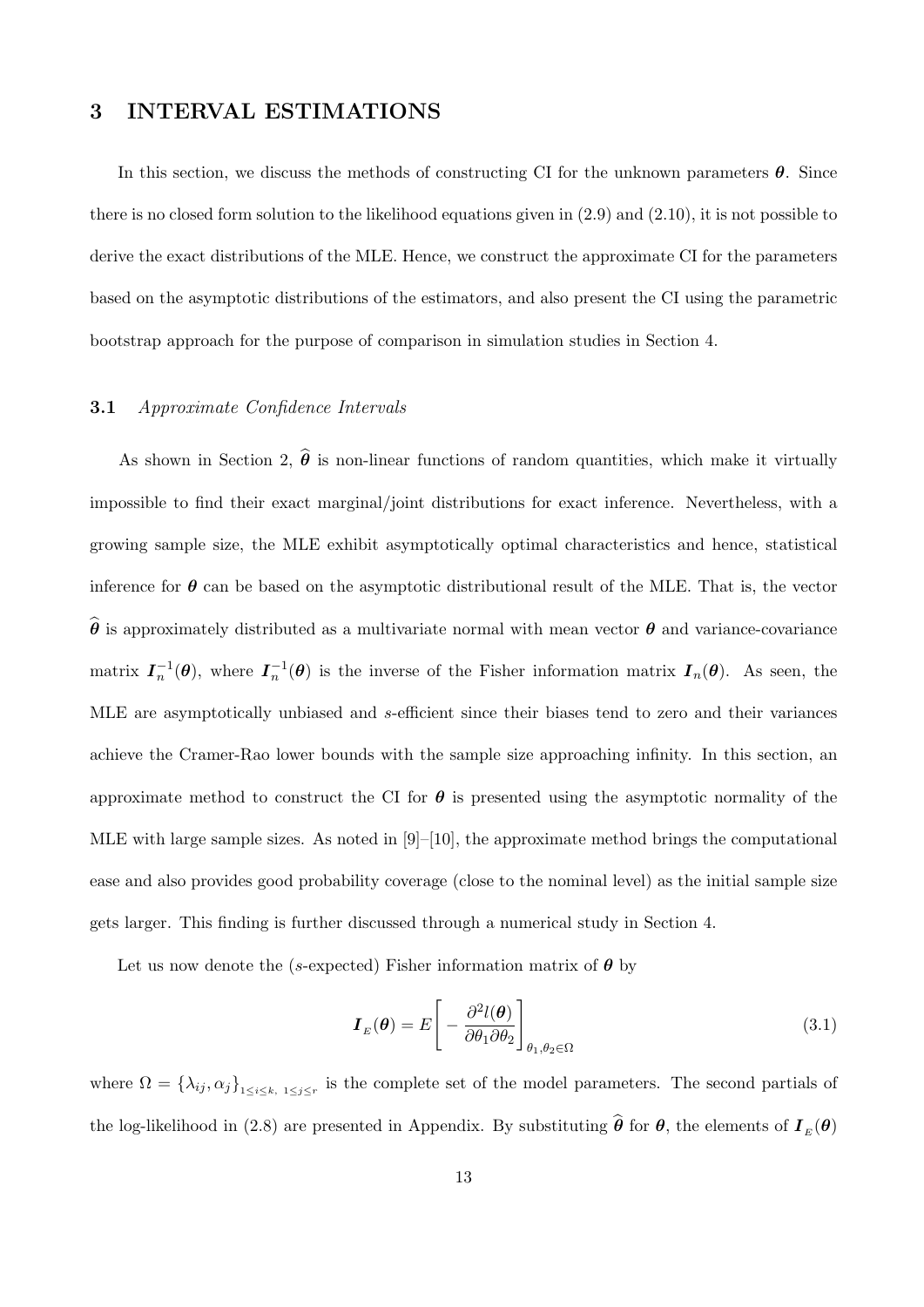in (3.1) can be approximated by those of the observed Fisher information matrix given by

$$
\boldsymbol{I}_{\scriptscriptstyle O}(\boldsymbol{\theta}) = \left[ -\frac{\partial^2 l(\boldsymbol{\theta})}{\partial \theta_1 \partial \theta_2} \right]_{\theta_1, \theta_2 \in \Omega} \bigg|_{\boldsymbol{\theta} = \widehat{\boldsymbol{\theta}}}.
$$
\n(3.2)

Upon inverting this matrix in (3.2), we obtain the observed variance-covariance matrix of  $\hat{\theta}$ . Let  $\theta \in \Omega$ and  $\hat{\theta}$  be the corresponding MLE of  $\theta$ . Also, let V be the diagonal element of  $I_{\phi}^{-1}(\theta)$  corresponding to  $\theta$ . Since  $\theta$  is asymptotically unbiased for  $\theta$ , we can then use  $(\theta - \theta)$ / √ V as a pivotal quantity for θ to construct the two-sided  $100(1 − γ)$ % approximate CI for θ, which is given by

$$
\left(\max\left\{0,\hat{\theta}-z_{\gamma/2}\sqrt{V}\right\},\ \hat{\theta}+z_{\gamma/2}\sqrt{V}\right)
$$
\n(3.3)

where  $z_{\gamma/2}$  is the upper  $\gamma/2$ -th quantile of a standard normal distribution.

#### 3.2 Bootstrap Confidence Intervals

This section presents the method of constructing the CI for  $\theta$  using a parametric bootstrap method, namely the BCa percentile bootstrap method; see Efron & Tibshirani [27], and Hall [28] for details. As pointed out by [9]–[10], the BCa percentile bootstrap CI are known to perform better in comparison to the ordinary percentile bootstrap CI or the Studentized-t bootstrap CI. Kundu *et al.* [29] also observed that the nonparametric bootstrap method does not work well for competing risks data. Building the BCa percentile bootstrap intervals for  $\theta$ , the very first step is to generate the bootstrap sample. We implement the following algorithm to obtain the bootstrap sample of size  $B$  based on the original Type-I censored sample of size  $n_{\oplus\oplus}$ :

- Step 1 Given the stress change time points  $\tau_1, \tau_2, \ldots, \tau_{k-1}$ , the right censoring time point  $\tau_k$ , the initial sample size n, and the original Type-I censored sample of size  $n_{\oplus\oplus}$ , calculate  $\widehat{\boldsymbol{\theta}}$  by solving the system of the likelihood equations in (2.9) and (2.10).
- **Step 2** Generate a random sample of  $U = (U_1, U_2, \ldots, U_r)$  of size n, where  $U_j$ 's are independently from the standard uniform distribution with the range  $(0, 1)$ . Set the counter  $i = 1$  and  $\eta = n$ .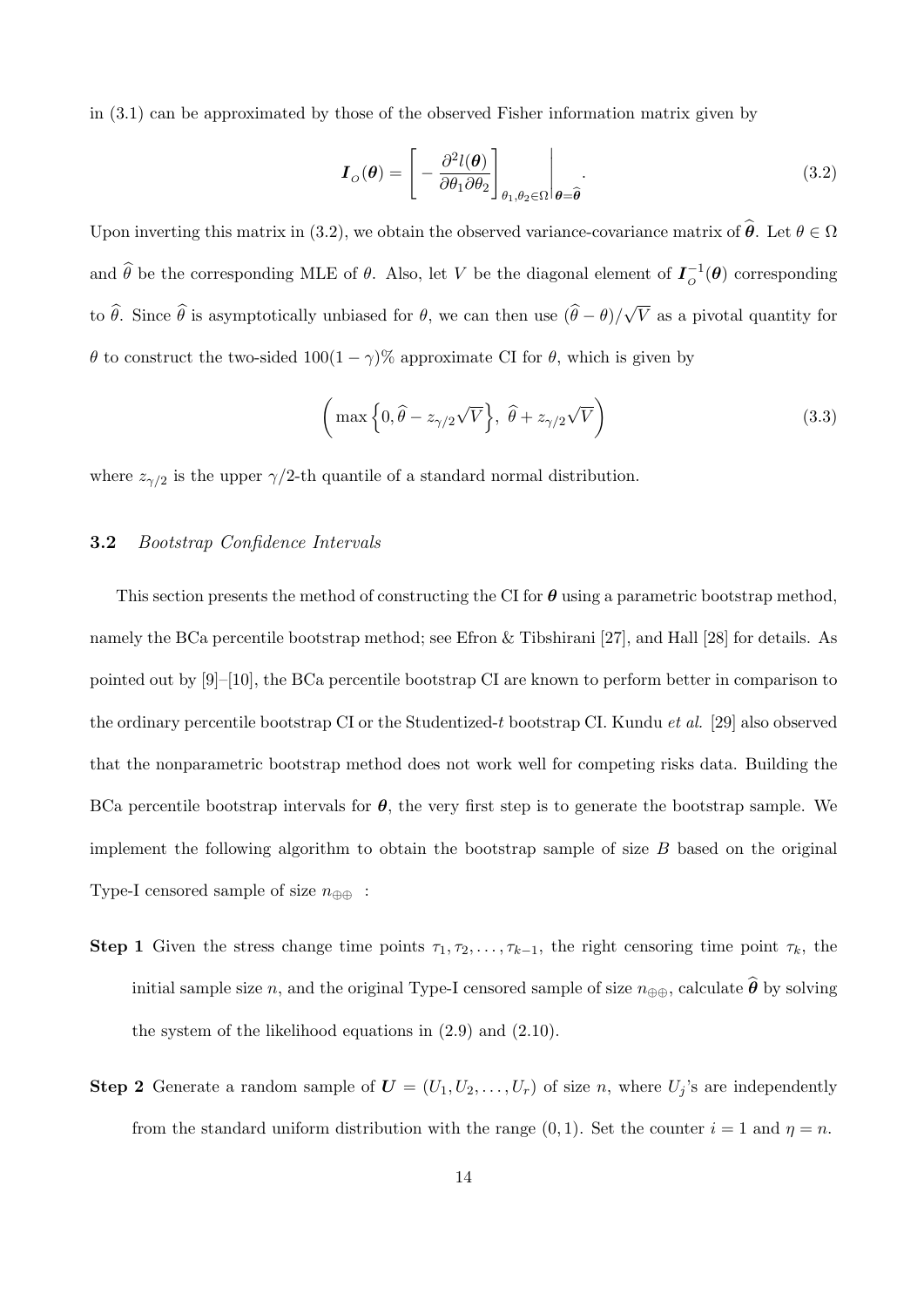**Step 3** Transform each  $U = (U_1, U_2, \ldots, U_r)$  in the sample into a vector  $(T_{i1}, T_{i2}, \ldots, T_{ir})$  via

$$
T_{ij} = -\frac{1}{\widehat{\lambda}_{ij}} \left[ \log \left( 1 - U_j^{1/\widehat{\alpha}_j} \right) + \sum_{l=1}^{i-1} \widehat{\lambda}_{lj} \Delta_l \right] + \tau_{i-1}
$$

for  $j = 1, 2, \ldots, r$  so that  $T_{ij}$  is a shifted generalized exponential variate with the scale parameter  $\widehat{\lambda}_{ij}$  and the shape parameter  $\widehat{\alpha}_j$ . For each vector of  $(T_{i1}, T_{i2}, \ldots, T_{ir})$ , take the minimum of the elements as well as the corresponding index of the minimum (e.g., record 3 if  $T_{i3}$  is the smallest). Let  $T_i$  be the vector of the minima collected and  $C_i$  be the vector of the corresponding indices, both of the dimension  $\eta$ .

- **Step 4** Sort the elements of  $T_i$  in an ascending order and permute the elements of  $C_i$  in a corresponding manner. Let  $v_{1:\eta} < v_{2:\eta} < \cdots < v_{\eta:\eta}$  denote the ordered elements of  $T_i$  and let  $w_1, w_2, \ldots, w_{\eta}$ denote the corresponding elements of  $C_i$ .
- **Step 5** Find  $n_{i\oplus}^*$  such that  $v_{n_{i\oplus}^*n} < \tau_i \le v_{n_{i\oplus}^*+1:n}$ . Then, for  $1 \le l \le n_{i\oplus}^*$ , set  $t_{i,l}^*$  to be the value of  $v_{l:\eta}$  and set  $c_{i;l}^*$  to be the value of  $w_l$ . Also, set  $n_{ij}^*$  to be the number of j's in the first  $n_{i\oplus}^*$ elements of the permuted  $\boldsymbol{C}_i$  for  $j = 1, 2, \ldots, r$  so that  $\sum_{i=1}^r$  $j=1$  $n_{ij}^* = n_{i\oplus}^*$ .
- **Step 6** From the sample of U of size  $\eta$ , remove U's corresponding to each  $t_{i;l}^*$  for  $1 \leq l \leq n_{i\oplus}^*$  so that the reduced sample now has the new size of  $\eta = n - \sum_{l=1}^{i} n_{l\oplus}^*$ . Update the counter  $i = i + 1$  and repeat Steps 3–6 until i hits  $k + 1$ .
- Step 7 Define  $n^*_{\oplus j} = \sum$ k  $i=1$  $n_{ij}^*$  and  $n_{\oplus\oplus}^* = \sum$ k  $i=1$  $n_{i\oplus}^* = \sum^r$  $j=1$  $n^*_{\oplus j}$ . Based on  $\tau_1, \tau_2, \ldots, \tau_k$ ,  $n, n^*_{ij}$ 's and the ordered observations  $t^* = (t^*_{1;1}, t^*_{1;2}, \ldots, t^*_{k;n^*_{k\oplus}})$  with the corresponding vector of the cause  $\boldsymbol{c}^* = (c_{1,1}^*, c_{1,2}^*, \ldots, c_{k,n_{k\oplus}^*}^*)$ , calculate the new MLE of  $\boldsymbol{\theta}$ , denoted by  $\widehat{\boldsymbol{\theta}}^*$  from (2.9) and (2.10).
- **Step 8** Repeat Steps 2–7 B times. Then, for each  $\theta \in \Omega$ , arrange all the values of  $\hat{\theta}^*$  in an ascending order to obtain the bootstrap sample

$$
\left\{\widehat{\theta}^{*[1]}<\widehat{\theta}^{*[2]}<\cdots<\widehat{\theta}^{*[B]}\right\}.
$$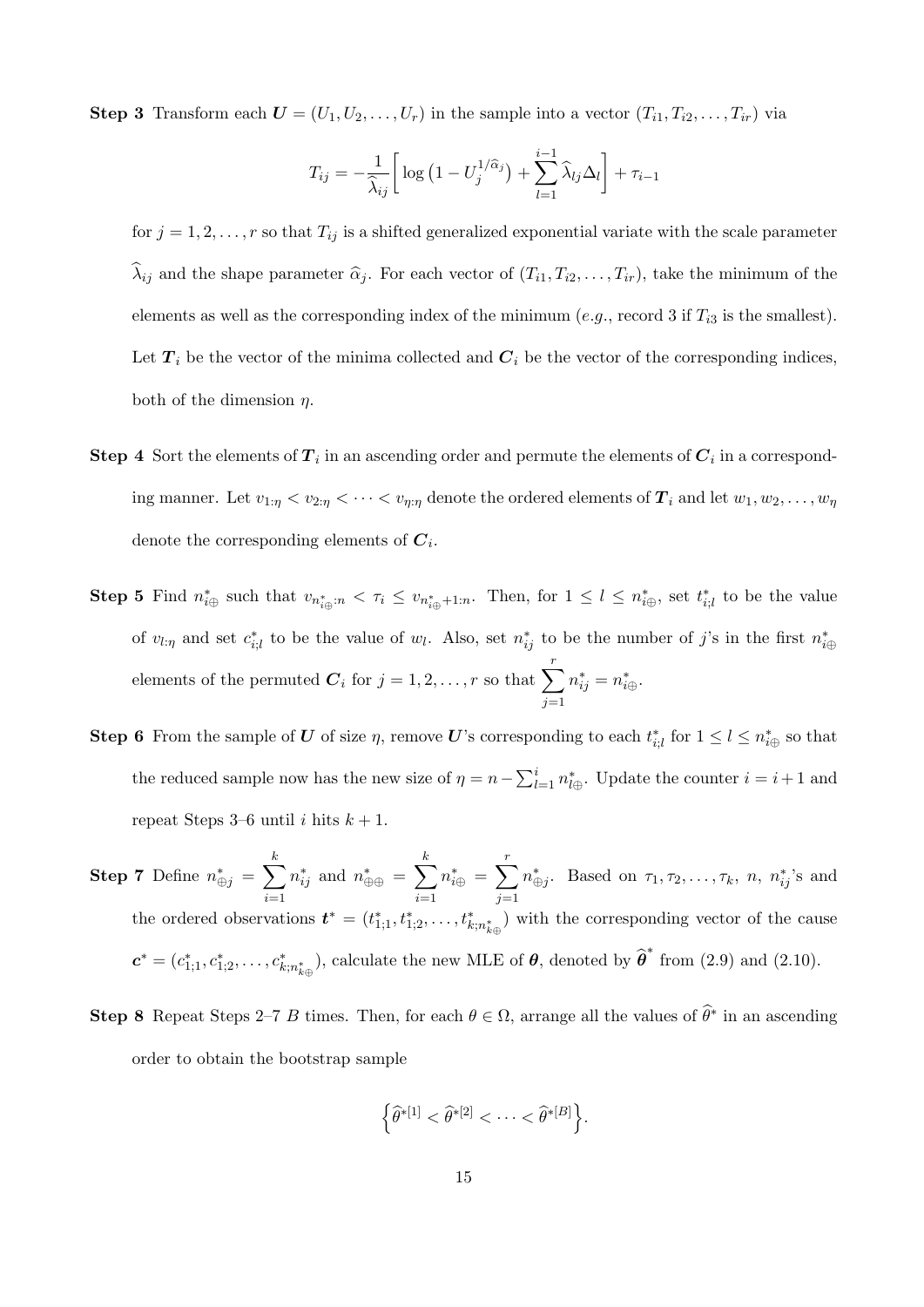Using the bootstrap sample generated by the algorithm given above, the two-sided  $100(1 - \gamma)\%$ BCa percentile bootstrap CI for  $\theta \in \Omega$  is obtained as

$$
\left(\widehat{\theta}^{*[\beta_1B]}, \ \widehat{\theta}^{*[\beta_2B]}\right)
$$

where

$$
\beta_1 = \Phi\left(\widehat{z}_0 + \frac{\widehat{z}_0 - z_{\gamma/2}}{1 - \widehat{a}[\widehat{z}_0 - z_{\gamma/2}]} \right) \quad \text{and} \quad \beta_2 = \Phi\left(\widehat{z}_0 + \frac{\widehat{z}_0 + z_{\gamma/2}}{1 - \widehat{a}[\widehat{z}_0 + z_{\gamma/2}]} \right).
$$

Here,  $\Phi(\cdot)$  denotes the CDF of the standard normal distribution and the value of the bias-correction  $\widehat{z}_0$  is estimated by

$$
\widehat{z}_0 = \Phi^{-1}\left(\frac{\sum_{b=1}^B \delta\left(\widehat{\theta}^*^{[b]} < \widehat{\theta}\right)}{B}\right)
$$

where  $\Phi^{-1}(\cdot)$  denotes the inverse of the standard normal CDF and  $\delta(\cdot)$  is an indicator function as defined before. According to [27], a suggested estimate of the acceleration factor  $\hat{a}$  is

$$
\widehat{a} = \frac{\sum_{l=1}^{L} (\widehat{\theta}^{(l)} - \widehat{\theta}^{(\cdot)})^3}{6 \left\{ \sum_{l=1}^{L} (\widehat{\theta}^{(l)} - \widehat{\theta}^{(\cdot)})^2 \right\}^{3/2}}
$$

where

$$
\widehat{\theta}^{(\cdot)} = \frac{1}{L} \sum_{l=1}^{L} \widehat{\theta}^{(l)}.
$$

For  $\theta = \lambda_{ij}$ ,  $L = n_{ij}$  and  $\hat{\theta}^{(l)}$  is the MLE of  $\lambda_{ij}$  based on the original Type-I censored sample with the *l*-th observation deleted from the failures that occurred at the stress level  $x_i$  by the risk factor  $j$ (*i.e.*, the jackknife estimate) for  $l = 1, 2, ..., n_{ij}$ . Similarly, when  $\theta = \alpha_j$ ,  $L = n_{\oplus j}$  and  $\widehat{\theta}^{(l)}$  is the MLE of  $\alpha_j$  based on the original sample with the *l*-th observation deleted from the failures that occurred throughout the test by the risk factor j for  $l = 1, 2, \ldots, n_{\oplus i}$ .

## 4 NUMERICAL STUDY

An extensive Monte Carlo simulation study was conducted to assess the performance of the estimation methods discussed in the previous sections, and its results are presented herewith. For the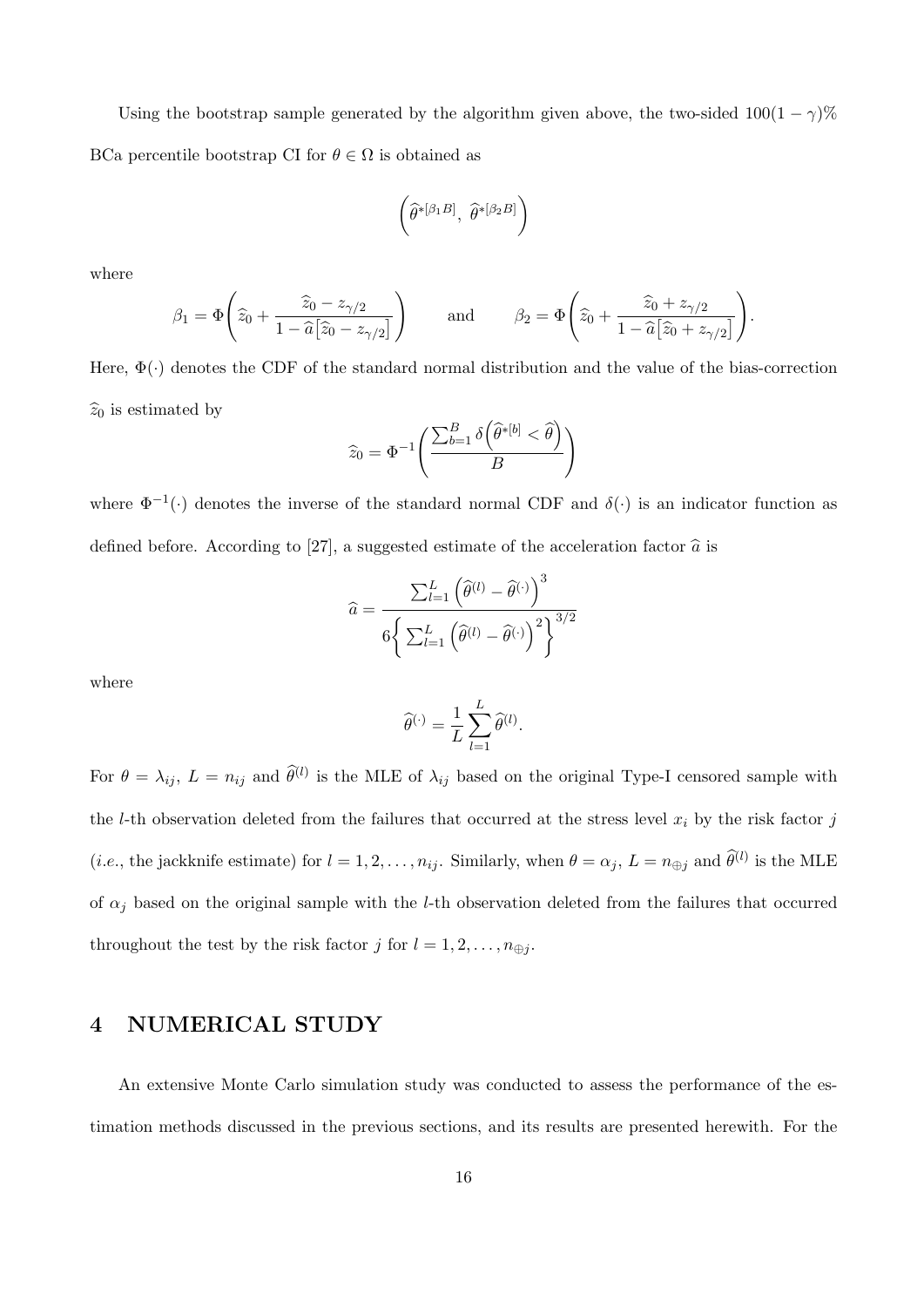purpose of illustration, the case of the simple step-stress model (*viz.*, two stress levels,  $k = 2$ ) with two competing risks (*viz.*,  $r = 2$ ) is presented here since other various parameter settings we considered exhibited a similar pattern of the results. The values of the parameters were chosen to be  $\lambda_{11} = 2.0$ ,  $\lambda_{12} = 1.0, \lambda_{21} = 4.0, \lambda_{22} = 2.0, \alpha_1 = 3.0, \text{ and } \alpha_2 = 2.0.$  This particular scenario also describes a system with two components connected in series where the first component consists of three identical and independently operating sub-components connected in parallel while the second component consists of two identical and independently operating sub-components connected in parallel. The lifetime distribution of each sub-component is exponential with mean  $\lambda_{ij}^{-1}$ . Under this particular parameter setting, when the stress level increases, there is 50% loss in the mean time to failure of any sub-component. Also, before or after the change in the stress levels, the failure likelihood of a sub-component in the component 1 is twice as high as that of a sub-component in the component 2.

In order to explore the effects of several experimental parameters on the performance of estimation, we chose the initial sample size  $n$  to be 25, 50, and 100 while a range of different values was selected for the stress change time point  $\tau_1$  with the censoring time point  $\tau_2$  fixed at 1.0. Given the parameter values, a random sample was then generated by using Steps 2–7 of the algorithm for generating a bootstrap sample. Based on 1000 Monte Carlo simulations with  $B = 1000$  bootstrap replications, the actual coverage probabilities of the 90%, 95%, and 99% intervals for each model parameter were determined empirically as well as the bias, RAB<sup>2</sup>, and MSE associated with the estimator. Tables 1-6 present the results of this simulation along with the estimated mean widths of CI.

#### Tables 1-6 are to be inserted about here.

As noted in  $[9]$ –[10], a major issue associated with the approximate CI is that the proper parameter space is not taken into account when the interval is estimated. This is the price for its simplicity owing to the asymptotic normality of the MLE. Since no built-in procedure is available to prevent this

$$
^{2}RAB = E\left[\left|\frac{\widehat{\theta} - \theta}{\theta}\right|\right] \text{ for } \theta \in \Omega
$$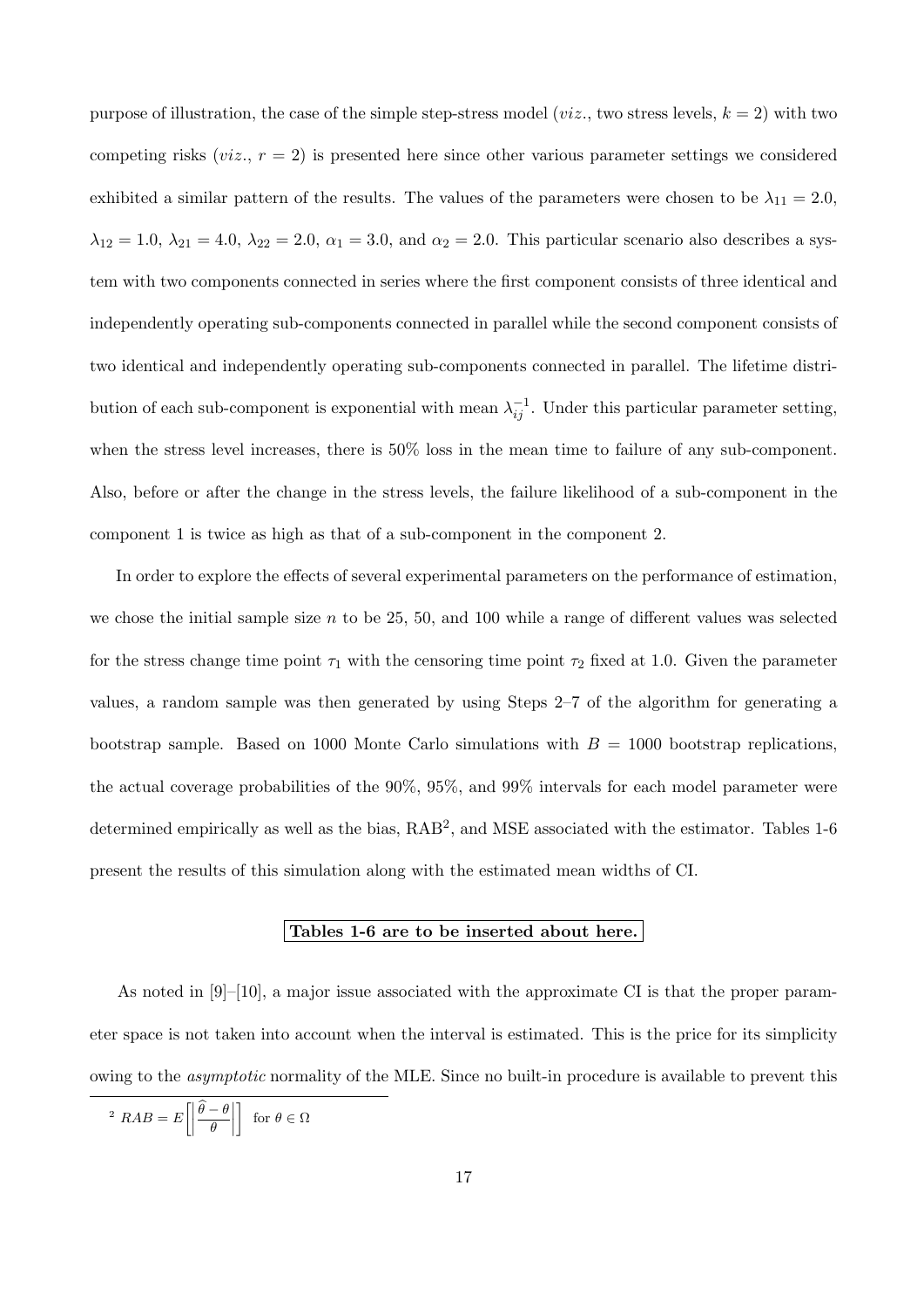without a suitable parameter transformation, we observed that the lower limits of the approximate intervals frequently hit below zero as a result, especially for small sample sizes and/or for large confidence coefficients. Since the parameters  $\theta$  can take on only positive values, the negative lower limits produced from the simulation were all replaced by zero according to (3.3) so that all the intervals are mathematically sensible.

From Tables 1, 3, and 5, we see that with fixed censoring time point  $\tau_2$ , as the stress change time point  $\tau_1$  increases, the biases, RAB, MSE of the estimators for  $\lambda_{11}$ ,  $\lambda_{12}$ ,  $\alpha_1$ ,  $\alpha_2$  all decrease while those for  $\lambda_{21}$  and  $\lambda_{22}$  increase in most cases. The primary reason for this is that when  $\Delta_1$  gets larger or equivalently, when  $\Delta_2$  gets smaller with increasing  $\tau_1$ , we expect a relatively large number of failures to occur before  $\tau_1$  (*i.e.*, at the first stress level), resulting in lower variability in the estimation of  $\lambda_{11}$  and  $\lambda_{12}$ . On the other hand, a relatively small number of failures will occur after  $\tau_1$  (*i.e.*, at the second stress level), resulting in higher variability in the estimation of  $\lambda_{21}$  and  $\lambda_{22}$ . The same intuition applies to explain the observation from Tables 2, 4, and 6 that with increasing  $\tau_1$ , the widths of CI for  $\lambda_{11}$ ,  $\lambda_{12}$ ,  $\alpha_1$ ,  $\alpha_2$  all decrease while those for  $\lambda_{21}$  and  $\lambda_{22}$  increase.

From Tables 1, 3, and 5, it is also observed that the biases, RAB, MSE of the estimators for  $\alpha_i$  are mostly much higher than those for  $\lambda_{ij}$ , illustrating the difficulty of estimating the shape parameters with good accuracy and precision. This resulted in much wider CI for  $\alpha_j$  compared to those for  $\lambda_{ij}$  in Tables 2, 4, and 6. We also see that the MLE overestimate the corresponding parameters on average since their biases are all positive with varying degrees. As the sample size  $n$  increases, however, the performance of the MLE gets better as the biases, RAB, MSE associated with the estimators all decrease along with the actual coverage probabilities of the CI getting closer to the nominal levels.

From Tables 2, 4, and 6, we observe that in comparison to the BCa bootstrap method, the approximate method consistently provides narrower intervals overall. This seems to explain somewhat better performance of the BCa bootstrap CI relative to those obtained from the approximate method, especially for small sample sizes, as observed in Table 1. Nevertheless, actual coverage probabilities of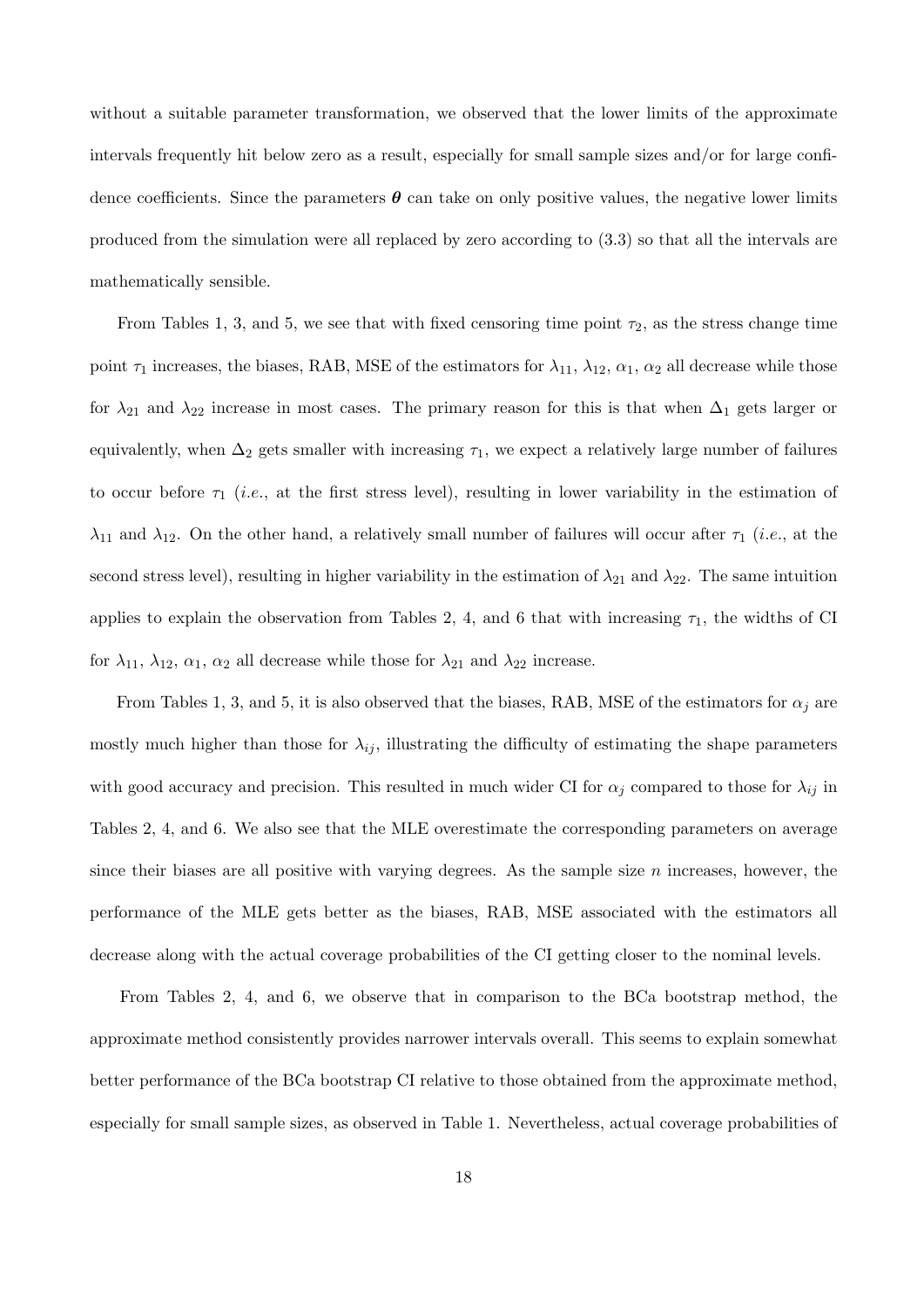both the approximate intervals and the BCa bootstrap intervals are eventually improved with larger sample sizes as evident from Tables 3 and 5. From this numerical study, we experienced that as the initial sample size grows substantially, the bootstrap method requires a long computational time for generating a bootstrap sample, which can be a problematic issue in some time-sensitive situations. Hence, based on more exhaustive simulation study, it is our recommendation to use the BCa bootstrap approach for small sample sizes because its coverage probabilities are quite satisfactory being close to the nominal levels even for small sample sizes. When the initial sample size is considerably large  $(e.g., n >> 30)$ , the approximate method seems to be a suitable choice since its computation is much more convenient to obtain the CI and its performance is also reasonably good with respect to the probability coverage.

## 5 ILLUSTRATIVE EXAMPLES

In this section, we illustrate the methods of inference described in the preceding sections, using a real dataset and a simulated dataset. Both datasets are Type-I censored samples from simple step-stress ALT with two known competing risks.

#### 5.1 Electronic Device Dataset

A simple step-stress test was conducted under time constraint in order to assess the reliability characteristics of a solar lighting device, which has two dominant failure modes (capacitor failure and controller failure). Here, temperature is the stress factor whose level was changed during the test in the range of 293K to 353K with the normal operating temperature at 293K. It is assumed that at any constant temperature, the lifetime distributions of the two risk factors for the device failure are s-independent GE. The stress change time point was  $\tau_1 = 5$  (in hundred hours) and the censoring time point was  $\tau_2 = 6$  (in hundred hours). The dataset consists of total  $n_{\oplus\oplus} = 31$  failure times (in hundred hours) from the initial sample size of  $n = 35$  prototypes (*i.e.*, 11.4% right censoring); see Table 7.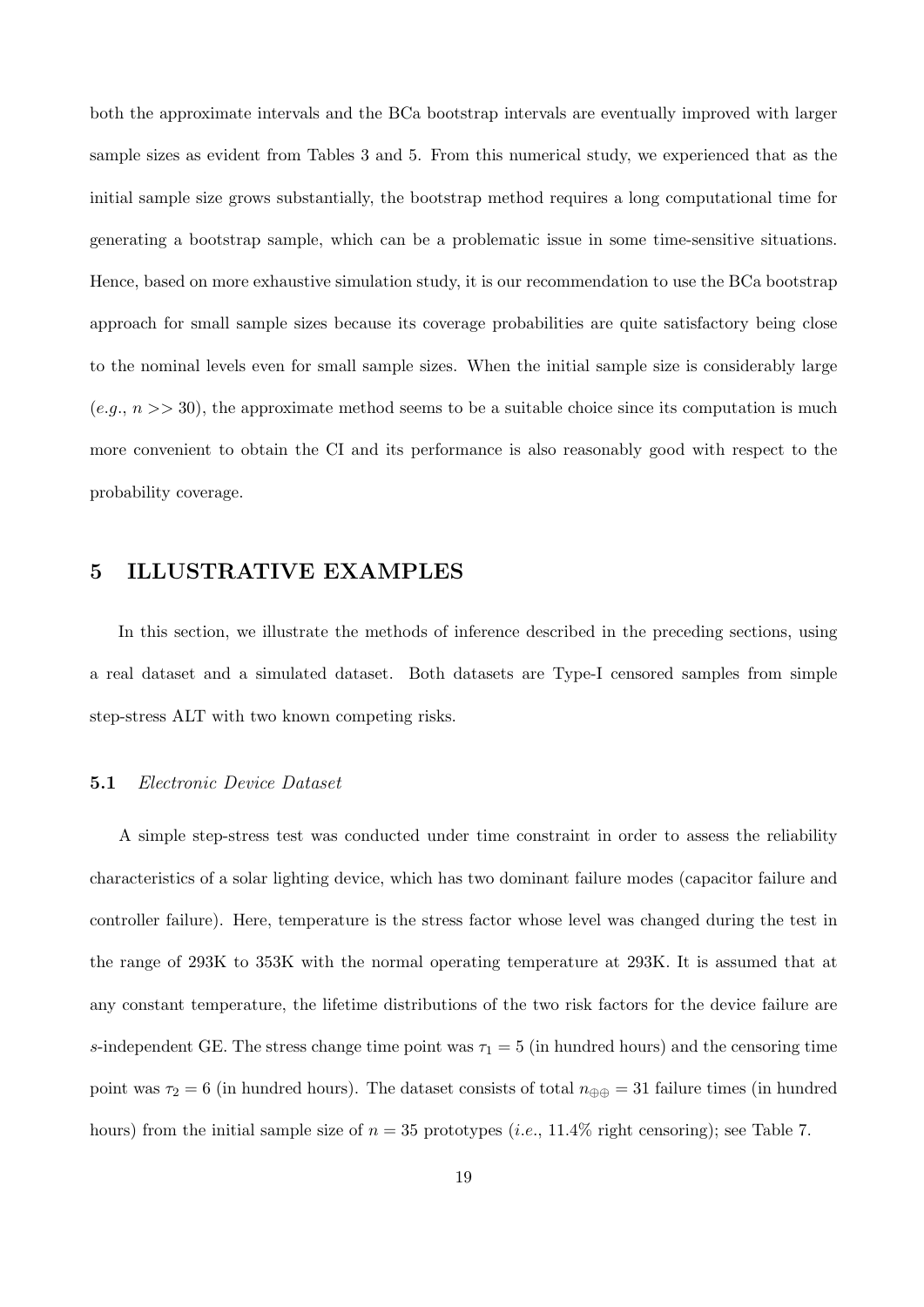#### Table 7 is to be inserted about here.

From this dataset, we have  $n_{11} = 3$ ,  $n_{12} = 13$ ,  $n_{21} = 10$ ,  $n_{22} = 5$ , and the observed MLE of the GE parameters are estimated from (2.9) and (2.10) to be

 $\widehat{\lambda}_{11} = 0.008, \ \widehat{\lambda}_{12} = 0.200, \ \widehat{\lambda}_{21} = 0.932, \ \widehat{\lambda}_{22} = 0.727, \ \widehat{\alpha}_1 = 0.720, \ \widehat{\alpha}_2 = 1.960.$ 

The observed standard errors of the estimators are obtained from (3.2) to be

$$
\widehat{\sqrt{V}}_{\lambda_{11}} = 0.014, \,\widehat{\sqrt{V}}_{\lambda_{12}} = 0.078, \,\widehat{\sqrt{V}}_{\lambda_{21}} = 0.525, \,\widehat{\sqrt{V}}_{\lambda_{22}} = 0.315, \,\widehat{\sqrt{V}}_{\alpha_1} = 0.319, \,\widehat{\sqrt{V}}_{\alpha_2} = 0.744.
$$

The CI for each parameter is also presented in Table 8 using the methods described in Section 3.

### Table 8 is to be inserted about here.

From Table 8, it is observed that the lengths of the approximate CI and the BCa bootstrap CI are quite similar although the bootstrap CI for the shape parameters get much wider for high levels of confidence.

#### 5.2 Simulated Dataset

The dataset generated by Han & Balakrishnan [10] is a Type-I censored sample from a simple step-stress test with two known competing risks along with the stress change time point  $\tau_1 = 3$  and the censoring time point  $\tau_2 = 6$  for an equal step duration. It consists of total  $n_{\oplus\oplus} = 23$  failure times from the initial sample size of  $n = 25$  (*i.e.*, 8% right censoring). To be self-contained, the dataset is reproduced in Table 9 for easy reference.

#### Table 9 is to be inserted about here.

From this dataset, we have  $n_{11} = 7$ ,  $n_{12} = 5$ ,  $n_{21} = 5$ ,  $n_{22} = 6$ , and the observed MLE of the GE parameters are estimated from (2.9) and (2.10) to be

$$
\hat{\lambda}_{11} = 0.085, \ \hat{\lambda}_{12} = 0.167, \ \hat{\lambda}_{21} = 0.229, \ \hat{\lambda}_{22} = 0.373, \ \hat{\alpha}_1 = 0.802, \ \hat{\alpha}_2 = 1.548.
$$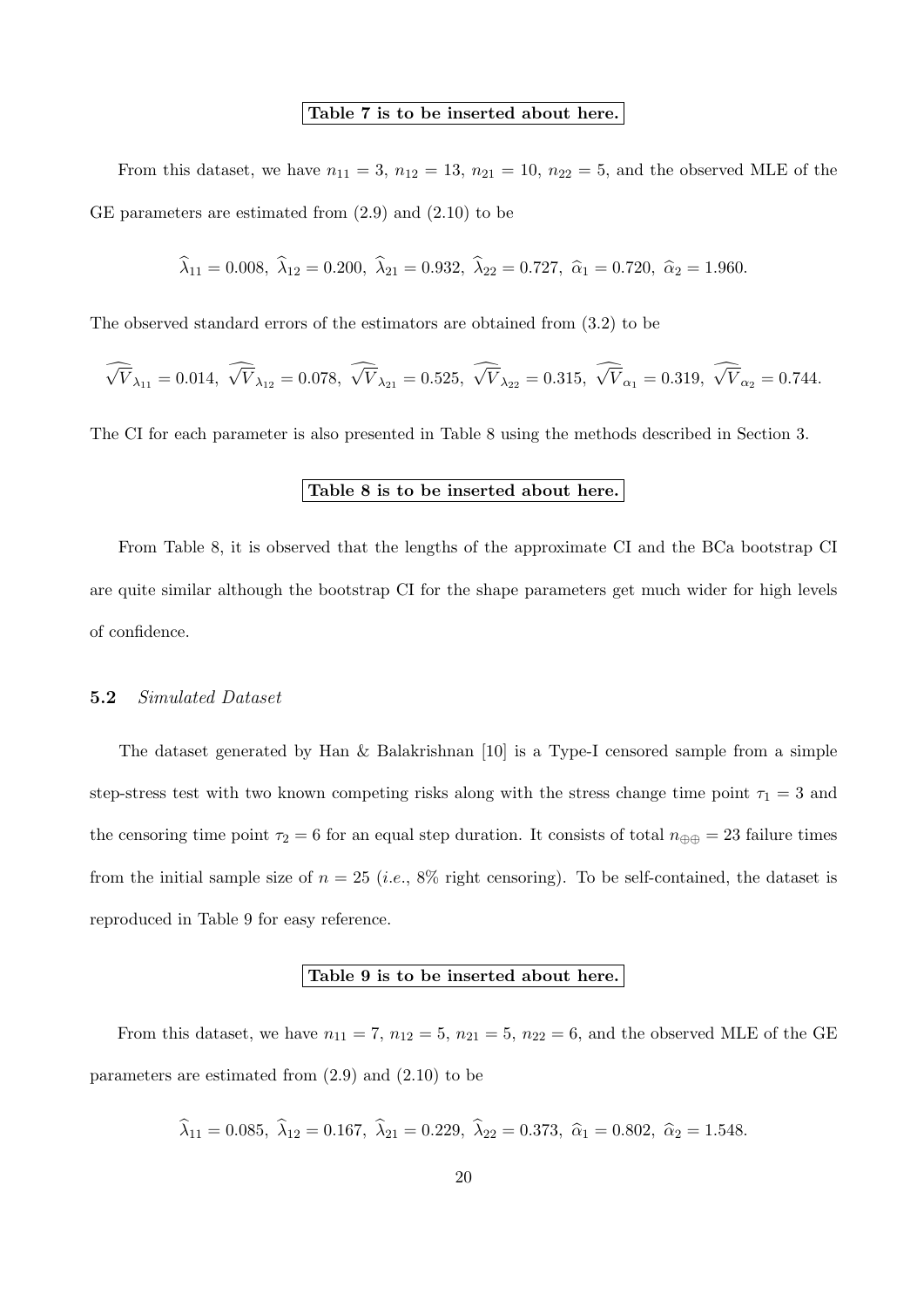The observed standard errors of the estimators are obtained from (3.2) to be

$$
\widehat{\sqrt{V}}_{\lambda_{11}} = 0.065, \widehat{\sqrt{V}}_{\lambda_{12}} = 0.125, \widehat{\sqrt{V}}_{\lambda_{21}} = 0.120, \widehat{\sqrt{V}}_{\lambda_{22}} = 0.154, \widehat{\sqrt{V}}_{\alpha_1} = 0.294, \widehat{\sqrt{V}}_{\alpha_2} = 0.799.
$$

Since the true parameter values are given as

$$
\lambda_{11} = 0.112, \ \lambda_{12} = 0.082, \ \lambda_{21} = 0.223, \ \lambda_{22} = 0.246, \ \alpha_1 = \alpha_2 = 1,
$$

the observed biases of the estimates are

Bias<sub> $\lambda_{11} = -0.027$ , Bias $\lambda_{12} = 0.085$ , Bias $\lambda_{21} = 0.006$ , Bias $\lambda_{22} = 0.126$ , Bias $\alpha_1 = -0.198$ , Bias $\alpha_2 = 0.548$ .</sub> The CI for each parameter is also presented in Table 10 using the methods described in Section 3.

#### Table 10 is to be inserted about here.

From Table 10, we observe that relative to the BCa bootstrap CI, the approximate method consistently provides narrower CI although every CI contains the respective true parameter value in this example. As expected, the CI get wider as the nominal level of confidence increases. As in Table 8, it is also observed that the lower bounds of the approximate CI are zero, especially for small  $\lambda_{ij}$ 's and/or for high levels of confidence since they were hitting below zero in such cases. We also make a general observation from Table 10 that the CI for the scale parameters are narrower than those for the shape parameters. Since the CI for  $\alpha_j$ 's contain one, there is no sufficient statistical evidence to reject  $H_0: \alpha_j = 1$  with at most 10% level of significance. That is, the lifetime distribution of each risk factor is exponential, which is the correct decision in this situation.

## 6 CONCLUDING REMARKS

In this article, the step-stress model under Type-I censoring was discussed in the competing risks framework with the lifetimes of different risk factors having s-independent GE distributions. Under the assumption of a cumulative damage model, point and interval estimations of the model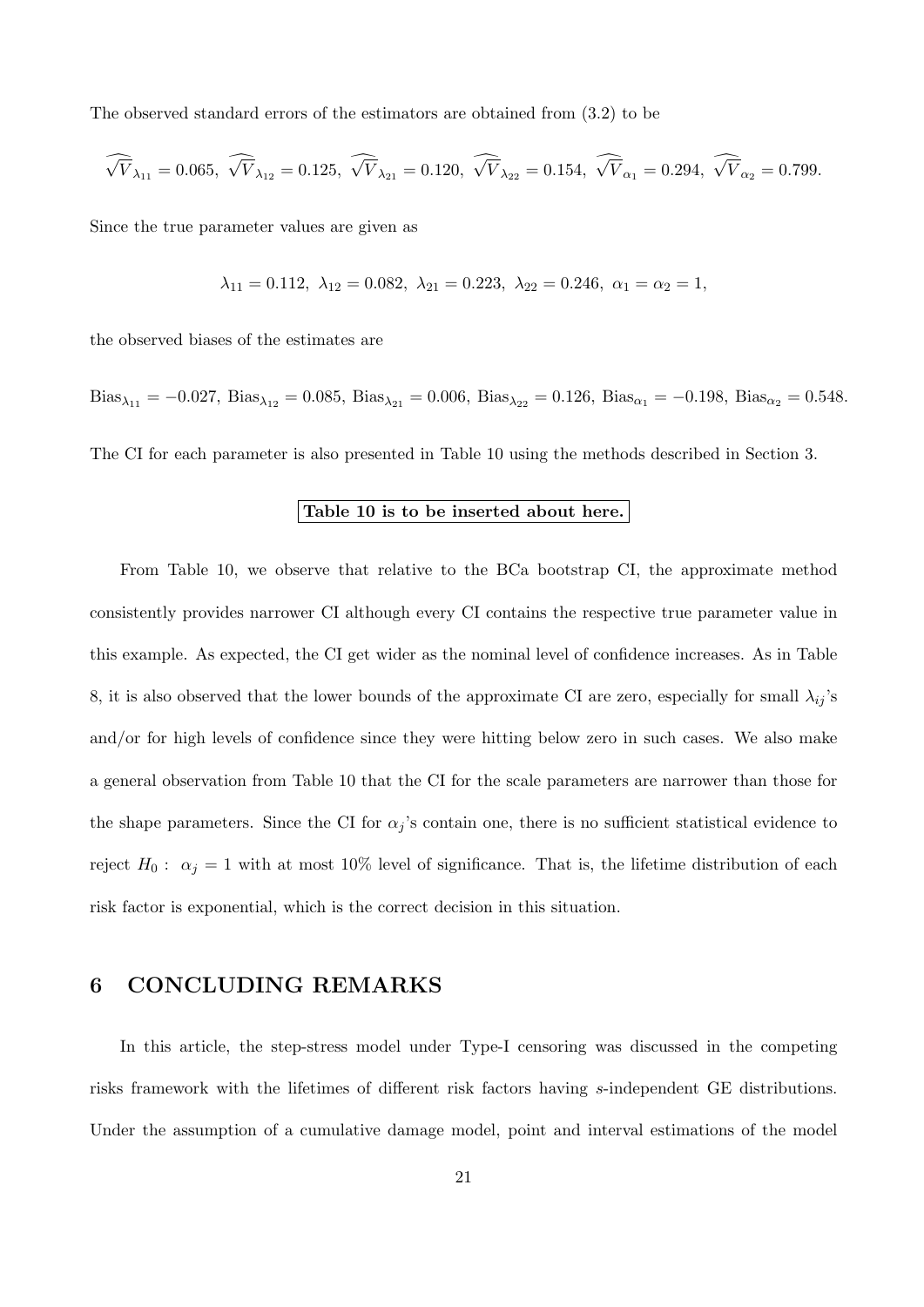parameters were then discussed using the maximum likelihood approach. The performance of all these procedures was evaluated via a simulation study and finally, real and simulated datasets were provided to illustrate the methods of inference developed in this work. In the case of moderate to large sizes, the estimators give relatively accurate estimation of the parameters. Examining the outcomes of an extensive simulation study, our recommendation is to use the BCa percentile bootstrap method when constructing CI for  $\theta \in \Omega$ , especially for small sample sizes. Nevertheless, for larger sample sizes, the approximate method seems more suitable since it enjoys not only the computational ease but also the improved probability coverage getting close to the nominal levels. Based on our best knowledge, this study is the first to introduce the Type-I censoring to the GE distribution under the competing risk framework on the step-stress ALT. For future research, we will develop the Bayesian estimation method and a procedure for discriminating between the Weibull and GE distributions. We will also explore the extension of the methods developed for other distributions such as two-parameter Birnbaum-Saunders distribution.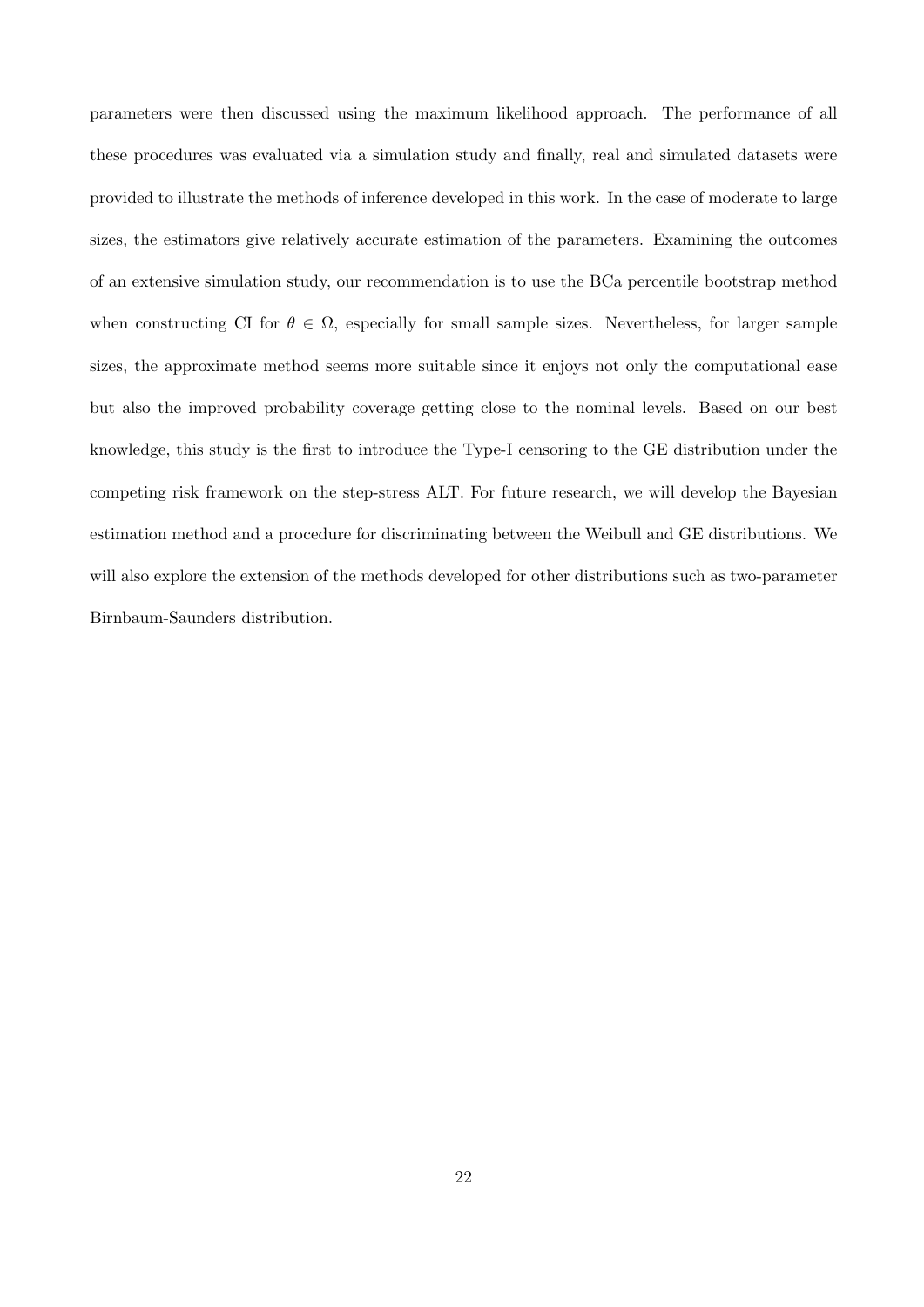## APPENDIX

The second partials of the log-likelihood in (2.8) are expressed as

$$
-\frac{\partial^2 l(\theta)}{\partial \lambda_{ij}^2} = \frac{n_{ij}}{\lambda_{ij}^2} + \sum_{i=1}^{n_{i}l_{i}} \left[ \alpha_{j} - 1 \right] \frac{1 - \left[ G_{j}(t_{i'j}) \right]^{1/\alpha_{j}}}{\left[ G_{j}(t_{i'j}) \right]^{2/\alpha_{j}}} \left[ \Delta_{i}\delta(i' > i) + (t_{i:l} - \tau_{i-1})\delta(i' = i) \right]^{2} \delta(c_{i'j} = j)
$$
\n
$$
+ \sum_{i'=1}^{n_{i}l_{i}} \frac{e^{n_{i'j_{i}}g_{j}(t_{i'j}) \left[ \alpha_{j} \left( 1 - \left[ G_{j}(t_{i'j}) \right]^{1/\alpha_{j}} \right] - \left( 1 - G_{j}(t_{i'j}) \right) \right]}{\lambda_{i'j} \left[ G_{i}(t_{i'j}) \right]^{1/\alpha_{j}} \left[ 1 - G_{j}(t_{i'j}) \right]^{2}} \left[ \Delta_{i}\delta(i' > i) \right]
$$
\n
$$
+ (t_{i,l} - \tau_{i-1})\delta(i' = i) \right]^{2} \delta(c_{i'j} \neq j)
$$
\n
$$
+ (n - n_{\oplus \oplus}) \frac{g_{j}(\tau_{k}) \left[ \alpha_{j} \left( 1 - \left[ G_{j}(\tau_{k}) \right] \right]^{1/\alpha_{j}} \right] - \left( 1 - G_{j}(\tau_{k}) \right) \right]}{\lambda_{k}j \left[ G_{j}(t_{i'j}) \right]^{1/\alpha_{j}} \left[ 1 - G_{j}(\tau_{k}) \right]^{2}} \Delta_{i}^{2},
$$
\n
$$
- \frac{\partial^{2}l(\theta)}{\partial \lambda_{ij}\partial \lambda_{i'j}} = \sum_{i'=1}^{k} \sum_{l=1}^{n_{i'j_{i}}} (\alpha_{j} - 1) \frac{1 - \left[ G_{j}(t_{i'j}) \right]^{1/\alpha_{j}}}{\left[ G_{j}(t_{i'j}) \right]^{1/\alpha_{j}} \left[ 1 - G_{j}(t_{i'j}) \right] \right]} \Delta_{i}^{2},
$$
\n
$$
+ \frac{\lambda_{k} \sum_{i'=1}^{n_{i'j_{i}}} \beta_{j}(t_{i'j
$$

for  $1 \leq i, i'' \leq k$  and  $1 \leq j, j'' \leq r$  with  $i \neq i''$  and  $j \neq j''$ .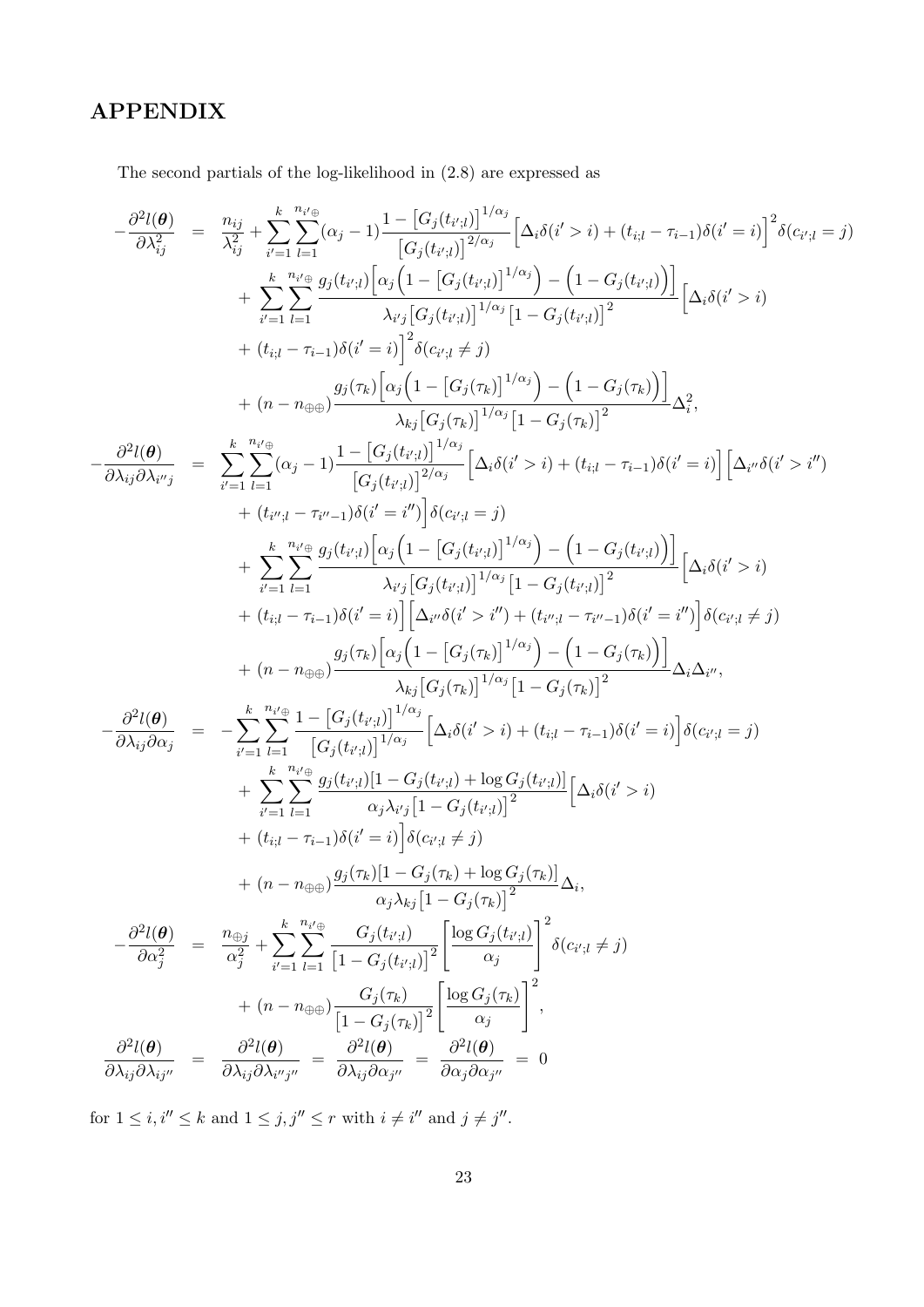## ACKNOWLEDGMENTS

The authors are grateful to the associate editor and the anonymous reviewers for their critical and valuable comments on the previous version of the manuscript, which led to a considerable improvement of the paper.

## REFERENCES

- 1. V. Bagdonavicius, "Testing the hypothesis of additive accumulation of damages," Probab. Theory Application, vol. 23, 1978, pp. 403–408.
- 2. W. Nelson, "Accelerated life testing: step-stress models and data analysis," IEEE Trans. Reliab., vol. 29, 1980, pp. 103–108.
- 3. R. Miller and W. Nelson, "Optimum simple step-stress plans for accelerated life testing," IEEE Trans. Reliab., vol. R-32, 1983, pp. 59–65
- 4. D.S. Bai, M.S. Kim, and S.H. Lee, "Optimum simple step-stress accelerated life tests with censoring," IEEE Trans. Reliab., vol. 38, 1989, pp. 528–532.
- 5. D.S. Bai and Y.R. Chun, "Optimum simple step-stress accelerated life-tests with competing causes of failure," IEEE Trans. Reliab., vol. 40, 1991, pp. 622–627.
- 6. X. Liu and W.S. Qiu, "Modeling and planning of step-stress accelerated life tests with independent competing risks," IEEE Trans. Reliab., vol. 60, 2011, pp. 712–720.
- 7. J.R. van Dorp, T.A. Mazzuchi, G.E. Fornell, and L.R. Pollock, "A Bayes approach to step-stress accelerated life testing," IEEE Trans. Reliab., vol. 45, 1996, pp. 491–498.
- 8. T. Yuan, X. Liu, and W. Kuo, "Planning simple step-stress accelerated life tests using Bayesian methods," IEEE Trans. Reliab., vol. 61, 2012, pp. 254–263.
- 9. N. Balakrishnan and D. Han, "Exact inference for a simple step-stress model with competing risks for failure from exponential distribution under Type-II censoring," J. Statist. Plann. Inference, vol. 138, 2008, pp. 4172–4186.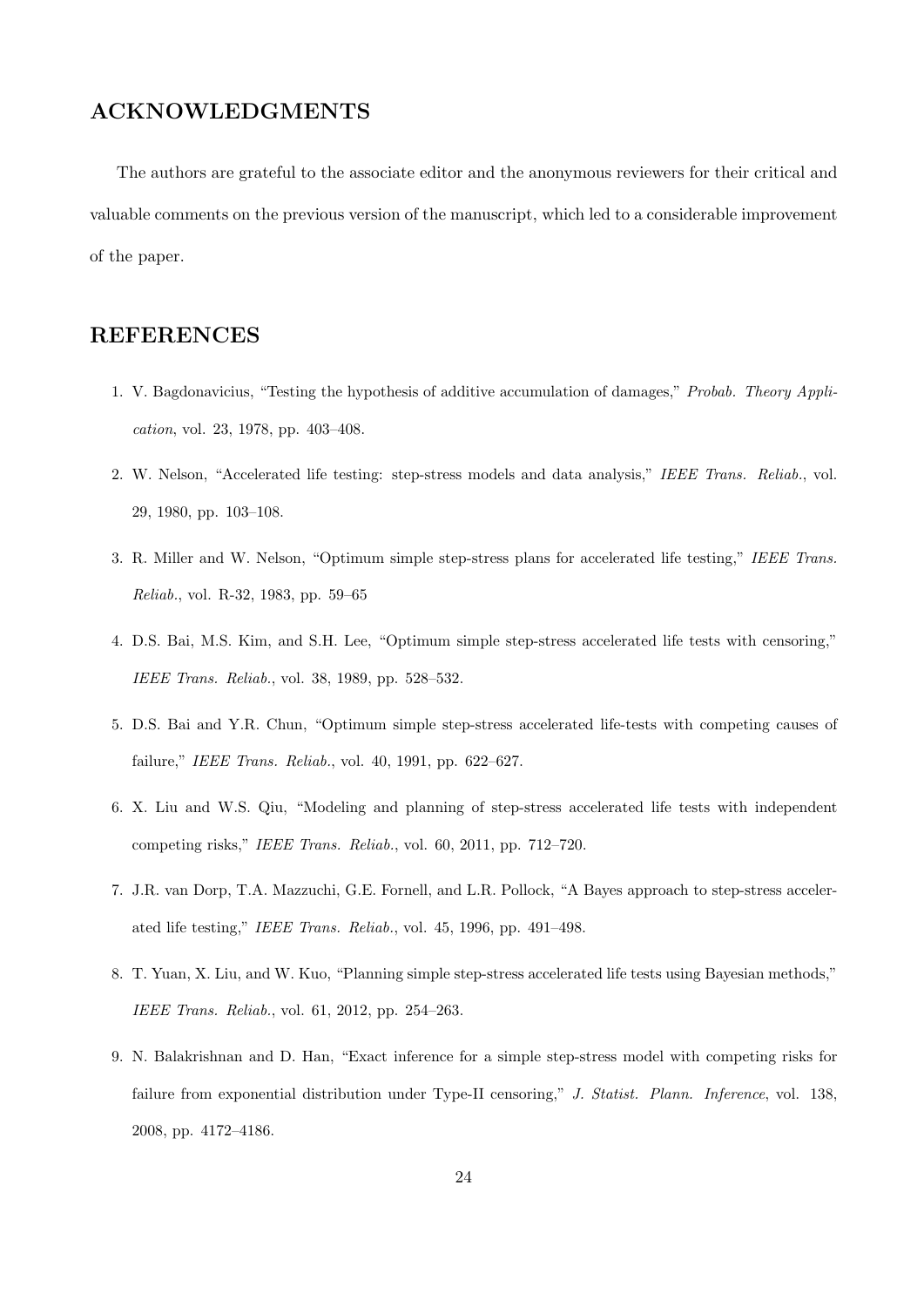- 10. D. Han and N. Balakrishnan, "Inference for a simple step-stress model with competing risks for failure from the exponential distribution under time constraint," Comput. Statist. Data Anal., vol. 54, 2010, pp. 2066–2081.
- 11. E. Gouno, A. Sen, and N. Balakrishnan, "Optimal step-stress test under progressive Type-I censoring," IEEE Trans. Reliab., vol. 53, 2004, pp. 383–393.
- 12. N. Balakrishnan and D. Han, "Optimal step-stress testing for progressively Type-I censored data from exponential distribution," J. Statist. Plann. Inference, vol. 139, 2009, pp. 1782–1798.
- 13. D. Han, N. Balakrishnan, A. Sen, and E. Gouno, "Corrections on Optimal step-stress test under progressive Type-I censoring," IEEE Trans. Reliab., vol. 55, 2006, pp. 613–614.
- 14. D. Han and H.K.T. Ng, "Asymptotic comparison between constant-stress testing and step-stress testing for Type-I censored data from exponential distribution," Comm. Statist. Theory Methods, 2013 (in print).
- 15. M.J. Crowder, "On the identifiability crises in competing risks analysis," Scand. J. Stat., vol. 18, 1991, pp. 223–233.
- 16. J.D. Kalbfleisch and R.L. Prentice, The Statistical Analysis of Failure Time Data, 2nd ed.: Wiley, New York, 2002.
- 17. R.L. Prentice, J.D. Kalbfleisch, A.V. Peterson, Jr., N. Flournoy, V.T. Farewell, N.E. Breslow, "The analysis of failure times in the presence of competing risks," Biometrics, vol. 34, 1978, pp. 541–554.
- 18. J. Berkson and L. Elveback, "Competing exponential risks with particular inference to the study of smoking lung cancer," J. Amer. Statist. Assoc., vol. 55, 1960, pp. 415–428.
- 19. D.R. Cox, "The analysis of exponentially distributed lifetimes with two types of failures," J. R. Stat. Soc. Ser. B Stat. Methodol., vol. 21, 1959, pp. 411–421.
- 20. M.J. Crowder, Classical Competing Risks: Chapman & Hall, Boca Raton, FL, 2001.
- 21. C. Park, "Parameter estimation of incomplete data in competing risks using the EM Algorithm," IEEE Trans. Reliab., vol. 54, 2005, pp. 282–290.
- 22. G.S. Mudholkar and D.K. Srivastava, "Exponentiated Weibull family for analyzing bathtub failure data," IEEE Trans. Reliab., vol. 42, 1993, pp. 299–302.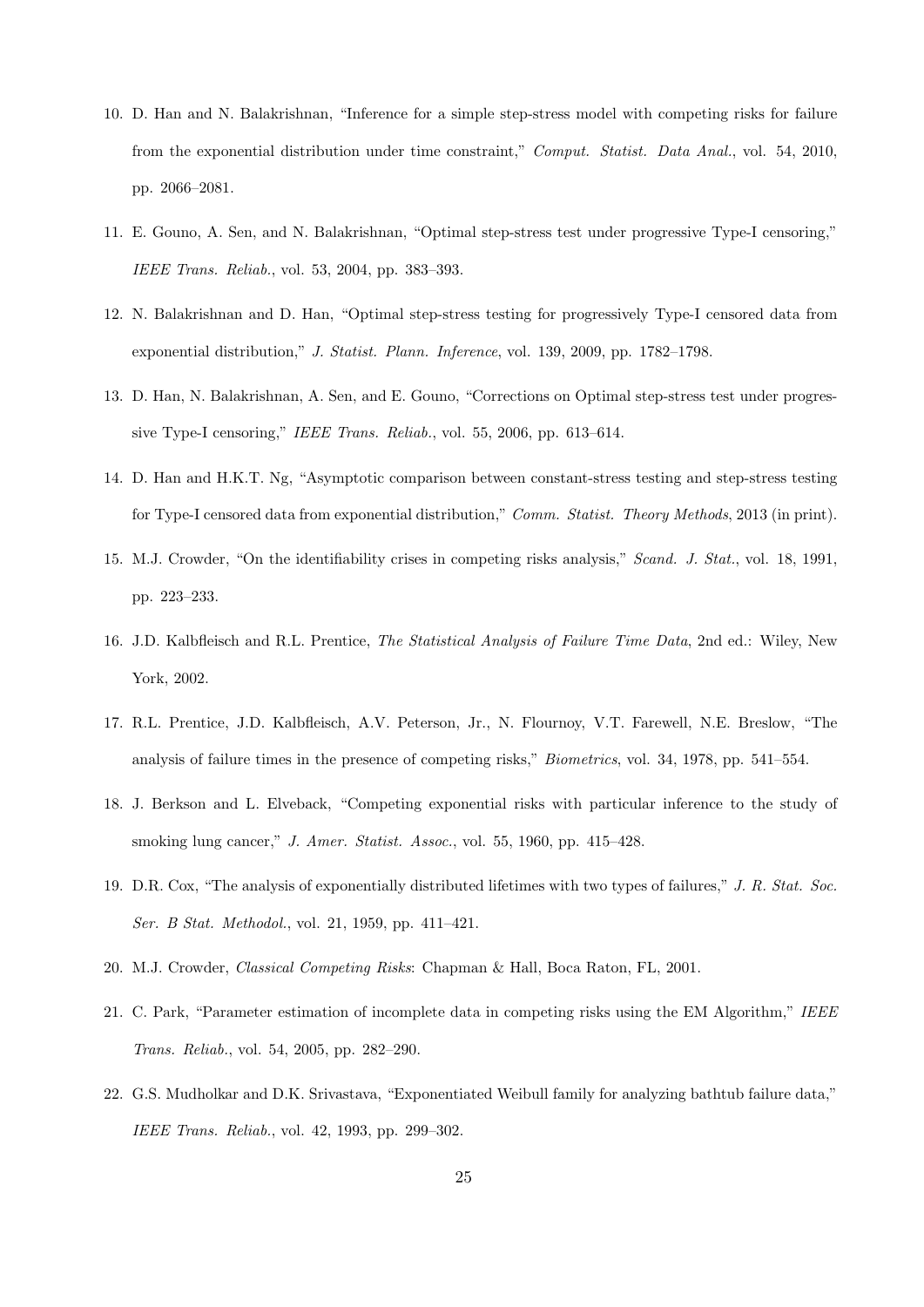- 23. R.D. Gupta and D. Kundu, "Generalized exponential distribution: different method of estimations," J. Statist. Comput. Simul., vol. 69, 2001, pp. 315–337.
- 24. D.G. Chen and Y.L. Lio, "Parameter estimations for generalized exponential distribution under progressive Type-I interval censoring," Comput. Statist. Data Anal., vol. 54, 2010, pp. 1581–1591.
- 25. R.D. Gupta and D. Kundu, "Generalized exponential distribution: existing results and some recent developments," J. Statist. Plann. Inference, vol. 137, 2007, pp. 3537–3547.
- 26. J.D. Kalbfleisch, Probability and Statistical Inference II, Springer, New York, 1985.
- 27. B. Efron and R. Tibshirani, An Introduction to the Bootstrap: Chapman & Hall, New York, 1993.
- 28. P. Hall, "Theoretical comparison of bootstrap confidence intervals," Ann. Statist., vol. 16, 1988, pp. 927–953.
- 29. D. Kundu, N. Kannan, and N. Balakrishnan, "Analysis of progressively censored competing risks data," In: N. Balakrishnan and C.R. Rao (Eds.), Handbook of Statistics 23: Advances in Survival Analysis, Elsevier, New York, 2003, pp. 331–348.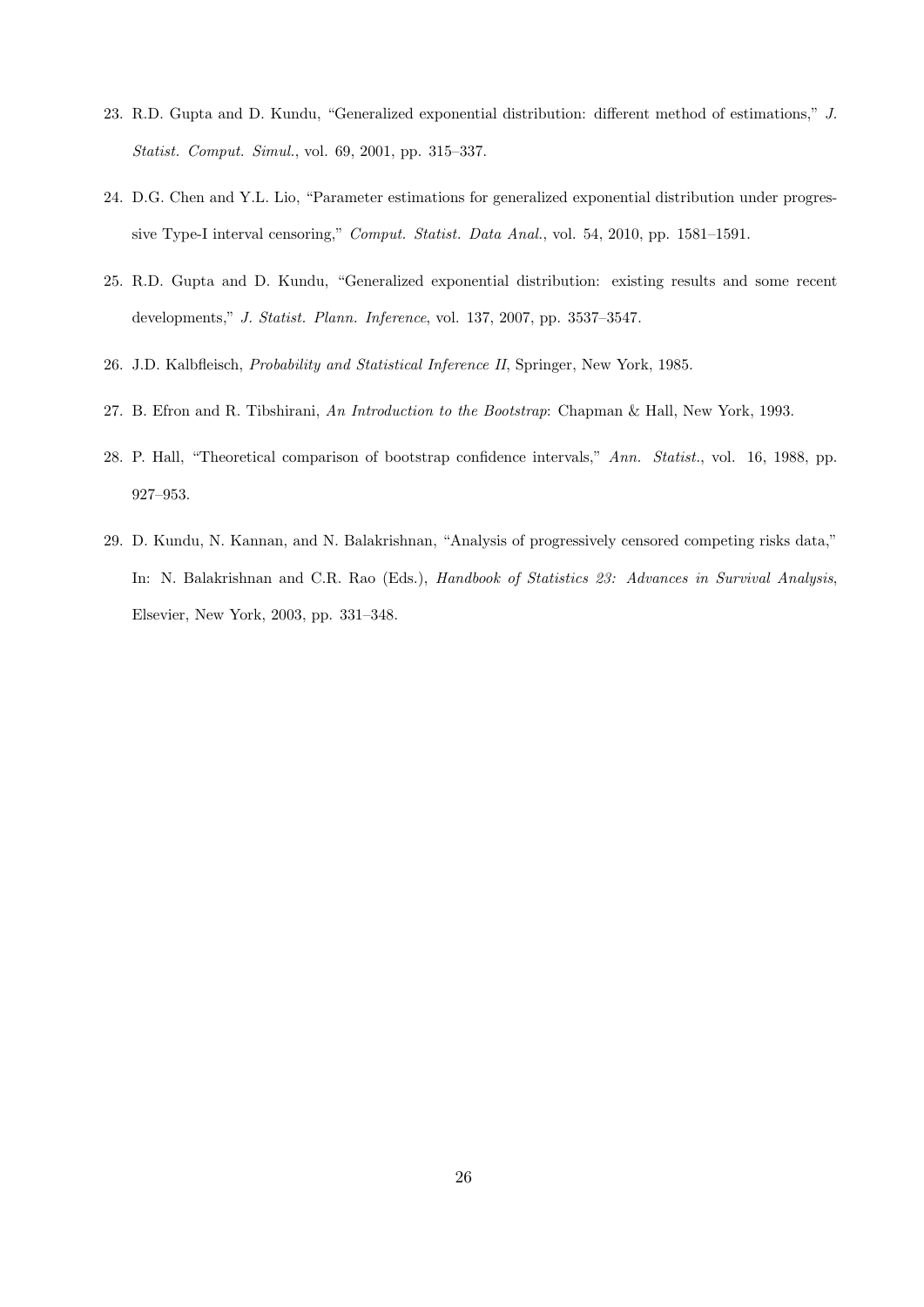David Han, M.Sc., Ph.D. Assistant Professor University of Texas at San Antonio One UTSA Circle San Antonio, Texas, USA 78249–0632 phone: +1-210-458-7895 eMail: David.Han@utsa.edu

David Han is an Assistant Professor in the Department of Management Science & Statistics at the University of Texas at San Antonio, TX. He received two Honours B.Sc. degrees, one in Biochemistry and the other in Computer Science & Statistics, both from McMaster University in Canada. Continuing his studies at McMaster, he received the M.Sc. and Ph.D. in Statistics. His research interests include the statistical inference for accelerated life testing in reliability and survival analysis, analyses of censored data, optimal censoring plans, competing risks analyses, and nonparametric statistics.

Debasis Kundu is a Professor of Statistics in the Department of Mathematics & Statistics at the Indian Institute of Technology Kanpur. He received the B.Stat in 1982, and M.Stat in 1984 both from the Indian Statistical Institute; M.A. (Mathematics) in 1985 from the University of Pittsburgh; and the Ph.D. in 1989 from the Pennsylvania State University. He has worked as an Assistant Professor at the University of Texas at Dallas from 1989 to 1990, and then joined Indian Institute of Technology Kanpur as an Assistant Professor in 1990. He became Professor in 1999. His research interests include statistical signal processing, reliability analysis, statistical computing, and competing risks models.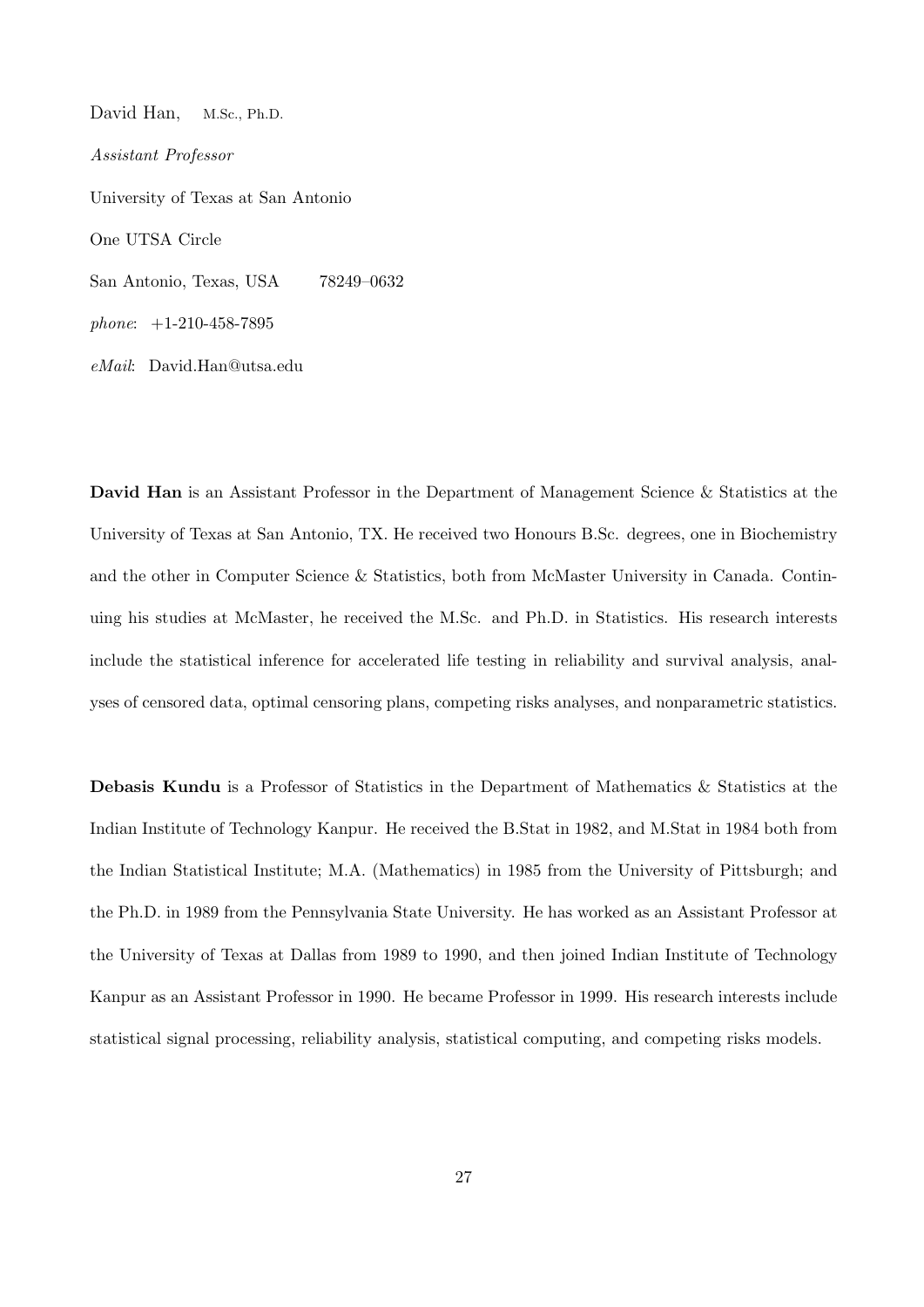|                |           | Nominal CL |             | $90\%$     |          | $95\%$      |          | $99\%$              |          |                     |
|----------------|-----------|------------|-------------|------------|----------|-------------|----------|---------------------|----------|---------------------|
| Parameter      | $\tau_1$  | Bias       | RAB         | <b>MSE</b> | Approx   | <b>Boot</b> | Approx   | <b>Boot</b>         | Approx   | <b>Boot</b>         |
|                | $\rm 0.3$ | 1.057      | 0.911       | 2.726      | 84.0     | $87.6\,$    | 88.5     | $93.2\,$            | 94.6     | 97.8                |
| $\lambda_{11}$ | 0.5       | 0.642      | 0.619       | 1.264      | 83.7     | $89.8\,$    | 89.2     | 95.1                | $96.5\,$ | 98.6                |
|                | 0.7       | 0.330      | 0.353       | 0.923      | 90.4     | $89.1\,$    | 94.3     | 97.0                | 98.0     | 98.5                |
|                | 0.3       | 1.258      | 1.346       | 2.909      | 87.8     | 90.6        | 89.6     | 94.8                | 92.6     | 99.0                |
| $\lambda_{12}$ | 0.5       | 0.723      | 0.887       | 1.287      | 85.9     | 87.9        | 89.5     | 92.9                | 93.3     | 96.9                |
|                | 0.7       | 0.270      | 0.652       | 0.862      | 86.2     | 91.0        | 90.4     | 93.1                | 94.7     | 97.8                |
|                | 0.3       | 0.140      | 0.242       | 1.518      | 88.7     | 87.6        | 93.6     | 94.8                | 99.0     | 98.8                |
| $\lambda_{21}$ | 0.5       | 0.131      | 0.250       | 1.725      | 90.5     | 88.7        | 93.1     | 93.9                | 97.9     | 95.9                |
|                | 0.7       | 0.490      | 0.388       | 1.928      | 86.9     | 88.8        | 93.0     | 92.5                | 97.5     | 96.6                |
|                | 0.3       | 0.033      | 0.333       | 0.732      | 92.0     | 89.0        | 93.7     | 95.0                | 96.4     | 95.9                |
| $\lambda_{22}$ | 0.5       | 0.112      | 0.404       | 1.074      | 88.1     | 92.0        | 92.9     | 96.3                | $95.2\,$ | 99.5                |
|                | 0.7       | 0.337      | 0.493       | 1.818      | 93.3     | 91.4        | 95.5     | 96.0                | 99.5     | 94.8                |
|                | 0.3       | 2.658      | 1.862       | 9.258      | 88.2     | $90.5\,$    | 89.3     | $\boldsymbol{93.5}$ | $93.2\,$ | 97.8                |
| $\alpha_1$     | 0.5       | 1.957      | 1.058       | 5.877      | 89.6     | 87.9        | 93.0     | 94.0                | 94.5     | 96.6                |
|                | $0.7\,$   | $1.353\,$  | $\,0.634\,$ | 4.386      | 94.0     | $92.4\,$    | 96.4     | 97.1                | $99.0\,$ | $\boldsymbol{99.5}$ |
|                | 0.3       | $2.819\,$  | 1.973       | 9.549      | $90.5\,$ | $90.7\,$    | 94.6     | 94.6                | $95.0\,$ | 98.7                |
| $\alpha_2$     | 0.5       | $2.080\,$  | 1.670       | $8.312\,$  | $90.3\,$ | 87.9        | $93.0\,$ | 93.1                | $95.0\,$ | $97.2\,$            |
|                | $0.7\,$   | $1.950\,$  | $1.252\,$   | 7.594      | $90.4\,$ | $93.0\,$    | $93.4\,$ | $96.0\,$            | 97.3     | $98.5\,$            |

Table 1: Estimated biases, RAB, MSE, and coverage probabilities (in %) based on 1000 simulations with  $\lambda_{11} = 2.0, \lambda_{12} = 1.0, \lambda_{21} = 4.0, \lambda_{22} = 2.0, \alpha_1 = 3.0, \alpha_2 = 2.0, n = 25, \tau_2 = 1.0, \text{ and } B = 1000$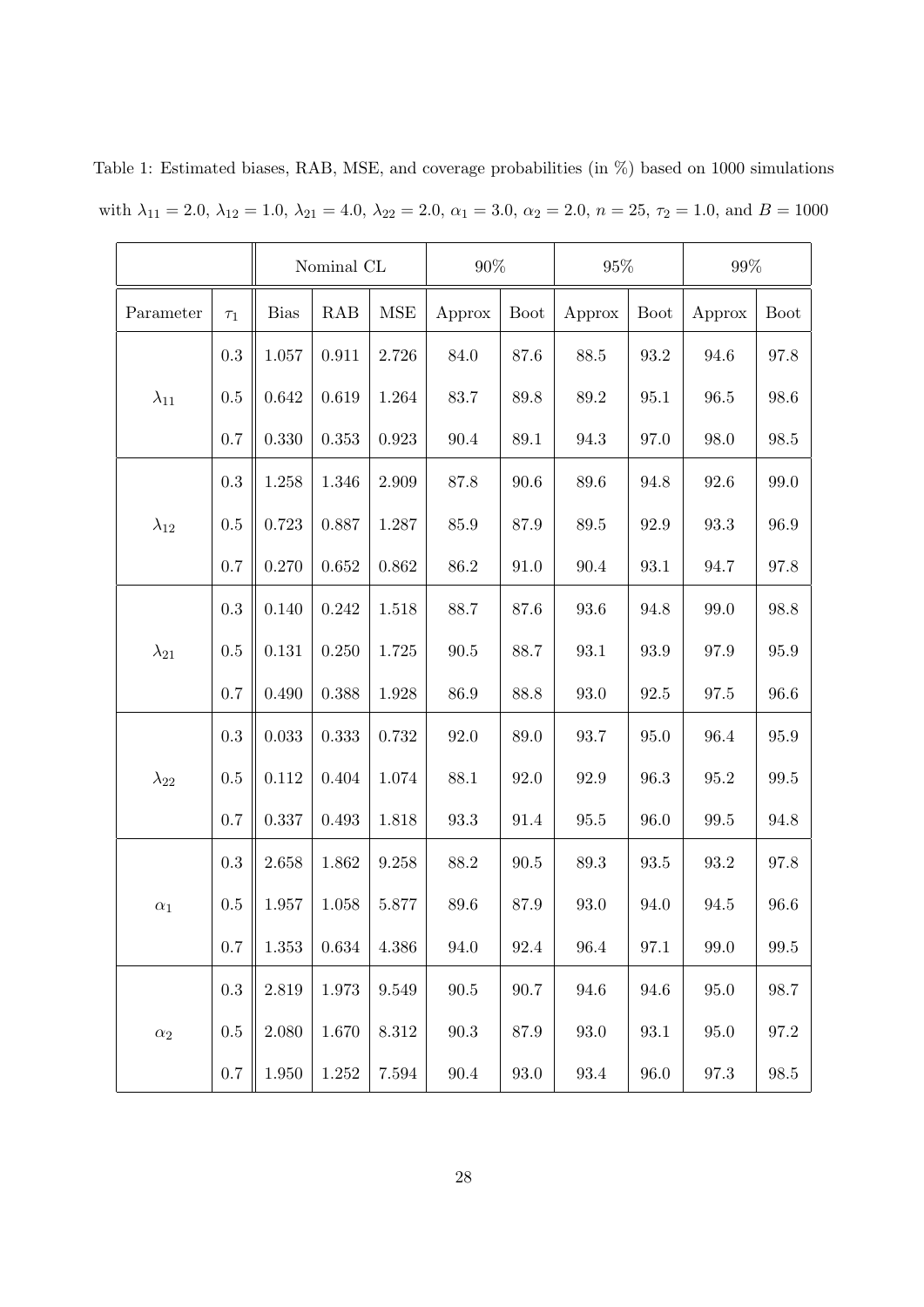| Nominal CL     |           | $90\%$ |             | 95%    |             | 99%    |             |
|----------------|-----------|--------|-------------|--------|-------------|--------|-------------|
| Parameter      | $\tau_1$  | Approx | <b>Boot</b> | Approx | <b>Boot</b> | Approx | <b>Boot</b> |
|                | $\rm 0.3$ | 8.330  | 9.160       | 9.353  | 11.021      | 11.205 | 13.419      |
| $\lambda_{11}$ | 0.5       | 4.088  | 4.701       | 4.752  | 5.446       | 5.833  | 6.727       |
|                | $0.7\,$   | 2.801  | 3.663       | 3.321  | 4.240       | 4.249  | 4.814       |
|                | 0.3       | 7.778  | 8.181       | 8.742  | 10.109      | 10.535 | 12.911      |
| $\lambda_{12}$ | 0.5       | 3.718  | 5.389       | 4.193  | 6.305       | 5.009  | 7.000       |
|                | $0.7\,$   | 2.427  | 2.870       | 2.755  | 3.405       | 3.304  | 4.043       |
|                | 0.3       | 3.668  | 4.922       | 4.364  | 5.709       | 5.698  | 6.607       |
| $\lambda_{21}$ | 0.5       | 4.107  | 3.745       | 4.886  | 4.332       | 6.387  | 7.830       |
|                | 0.7       | 5.788  | 6.874       | 6.846  | 7.710       | 8.703  | 8.734       |
|                | $\rm 0.3$ | 2.932  | 3.198       | 3.419  | 3.644       | 4.254  | 4.201       |
| $\lambda_{22}$ | 0.5       | 3.268  | 3.603       | 3.804  | 4.231       | 4.686  | 4.973       |
|                | 0.7       | 4.344  | 4.798       | 4.955  | 5.476       | 5.896  | 6.397       |
|                | $\rm 0.3$ | 30.929 | 32.670      | 33.933 | 35.119      | 37.737 | 38.502      |
| $\alpha_1$     | 0.5       | 17.777 | 19.742      | 22.310 | 22.887      | 27.016 | 29.174      |
|                | $0.7\,$   | 12.862 | 13.857      | 13.027 | 14.968      | 14.710 | 17.097      |
|                | $\rm 0.3$ | 28.536 | 29.902      | 29.929 | 33.388      | 34.372 | 36.281      |
| $\alpha_2$     | $0.5\,$   | 24.689 | 25.115      | 27.713 | 30.698      | 30.444 | 32.629      |
|                | $0.7\,$   | 22.926 | 23.089      | 23.609 | 25.650      | 26.692 | 28.971      |

Table 2: Average widths of confidence intervals based on 1000 simulations with  $\lambda_{11} = 2.0$ ,  $\lambda_{12} = 1.0, \lambda_{21} = 4.0, \lambda_{22} = 2.0, \alpha_1 = 3.0, \alpha_2 = 2.0, n = 25, \tau_2 = 1.0, \text{ and } B = 1000$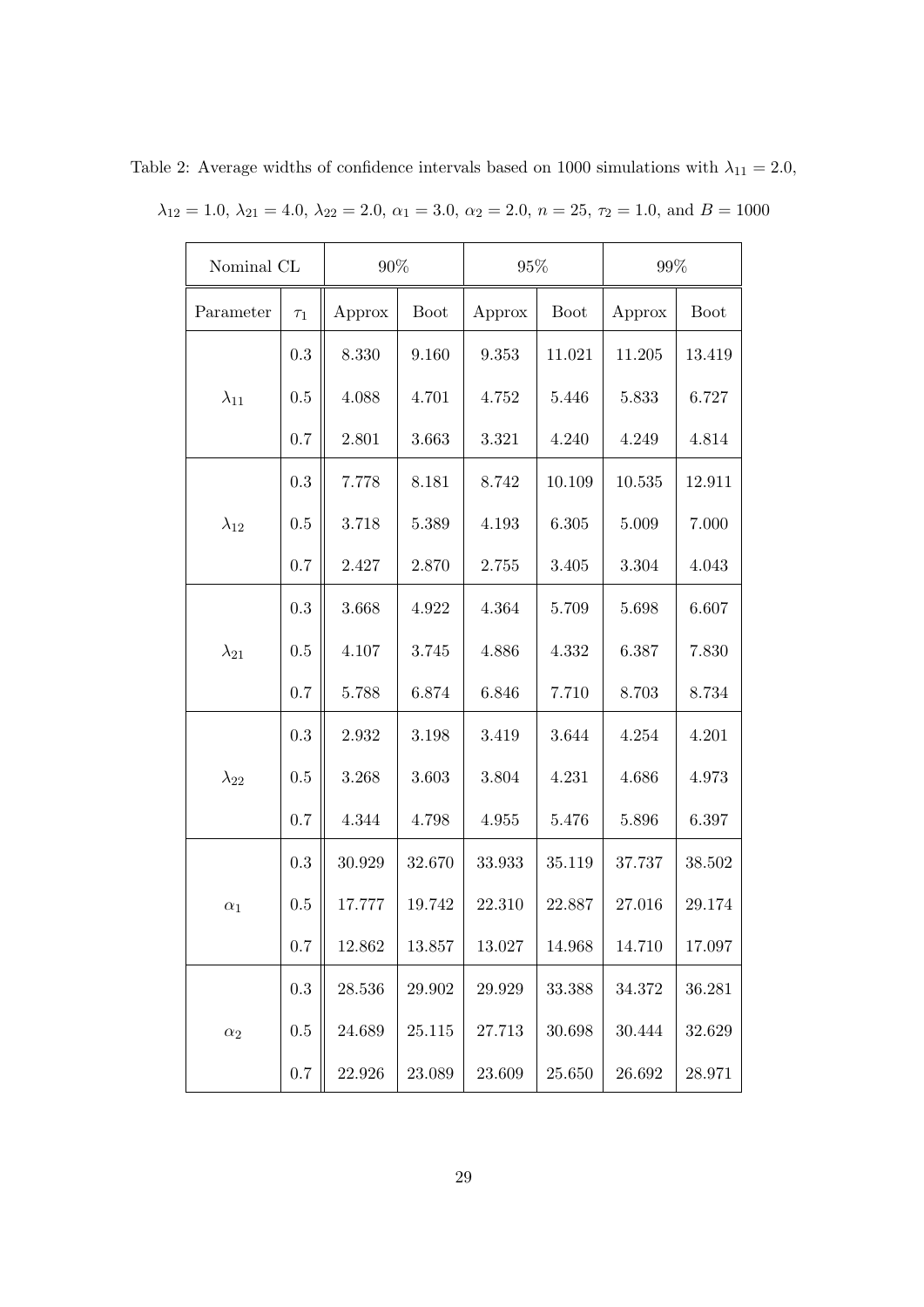|                |           | Nominal CL  |             | 90%         |          | $95\%$      |          | $99\%$      |          |                     |
|----------------|-----------|-------------|-------------|-------------|----------|-------------|----------|-------------|----------|---------------------|
| Parameter      | $\tau_1$  | <b>Bias</b> | RAB         | <b>MSE</b>  | Approx   | <b>Boot</b> | Approx   | <b>Boot</b> | Approx   | <b>Boot</b>         |
|                | 0.3       | 1.032       | 0.872       | 2.406       | 84.6     | 94.1        | 88.6     | 97.0        | 95.6     | 98.5                |
| $\lambda_{11}$ | 0.5       | 0.260       | 0.326       | 0.786       | 88.5     | 90.0        | 93.1     | 95.0        | 98.4     | 98.0                |
|                | 0.7       | 0.170       | 0.251       | 0.419       | $83.4\,$ | 89.6        | 91.0     | 93.8        | 98.0     | 97.8                |
|                | 0.3       | 0.801       | 1.252       | 2.901       | 84.4     | 87.8        | 88.8     | 91.9        | 94.7     | 96.9                |
| $\lambda_{12}$ | 0.5       | 0.322       | 0.632       | 0.797       | 87.0     | 90.0        | $92.2\,$ | $95.2\,$    | $96.5\,$ | $\boldsymbol{99.5}$ |
|                | 0.7       | $0.136\,$   | 0.441       | 0.332       | 87.5     | $90.1\,$    | 94.0     | 95.0        | $97.1\,$ | $97.5\,$            |
|                | 0.3       | 0.086       | 0.157       | 0.665       | 88.0     | $90.5\,$    | 94.2     | 95.5        | 99.0     | 98.0                |
| $\lambda_{21}$ | 0.5       | 0.099       | 0.172       | 0.768       | $90.5\,$ | 89.0        | $95.3\,$ | 94.0        | 99.5     | 97.7                |
|                | 0.7       | 0.222       | 0.228       | 1.373       | 93.1     | 88.8        | 95.0     | 92.8        | 98.1     | 96.8                |
|                | 0.3       | 0.031       | 0.296       | $\,0.594\,$ | $85.0\,$ | 87.9        | 93.0     | 93.3        | 96.0     | 97.9                |
| $\lambda_{22}$ | 0.5       | 0.111       | 0.297       | 0.551       | $89.3\,$ | 87.6        | 93.6     | 93.5        | 97.4     | 96.9                |
|                | 0.7       | 0.090       | 0.365       | 0.894       | 89.2     | 88.0        | $95.5\,$ | 93.2        | 97.5     | 97.0                |
|                | 0.3       | 1.348       | 0.958       | 8.352       | 88.4     | 93.0        | 92.8     | 95.5        | 94.6     | 99.0                |
| $\alpha_1$     | 0.5       | 0.949       | 0.502       | 5.077       | 92.0     | 88.6        | 95.0     | 93.6        | 97.3     | 97.7                |
|                | 0.7       | $0.546\,$   | 0.358       | $3.167\,$   | 92.0     | $89.5\,$    | $95.0\,$ | $94.5\,$    | 97.5     | 99.0                |
|                | $\rm 0.3$ | 1.401       | $\,0.975\,$ | $8.403\,$   | $88.6\,$ | 88.7        | $93.3\,$ | 94.9        | $94.8\,$ | 96.8                |
| $\alpha_2$     | 0.5       | 0.936       | 0.666       | 7.856       | 92.0     | 91.0        | 94.0     | $95.0\,$    | 97.5     | 99.0                |
|                | 0.7       | $\,0.519\,$ | 0.471       | 2.848       | $93.2\,$ | $92.3\,$    | $94.2\,$ | $95.5\,$    | $97.2\,$ | $98.0\,$            |

Table 3: Estimated biases, RAB, MSE, and coverage probabilities (in %) based on 1000 simulations with  $\lambda_{11} = 2.0, \lambda_{12} = 1.0, \lambda_{21} = 4.0, \lambda_{22} = 2.0, \alpha_1 = 3.0, \alpha_2 = 2.0, n = 50, \tau_2 = 1.0, \text{ and } B = 1000$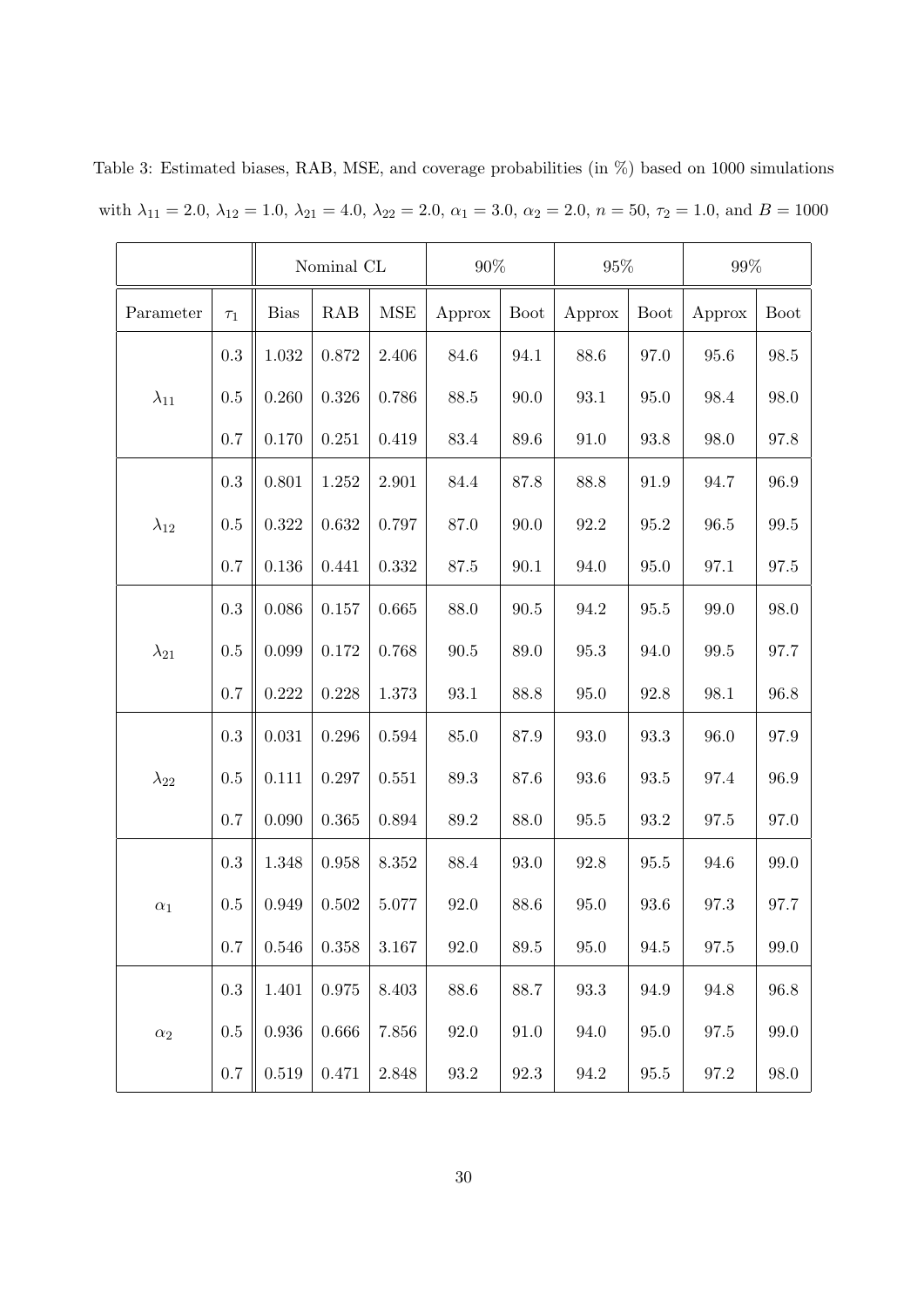| Nominal CL     |           | $90\%$    |             | 95%       |             | $99\%$ |             |
|----------------|-----------|-----------|-------------|-----------|-------------|--------|-------------|
| Parameter      | $\tau_1$  | Approx    | <b>Boot</b> | Approx    | <b>Boot</b> | Approx | <b>Boot</b> |
|                | $\rm 0.3$ | 5.684     | 7.856       | 6.488     | 9.259       | 7.789  | 10.787      |
| $\lambda_{11}$ | 0.5       | 2.740     | 3.619       | $3.251\,$ | 4.209       | 4.155  | 4.784       |
|                | $0.7\,$   | 1.870     | 2.621       | 2.228     | $3.020\,$   | 2.925  | 3.418       |
|                | 0.3       | 4.278     | 5.841       | 4.810     | 7.039       | 5.771  | 9.025       |
| $\lambda_{12}$ | 0.5       | 2.305     | 2.931       | 2.650     | 3.394       | 3.192  | 4.061       |
|                | $0.7\,$   | 1.667     | 1.973       | 1.951     | 2.251       | 2.416  | 2.570       |
|                | 0.3       | 2.592     | 4.030       | 3.088     | 4.731       | 4.059  | 5.680       |
| $\lambda_{21}$ | 0.5       | 2.793     | 4.555       | 3.328     | 5.452       | 4.373  | 6.188       |
|                | 0.7       | 3.856     | 5.089       | 4.595     | 5.815       | 6.037  | 6.597       |
|                | $\rm 0.3$ | 2.279     | 2.713       | 2.692     | 3.143       | 3.435  | 3.558       |
| $\lambda_{22}$ | 0.5       | 2.305     | 2.854       | 2.744     | 3.237       | 3.551  | 3.603       |
|                | 0.7       | 2.904     | 3.402       | 3.418     | 3.562       | 4.275  | 4.010       |
|                | $\rm 0.3$ | 8.654     | 14.434      | 9.156     | 16.370      | 10.681 | 22.338      |
| $\alpha_1$     | 0.5       | 6.209     | 12.558      | 7.256     | 15.214      | 8.875  | 20.034      |
|                | $0.7\,$   | 4.172     | 5.991       | 4.964     | 7.347       | 6.460  | 9.127       |
|                | $\rm 0.3$ | 8.944     | 10.028      | $9.406\,$ | 13.677      | 10.559 | 17.198      |
| $\alpha_2$     | $0.5\,$   | $5.302\,$ | 8.999       | 6.099     | 10.112      | 7.339  | 15.403      |
|                | $0.7\,$   | 3.744     | 7.591       | 4.381     | 9.181       | 5.441  | 11.231      |

Table 4: Average widths of confidence intervals based on 1000 simulations with  $\lambda_{11} = 2.0$ ,  $\lambda_{12} = 1.0, \lambda_{21} = 4.0, \lambda_{22} = 2.0, \alpha_1 = 3.0, \alpha_2 = 2.0, n = 50, \tau_2 = 1.0, \text{ and } B = 1000$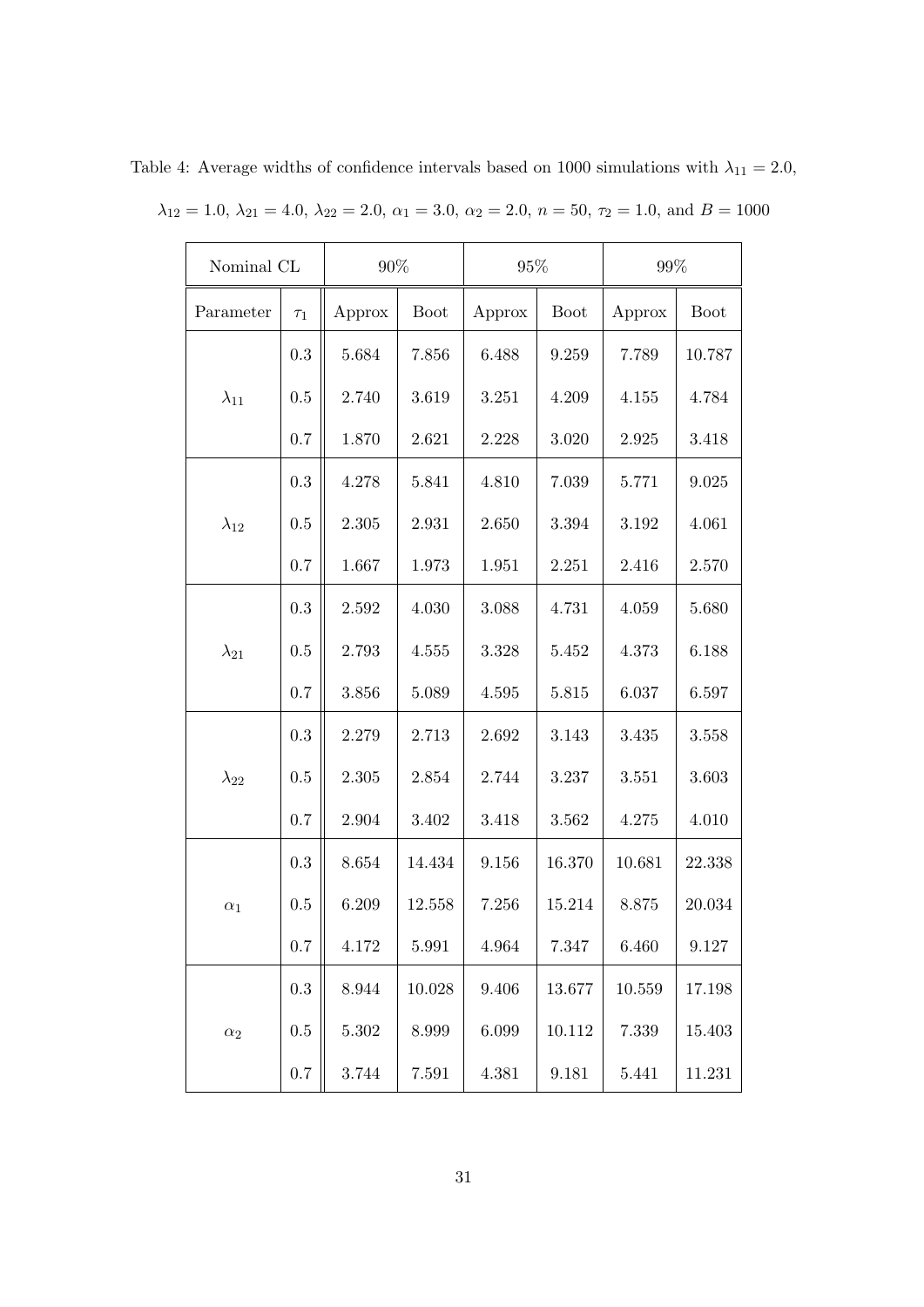|                |          |             | Nominal CL |            | 90%      |             | 95%      |             | 99%      |                     |
|----------------|----------|-------------|------------|------------|----------|-------------|----------|-------------|----------|---------------------|
| Parameter      | $\tau_1$ | <b>Bias</b> | RAB        | <b>MSE</b> | Approx   | <b>Boot</b> | Approx   | <b>Boot</b> | Approx   | <b>Boot</b>         |
|                | 0.3      | 0.394       | 0.511      | 1.944      | 89.4     | 89.9        | $95.5\,$ | 95.5        | 98.0     | 99.0                |
| $\lambda_{11}$ | 0.5      | 0.135       | 0.240      | $0.374\,$  | $89.5\,$ | 93.0        | $93.9\,$ | 96.2        | 98.4     | 97.9                |
|                | 0.7      | 0.096       | 0.151      | $0.152\,$  | 92.1     | 87.9        | 95.1     | 94.9        | 99.0     | 98.4                |
|                | 0.3      | 0.517       | 0.913      | 2.281      | 88.9     | 89.5        | 94.5     | 95.3        | 97.8     | 98.5                |
| $\lambda_{12}$ | 0.5      | 0.128       | 0.386      | 0.250      | $92.5\,$ | 93.0        | 95.4     | 96.0        | 97.7     | 97.9                |
|                | 0.7      | 0.092       | 0.306      | $0.152\,$  | 89.0     | 90.2        | 93.9     | 94.6        | 96.9     | 99.1                |
|                | 0.3      | 0.062       | 0.112      | 0.238      | 88.8     | 89.5        | 94.7     | 95.2        | 98.5     | 98.7                |
| $\lambda_{21}$ | 0.5      | 0.080       | 0.115      | 0.326      | 93.1     | 88.9        | 96.1     | 95.0        | 100.0    | 98.0                |
|                | 0.7      | 0.112       | 0.158      | 0.628      | $91.5\,$ | 89.9        | 94.8     | $95.1\,$    | 99.1     | 99.0                |
|                | 0.3      | 0.030       | 0.206      | 0.283      | 88.7     | 89.0        | 95.3     | 95.1        | 97.9     | 98.6                |
| $\lambda_{22}$ | 0.5      | 0.101       | 0.219      | $0.294\,$  | 87.9     | 88.5        | $95.0\,$ | 97.0        | 99.0     | 97.9                |
|                | 0.7      | 0.115       | 0.244      | 0.393      | $89.2\,$ | 90.1        | 96.0     | 96.0        | 98.8     | 99.5                |
|                | 0.3      | $1.054\,$   | 0.577      | 6.840      | $90.5\,$ | 89.7        | 95.5     | 93.9        | 97.9     | 99.1                |
| $\alpha_1$     | 0.5      | 0.403       | 0.296      | 1.669      | 90.0     | $90.5\,$    | 94.7     | 96.0        | 98.3     | 98.0                |
|                | 0.7      | $0.245\,$   | 0.213      | 0.711      | $93.2\,$ | $89.8\,$    | 98.0     | 94.8        | $99.0\,$ | 96.9                |
|                | 0.3      | 1.328       | 0.876      | $5.248\,$  | $89.0\,$ | 89.6        | 94.7     | 94.7        | 98.7     | 98.9                |
| $\alpha_2$     | 0.5      | 0.271       | 0.326      | 1.028      | 92.5     | 92.0        | 95.0     | 96.0        | 98.2     | 98.1                |
|                | 0.7      | 0.222       | $0.257\,$  | $0.503\,$  | 90.0     | $89.9\,$    | 94.8     | $93.8\,$    | $98.5\,$ | $\boldsymbol{99.5}$ |

Table 5: Estimated biases, RAB, MSE, and coverage probabilities (in %) based on 1000 simulations with  $\lambda_{11} = 2.0$ ,  $\lambda_{12} = 1.0$ ,  $\lambda_{21} = 4.0$ ,  $\lambda_{22} = 2.0$ ,  $\alpha_1 = 3.0$ ,  $\alpha_2 = 2.0$ ,  $n = 100$ ,  $\tau_2 = 1.0$ , and  $B = 1000$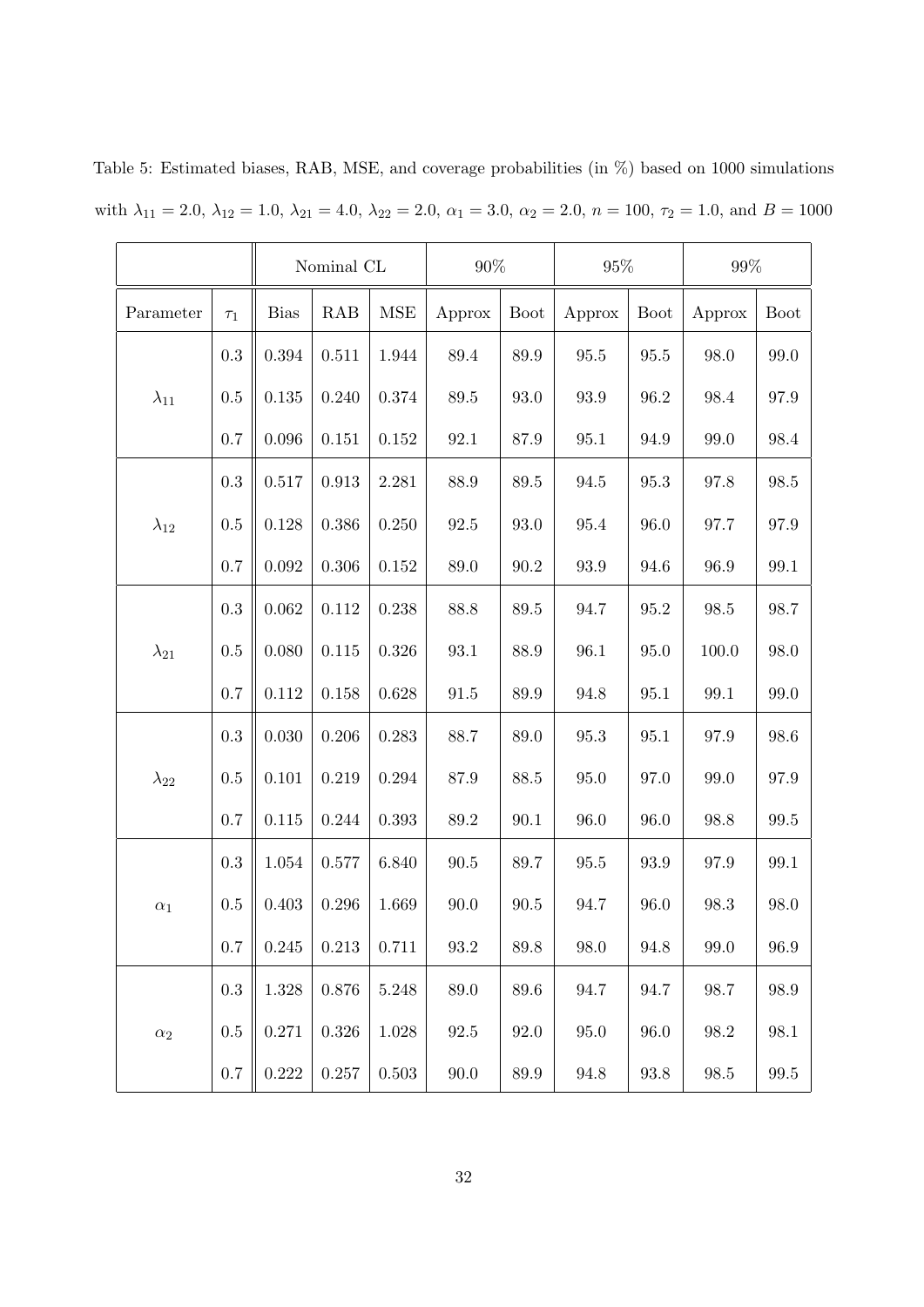| Nominal CL     |           | $90\%$ |             | $95\%$ |             | 99%    |             |
|----------------|-----------|--------|-------------|--------|-------------|--------|-------------|
| Parameter      | $\tau_1$  | Approx | <b>Boot</b> | Approx | <b>Boot</b> | Approx | <b>Boot</b> |
|                | 0.3       | 3.677  | 4.598       | 4.285  | 5.213       | 5.265  | 5.890       |
| $\lambda_{11}$ | 0.5       | 1.842  | 2.601       | 2.195  | 2.986       | 2.881  | 3.298       |
|                | 0.7       | 1.299  | 2.116       | 1.548  | 2.545       | 2.034  | 2.887       |
|                | 0.3       | 2.974  | 3.235       | 3.371  | 3.819       | 4.026  | 4.389       |
| $\lambda_{12}$ | 0.5       | 1.568  | 1.909       | 1.847  | 2.182       | 2.309  | 2.472       |
|                | 0.7       | 1.148  | 1.484       | 1.366  | 1.707       | 1.777  | 1.917       |
|                | 0.3       | 1.834  | 3.217       | 2.186  | 4.035       | 2.873  | 4.976       |
| $\lambda_{21}$ | 0.5       | 1.976  | 3.259       | 2.355  | 4.335       | 3.094  | 5.154       |
|                | 0.7       | 2.657  | 4.338       | 3.166  | 4.975       | 4.161  | 5.691       |
|                | $\rm 0.3$ | 1.645  | 2.133       | 1.960  | 2.491       | 2.566  | 2.929       |
| $\lambda_{22}$ | $0.5\,$   | 1.612  | 2.117       | 1.921  | 2.539       | 2.523  | 2.984       |
|                | 0.7       | 1.989  | 2.654       | 2.369  | 3.044       | 3.094  | 3.399       |
|                | $\rm 0.3$ | 6.894  | 12.849      | 7.948  | 13.994      | 9.690  | 14.835      |
| $\alpha_1$     | 0.5       | 3.435  | 4.791       | 4.093  | 5.680       | 5.374  | 6.596       |
|                | $0.7\,$   | 2.592  | 4.006       | 3.089  | 4.843       | 4.059  | 5.589       |
|                | $\rm 0.3$ | 6.654  | 8.458       | 7.626  | 10.447      | 9.297  | 12.952      |
| $\alpha_2$     | $0.5\,$   | 2.672  | 4.251       | 3.160  | 5.402       | 4.073  | 6.523       |
|                | $0.7\,$   | 2.090  | 3.235       | 2.490  | 3.892       | 3.272  | 4.537       |

Table 6: Average widths of confidence intervals based on 1000 simulations with  $\lambda_{11} = 2.0$ ,  $\lambda_{12} = 1.0, \lambda_{21} = 4.0, \lambda_{22} = 2.0, \alpha_1 = 3.0, \alpha_2 = 2.0, n = 100, \tau_2 = 1.0, \text{ and } B = 1000$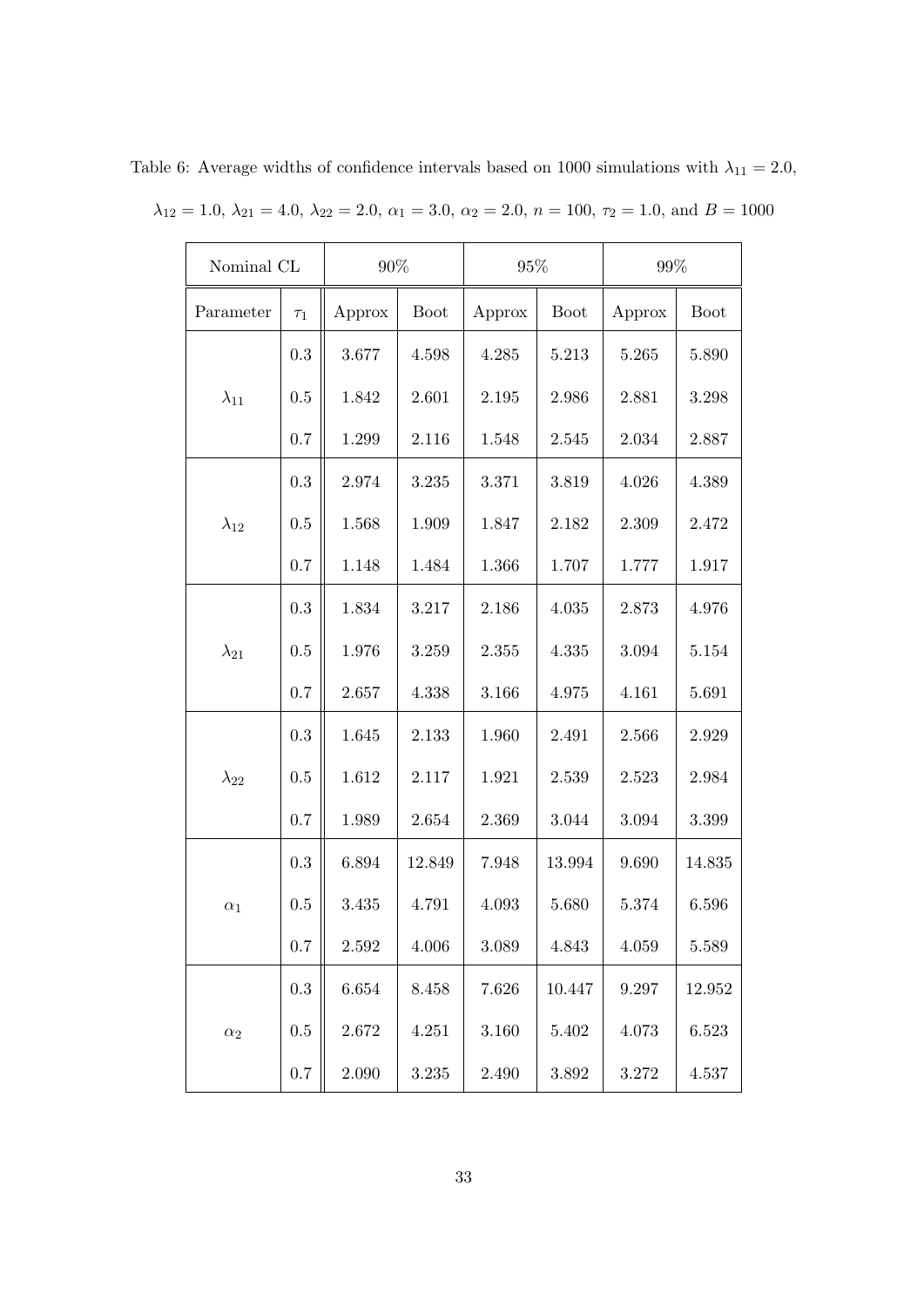|              | Temperature Level 1    | Temperature Level 2   |                  |  |  |
|--------------|------------------------|-----------------------|------------------|--|--|
|              | (before $\tau_1 = 5$ ) | (after $\tau_1 = 5$ ) |                  |  |  |
| Failure Time | Failure Cause          | Failure Time          | Failure Cause    |  |  |
| 0.140        | $\mathbf{1}$           | $5.002\,$             | $\mathbf{1}$     |  |  |
| 0.783        | $\overline{2}$         | 5.022                 | $\overline{2}$   |  |  |
| 1.324        | $\overline{2}$         | 5.082                 | $\overline{2}$   |  |  |
| 1.582        | $\mathbf{1}$           | $5.112\,$             | $\mathbf{1}$     |  |  |
| 1.716        | $\overline{2}$         | $5.147\,$             | $\mathbf{1}$     |  |  |
| 1.794        | $\overline{2}$         | 5.238                 | $\mathbf{1}$     |  |  |
| 1.883        | $\overline{2}$         | 5.244                 | $\mathbf{1}$     |  |  |
| 2.293        | $\overline{2}$         | $5.247\,$             | $\mathbf{1}$     |  |  |
| 2.660        | $\overline{2}$         | $5.305\,$             | $\mathbf{1}$     |  |  |
| 2.674        | $\overline{2}$         | 5.337                 | $\overline{2}$   |  |  |
| 2.725        | $\overline{2}$         | $5.407\,$             | $\mathbf{1}$     |  |  |
| $3.085\,$    | $\overline{2}$         | $5.408\,$             | $\overline{2}$   |  |  |
| 3.924        | $\overline{2}$         | 5.445                 | $\mathbf{1}$     |  |  |
| 4.396        | $\sqrt{2}$             | 5.483                 | $\mathbf{1}$     |  |  |
| 4.612        | $\,1$                  | 5.717                 | $\overline{2}$   |  |  |
| $4.892\,$    | $\overline{2}$         |                       |                  |  |  |
|              | $n_{1\oplus}=16$       |                       | $n_{2\oplus}=15$ |  |  |

Table 7: Type-I censored dataset from  $n = 35$  prototypes of a solar lighting device on a simple step-stress test with two failure modes,  $\tau_1 = 5$  and  $\tau_2 = 6$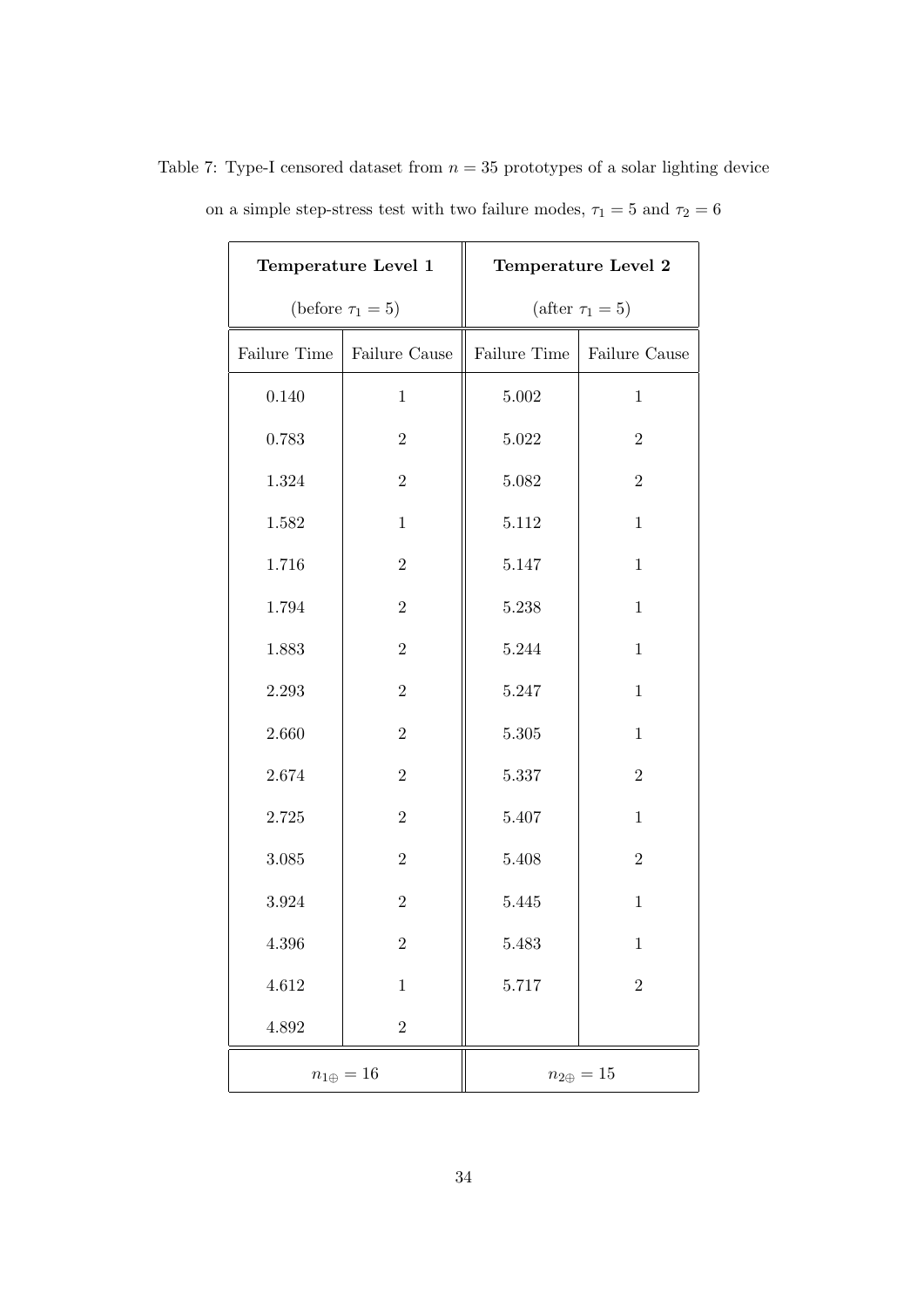| Parameter      | CL     | Approximate CI | BCa Bootstrap CI |
|----------------|--------|----------------|------------------|
|                | 90%    | (0.000, 0.032) | (0.000, 0.047)   |
| $\lambda_{11}$ | $95\%$ | (0.000, 0.037) | (0.000, 0.078)   |
|                | 99%    | (0.000, 0.045) | (0.000, 0.194)   |
|                | 90%    | (0.072, 0.329) | (0.090, 0.335)   |
| $\lambda_{12}$ | 95%    | (0.047, 0.354) | (0.070, 0.367)   |
|                | 99%    | (0.000, 0.402) | (0.000, 0.415)   |
|                | 90%    | (0.068, 1.796) | (0.320, 1.834)   |
| $\lambda_{21}$ | 95%    | (0.000, 1.962) | (0.257, 2.093)   |
|                | 99%    | (0.000, 2.285) | (0.167, 2.990)   |
|                | 90%    | (0.209, 1.245) | (0.274, 1.305)   |
| $\lambda_{22}$ | 95%    | (0.110, 1.345) | (0.203, 1.425)   |
|                | 99%    | (0.000, 1.539) | (0.000, 1.685)   |
|                | 90%    | (0.195, 1.244) | (0.423, 1.559)   |
| $\alpha_1$     | 95%    | (0.094, 1.345) | (0.381, 2.377)   |
|                | 99%    | (0.000, 1.541) | (0.292, 8.214)   |
|                | 90%    | (0.734, 3.183) | (1.202, 4.584)   |
| $\alpha_2$     | $95\%$ | (0.500, 3.418) | (1.135, 6.026)   |
|                | 99%    | (0.041, 3.876) | (0.992, 11.501)  |

Table 8: Interval estimation based on the Type-I censored step-stress data in Table 7 with  $B=1000\,$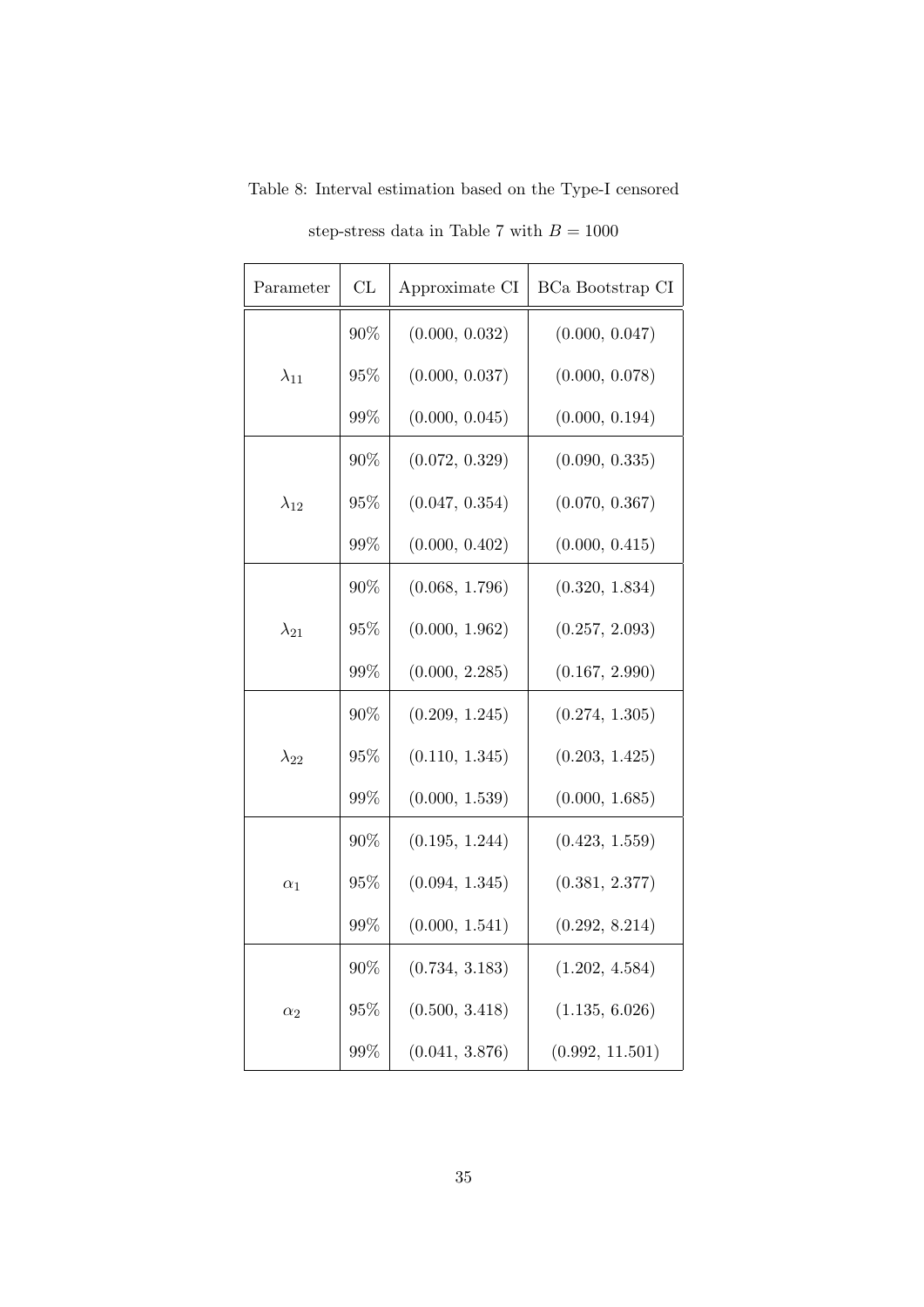|              | <b>Stress Level 1</b>  | <b>Stress Level 2</b> |                  |  |  |
|--------------|------------------------|-----------------------|------------------|--|--|
|              | (before $\tau_1 = 3$ ) | (after $\tau_1 = 3$ ) |                  |  |  |
| Failure Time | Failure Cause          | Failure Time          | Failure Cause    |  |  |
| 0.011        | $\mathbf{1}$           | 3.246                 | $\overline{2}$   |  |  |
| 0.273        | $\overline{2}$         | 3.362                 | $\overline{2}$   |  |  |
| 0.395        | $\mathbf{1}$           | 3.498                 | $\mathbf{1}$     |  |  |
| 1.173        | $\mathbf{1}$           | 3.774                 | $\overline{2}$   |  |  |
| 1.477        | $\mathbf{1}$           | 3.879                 | $\mathbf{1}$     |  |  |
| 1.608        | $\overline{2}$         | 4.024                 | $\mathbf{1}$     |  |  |
| 1.890        | $\mathbf{1}$           | 4.169                 | $\overline{2}$   |  |  |
| 2.066        | $\overline{2}$         | 4.438                 | $\overline{2}$   |  |  |
| 2.133        | $\overline{2}$         | 4.882                 | $\overline{2}$   |  |  |
| 2.577        | $\mathbf{1}$           | 5.343                 | $\mathbf{1}$     |  |  |
| 2.706        | $\mathbf{1}$           | 5.670                 | $\mathbf{1}$     |  |  |
| 2.787        | $\overline{2}$         |                       |                  |  |  |
|              | $n_{1\oplus}=12$       |                       | $n_{2\oplus}=11$ |  |  |

Table 9: Type-I censored sample from  $n = 25$  units on a simple step-stress test with two competing risks,  $\tau_1 = 3$  and  $\tau_2 = 6$